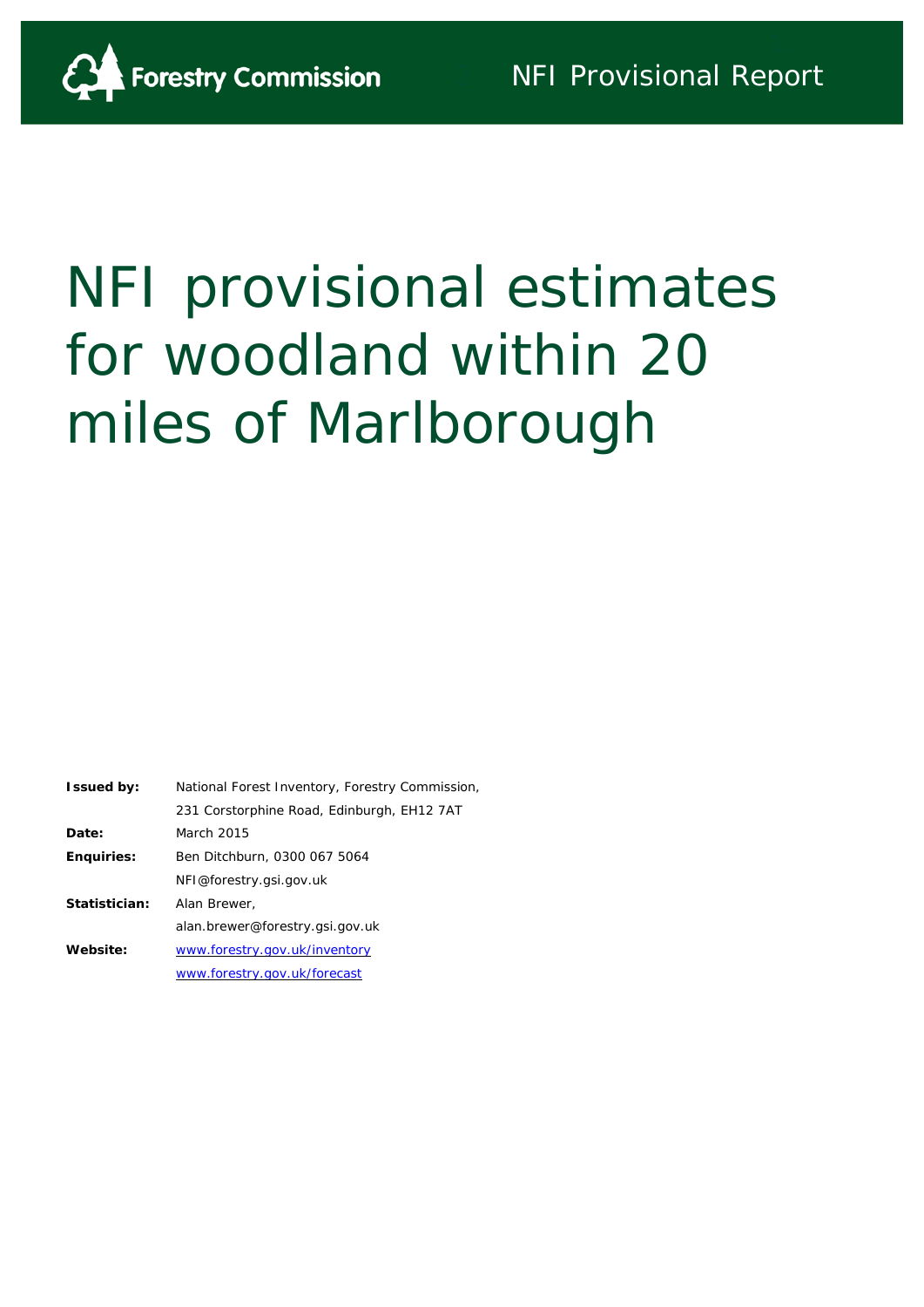# Summary

This report provides a detailed picture of the stocked area in woodland, the standing volume of timber and the associated live biomass and carbon stocks for woodland within a 20-mile radius of Marlborough. These estimates are a subset of those published as part of the 2012 growing stock information presented in the National Forest Inventory (NFI) *50-year forecast of softwood timber availability* (2014) and *50-year forecast of hardwood timber availability* (2014). NFI reports are published at [www.forestry.gov.uk/inventory.](http://www.forestry.gov.uk/inventory)

In addition, the report provides forecasts of timber availability, standing volume and increment for softwoods and hardwoods arising from the stocked area and standing volume. Forecasts are based on the 'headline' harvesting scenario described in the 50 year forecasts NFI reports. An alternative forecast is provided using a harvesting scenario which brings all Private sector broadleaved woodland into production.

The estimates provided in this report are provisional in nature.

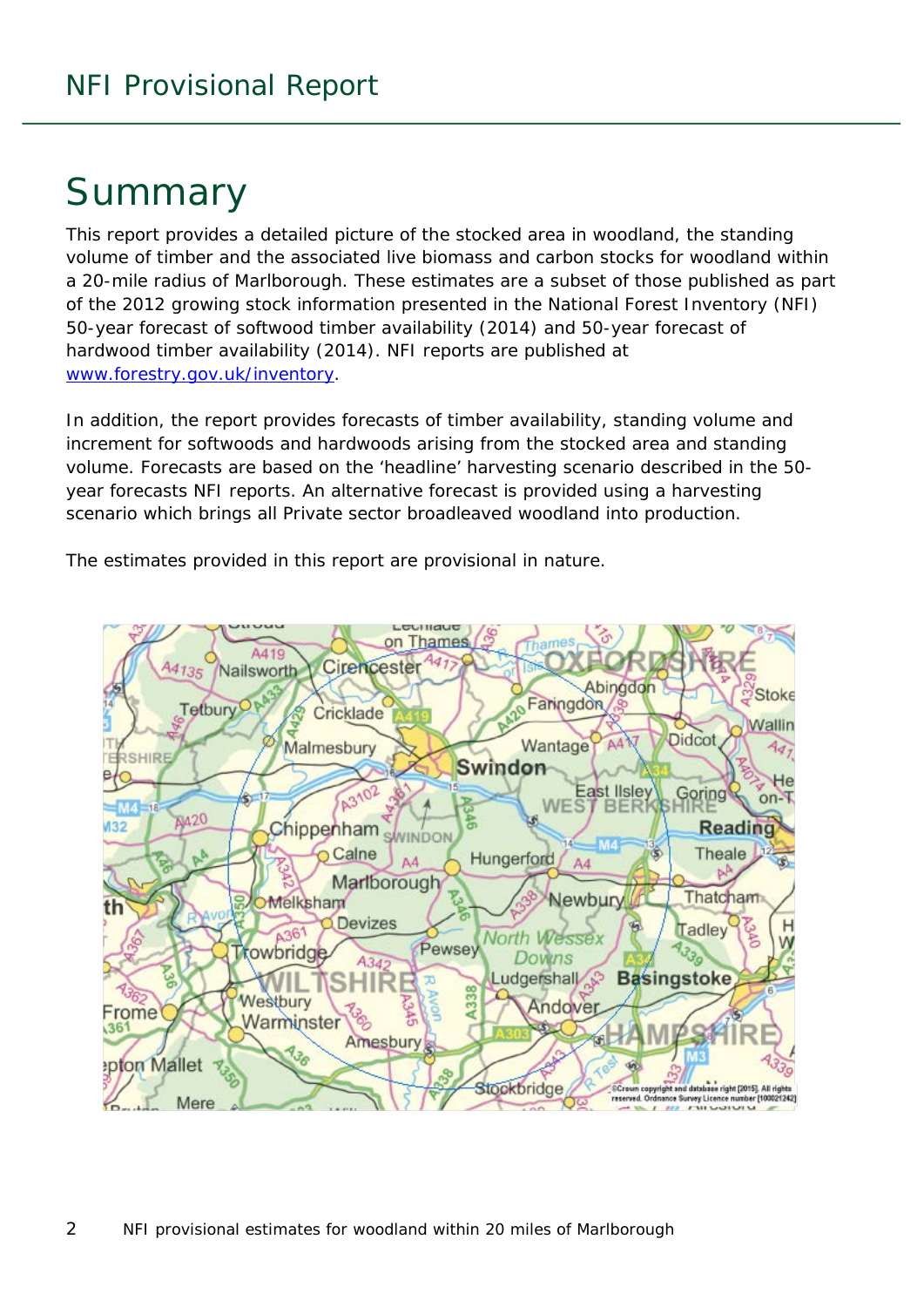# **Contents**

| 50-year forecast of timber availability under the 'headline' harvesting scenario | -20 |
|----------------------------------------------------------------------------------|-----|
| 50-year forecast of timber availability under the 'unrestricted' scenario        | 28  |
| Comparison of hardwood production between harvesting scenarios                   | 36  |
|                                                                                  |     |
|                                                                                  |     |

### Figures

| Figure 1 Principal tree species composition by stocked area at 31 March 20127         |
|---------------------------------------------------------------------------------------|
| Figure 1a Principal conifer tree species composition by stocked area at 31 March 2012 |
| Figure 2 Principal tree species composition by standing volume at 31 March 201211     |
| Figure 2a Principal conifer tree species composition by standing volume at 31 March   |
|                                                                                       |
|                                                                                       |
| Figure 4 Overview of 50-year forecast of average annual softwood availability 25      |
|                                                                                       |
|                                                                                       |
| Figure 7 50-year forecast of softwood standing volume, increment and availability27   |
| Figure 8 50-year forecast of hardwood standing volume, increment and availability 27  |
| Figure 9 Overview of 50-year forecast of average annual softwood availability -       |
|                                                                                       |
| Figure 10 50-year forecast comparison of average annual softwood availability-        |
|                                                                                       |
| Figure 11 50-year forecast comparison of average annual hardwood availability -       |
|                                                                                       |
| Figure 12 50-year summary of softwood standing volume, increment and availability -   |
|                                                                                       |
| Figure 13 50-year summary of hardwood standing volume, increment and availability -   |
|                                                                                       |
| Figure 14 50-year forecast comparison of average annual hardwood timber availability  |
|                                                                                       |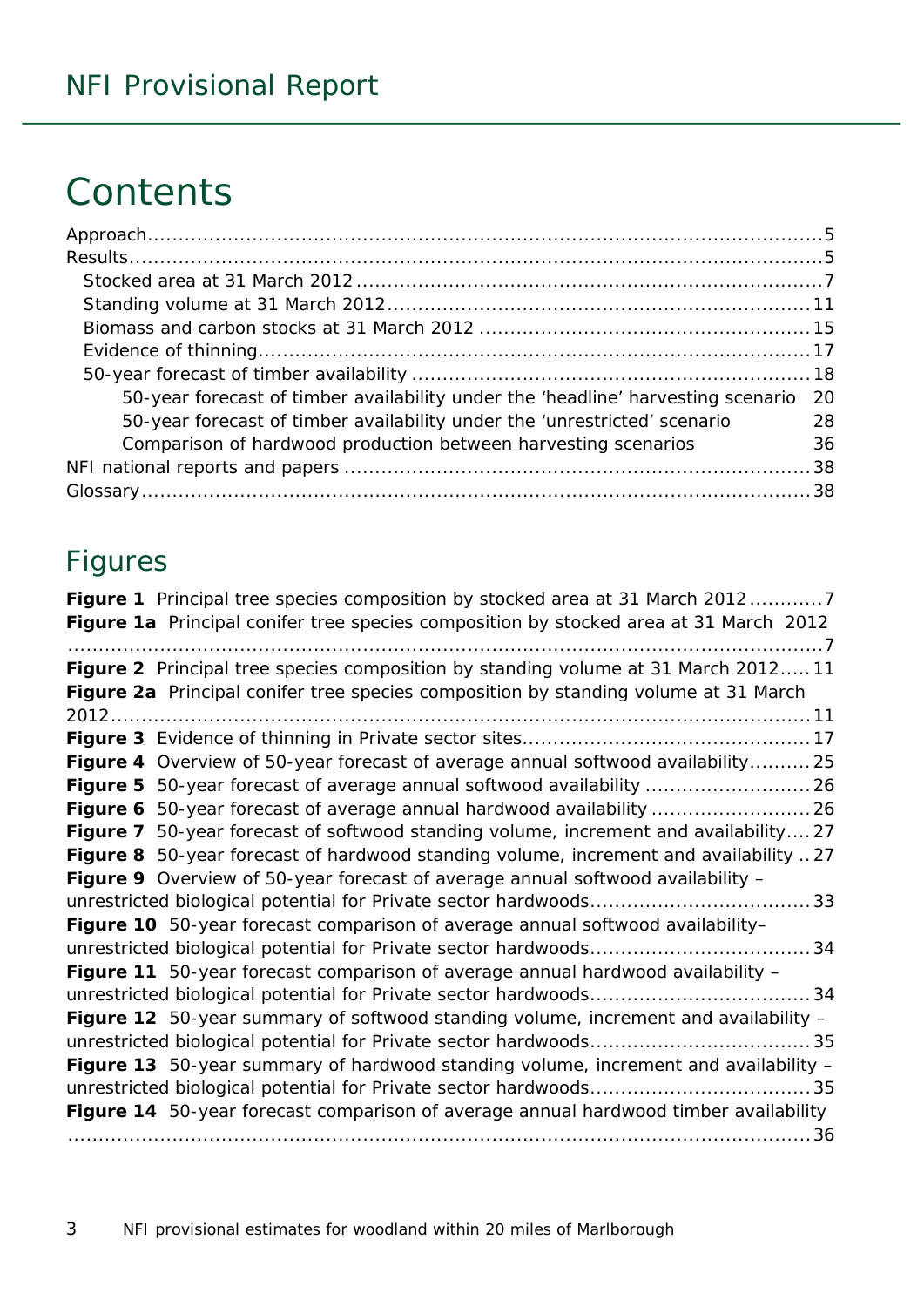**Figure 15** [15-year forecast comparison of average annual hardwood timber availability](#page-36-0) [.........................................................................................................................37](#page-36-0)

### Tables

| Table 3 Stocked area by mean stand DBH class at 31 March 2012 10                           |
|--------------------------------------------------------------------------------------------|
|                                                                                            |
| Table 5 Standing volume by principal tree species at 31 March 2012  12                     |
|                                                                                            |
| Table 7 Standing volume by mean stand DBH class at 31 March 201214                         |
| Table 8 Standing biomass by principal tree species at 31 March 2012  15                    |
| Table 9 Total carbon stocks in principal tree species at 31 March 2012 16                  |
| Table 10 50-year forecast of timber availability by time period and principal species . 20 |
| Table 11 50-year forecast of standing volume; average annual volumes within periods        |
|                                                                                            |
| Table 12 50-year forecast of net increment; average annual volumes within periods . 24     |
| Table 13 50-year forecast of timber availability by time period and principal species -    |
|                                                                                            |
| Table 14 50-year forecast of standing volume; average annual volumes within periods        |
|                                                                                            |
| <b>Table 15</b> 50-year forecast of net increment; average annual volumes within periods - |
|                                                                                            |
| Table 16 15-year forecast comparison of average annual timber availability  37             |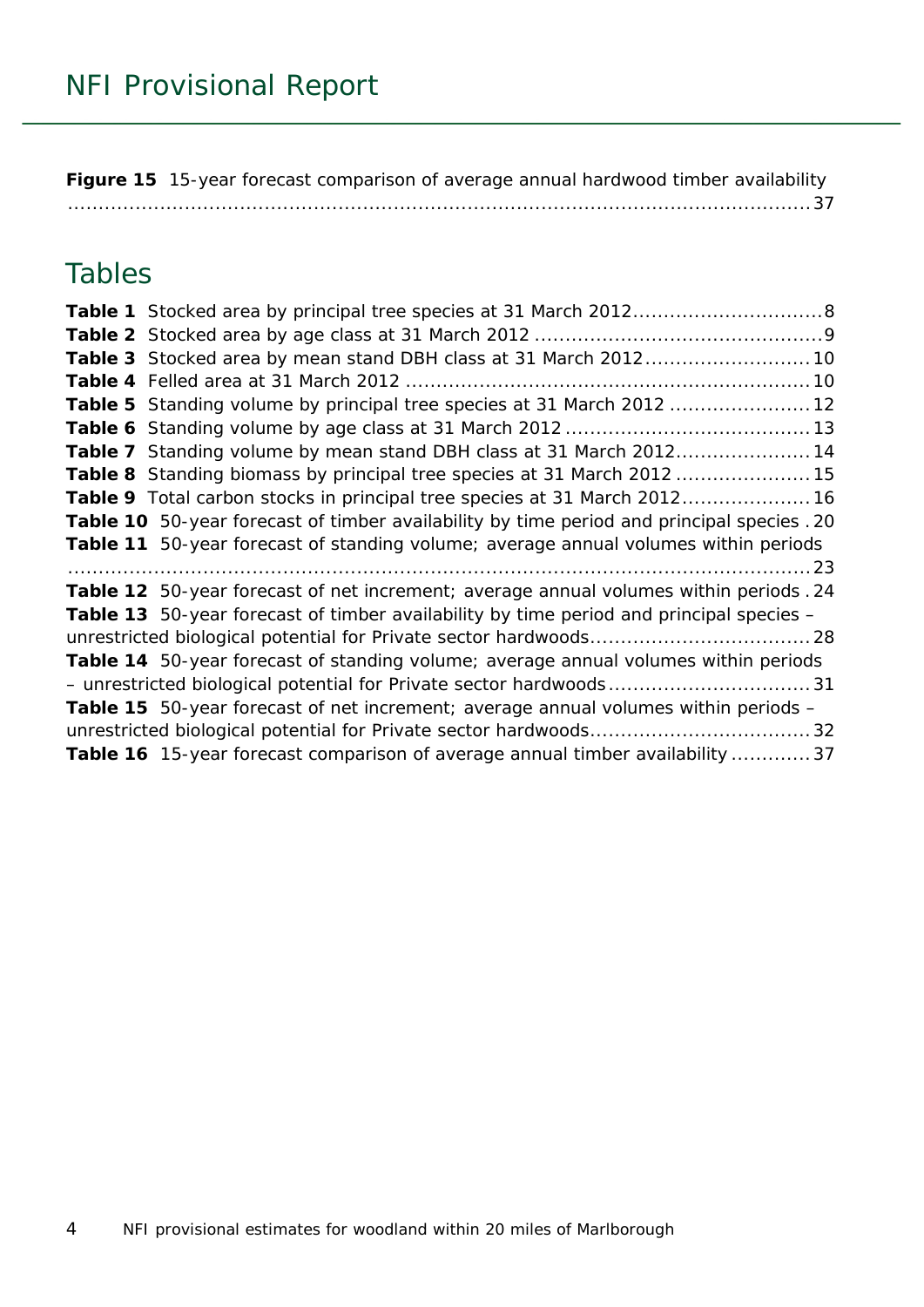# <span id="page-4-0"></span>Approach

The approach taken in the derivation of these results and to be used in their interpretation is described in the full suite of forecast reports which can be found at [www.forestry.gov.uk/forecast.](http://www.forestry.gov.uk/forecast) Refer to the *Standing timber volume for coniferous trees in Britain* (2012) and the *NFI preliminary estimates of quantities of broadleaved species in British Woodlands with special focus on ash* (2012) reports for a description of the underlying methodologies and interpretation, and also for the England and Great Britain (GB) context. Refer to the *NFI forecasts methodology* (2012) overview report for a detailed description and discussion of forecasting future availability of timber from NFI field survey data and from information in the Forestry Commission's sub-compartment database (SCDB). The wider context of forecasts of timber production from woodland in GB and its constituent countries under a range of harvesting scenarios can be found in the *50-year forecast of softwood timber availability* (2014) and the *50-year forecast of hardwood timber availability* (2014).

The estimates reported here are based upon field samples assessed between October 2009 and August 2013, the results of which have been subjected to rigorous data quality assurance procedures. These field samples constitute approximately two-thirds of the sites to be sampled within the first cycle of NFI field sampling. As a consequence, the estimates in this report are classed as provisional.

# <span id="page-4-1"></span>**Results**

The results presented in this report are estimates of standing volumes and stocked areas at 31 March 2012, and 50-year forecasts of softwood and hardwood availability under the 'headline' harvesting scenario and also under a scenario assuming all hardwoods are harvested in Private sector woodland within 20 miles of Marlborough. The data sources used for the compilation of these estimates are the same as described in the NFI reports *Standing timber volume for coniferous trees in Britain* (2012), the *50-year forecast of softwood availability* (2014) and the *50-year forecast of hardwood availability* (2014). Estimates for the Forestry Commission (FC) estate are derived from the FC's SCDB, while those for the Private sector (i.e. non-FC) estate are derived from information collected in the NFI field survey. A fuller description of these data sources and how they are used in the production of estimates, including sampling standard errors (SEs) attached to the Private sector estimates, is provided in the earlier documents.

Results are provided for stocked area at 31 March 2012 (**Figures 1–1a** and **Tables 1– 3**), felled area (**Table 4**), standing volume at 31 March 2012 (**Figures 2–2a** and **Tables 5–7**), biomass and carbon stocks at 31 March 2012 (**Tables 8–9**), evidence of thinning in Private sector stands from the NFI field survey (**Figure 3**), the 'headline' 50 year forecast (**Figures 4–8** and **Tables 10–12**) and the 'unrestricted' 50-year forecast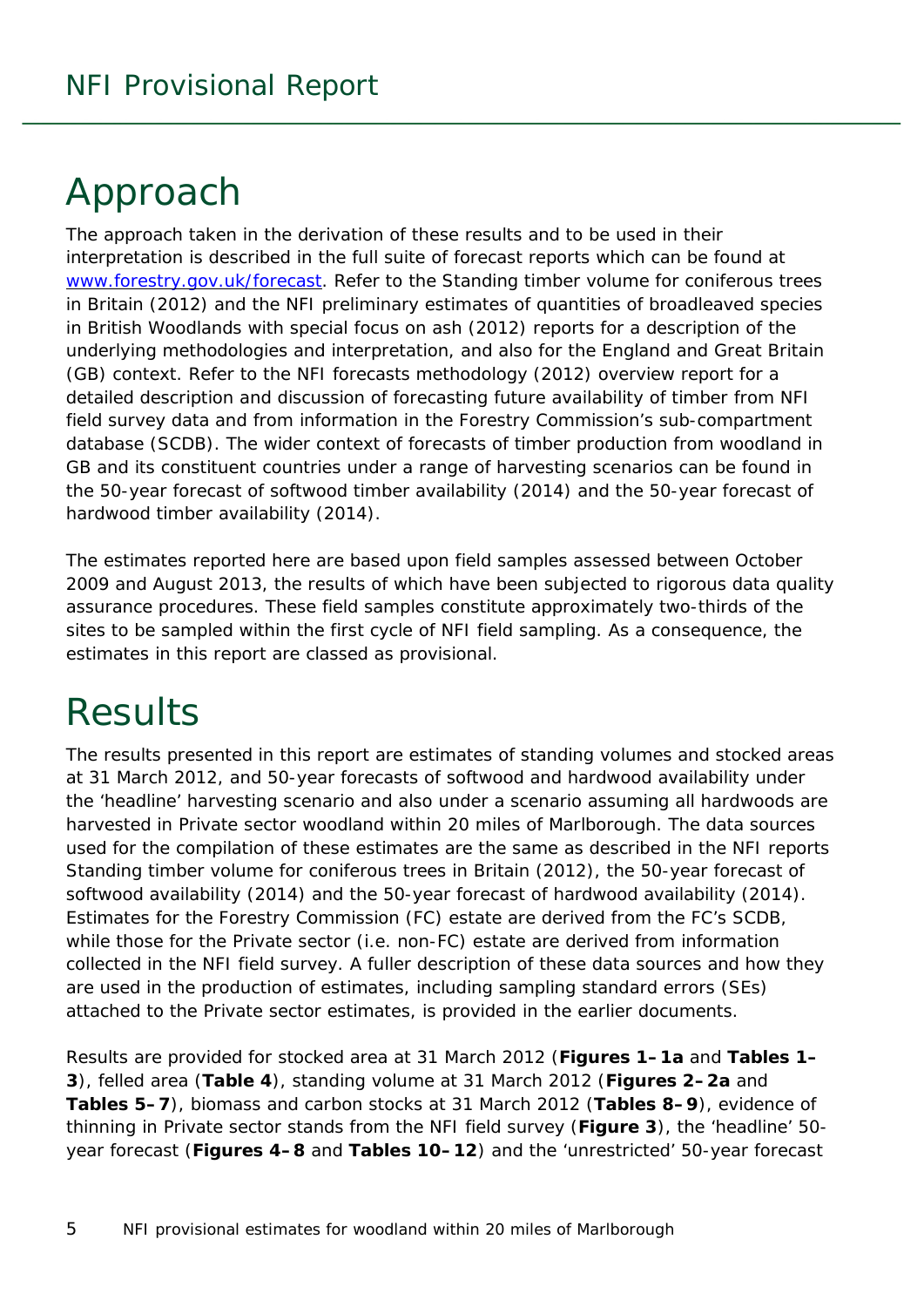(**Figures 9–13** and **Tables 13–15**). **Figures 14–15** and **Table 16** compare the hardwood production under the two scenarios.

The values in the tables have been independently rounded, so may not add to the totals shown. In some breakdowns of Private sector estimates, the estimates in the body of the table may not sum to the quoted total because each individual value, including the total, has been independently generated by the estimation procedure used for results from the NFI sample survey. Sampling SEs attached to Private sector estimates are expressed in relative terms (%) to the right of the relevant estimate. Percentages in the pie charts may also not sum to 100 due to rounding.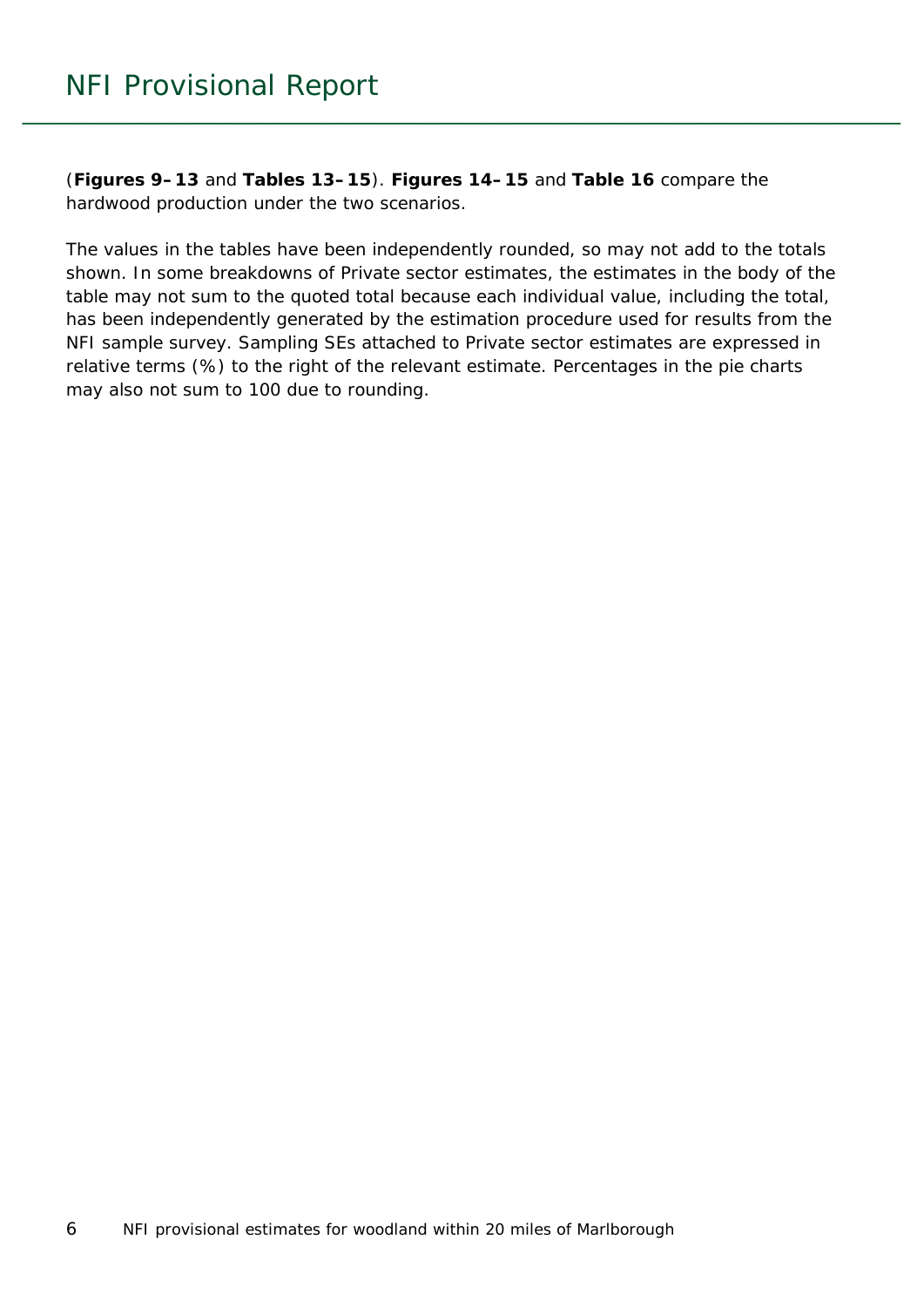### <span id="page-6-0"></span>Stocked area at 31 March 2012



<span id="page-6-1"></span>**Figure 1** Principal tree species composition by stocked area at 31 March 2012

<span id="page-6-2"></span>**Figure 1a** Principal conifer tree species composition by stocked area at 31 March 2012

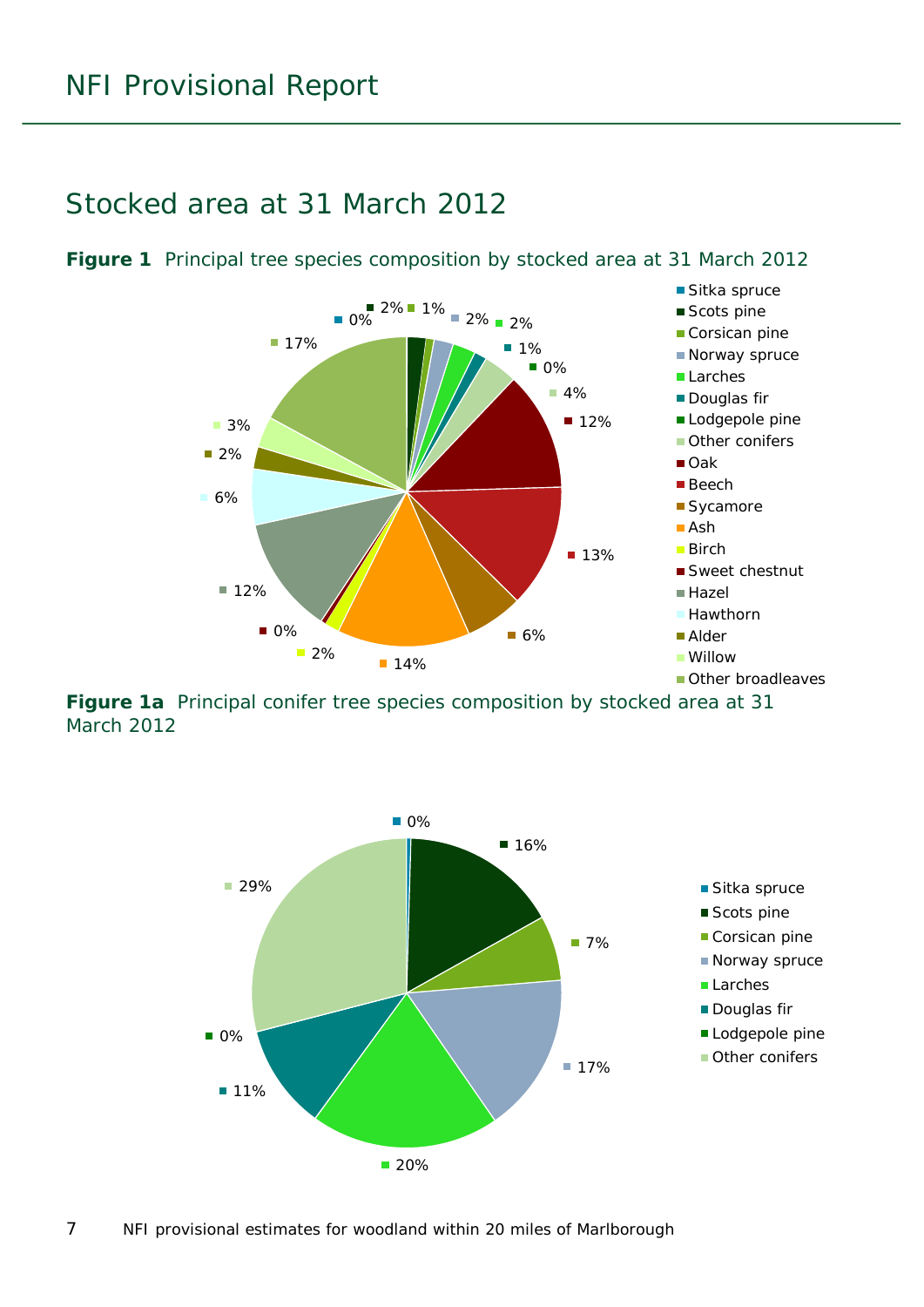#### <span id="page-7-0"></span>**Table 1** Stocked area by principal tree species at 31 March 2012

|                        | FC                 | Private sector     |                | Total              |  |
|------------------------|--------------------|--------------------|----------------|--------------------|--|
| Principal species      | area               | area               | SE%            | area               |  |
|                        | $(000 \text{ ha})$ | $(000 \text{ ha})$ |                | $(000 \text{ ha})$ |  |
| Conifers               |                    |                    |                |                    |  |
| Sitka spruce           | 0.0                | 0.0                | 96             | 0.0                |  |
| Scots pine             | 0.1                | 0.5                | 51             | 0.6                |  |
| Corsican pine          | 0.0                | 0.2                | 67             | 0.2                |  |
| Norway spruce          | 0.2                | 0.4                | 39             | 0.6                |  |
| Larches                | 0.1                | 0.5                | 33             | 0.7                |  |
| Douglas fir            | 0.1                | 0.2                | 58             | 0.4                |  |
| Lodgepole pine         | 0.0                | 0.0                | $\overline{a}$ | 0.0                |  |
| Other conifers         | 0.1                | 0.9                | 29             | 1.0                |  |
| <b>All conifers</b>    | 0.6                | 2.7                | 15             | 3.4                |  |
| <b>Broadleaves</b>     |                    |                    |                |                    |  |
| Oak                    | 0.5                | 3.0                | 15             | 3.5                |  |
| Beech                  | 1.0                | 2.6                | 22             | 3.6                |  |
| Sycamore               | 0.1                | 1.6                | 21             | 1.7                |  |
| Ash                    | 0.1                | 3.8                | 12             | 3.8                |  |
| <b>Birch</b>           | 0.1                | 0.4                | 25             | 0.4                |  |
| Sweet chestnut         | 0.0                | 0.1                | 48             | 0.1                |  |
| Hazel                  | 0.0                | 3.4                | 16             | 3.4                |  |
| Hawthorn               | 0.0                | 1.6                | 20             | 1.6                |  |
| Alder                  | 0.0                | 0.7                | 36             | 0.7                |  |
| Willow                 | 0.0                | 0.9                | 33             | 0.9                |  |
| Other broadleaves      | 0.4                | 4.4                | 13             | 4.7                |  |
| <b>All broadleaves</b> | 2.0                | 22.1               | 3              | 24.2               |  |
| All species            |                    |                    |                |                    |  |
| <b>All species</b>     | 2.7                | 24.9               | $\overline{2}$ | 27.6               |  |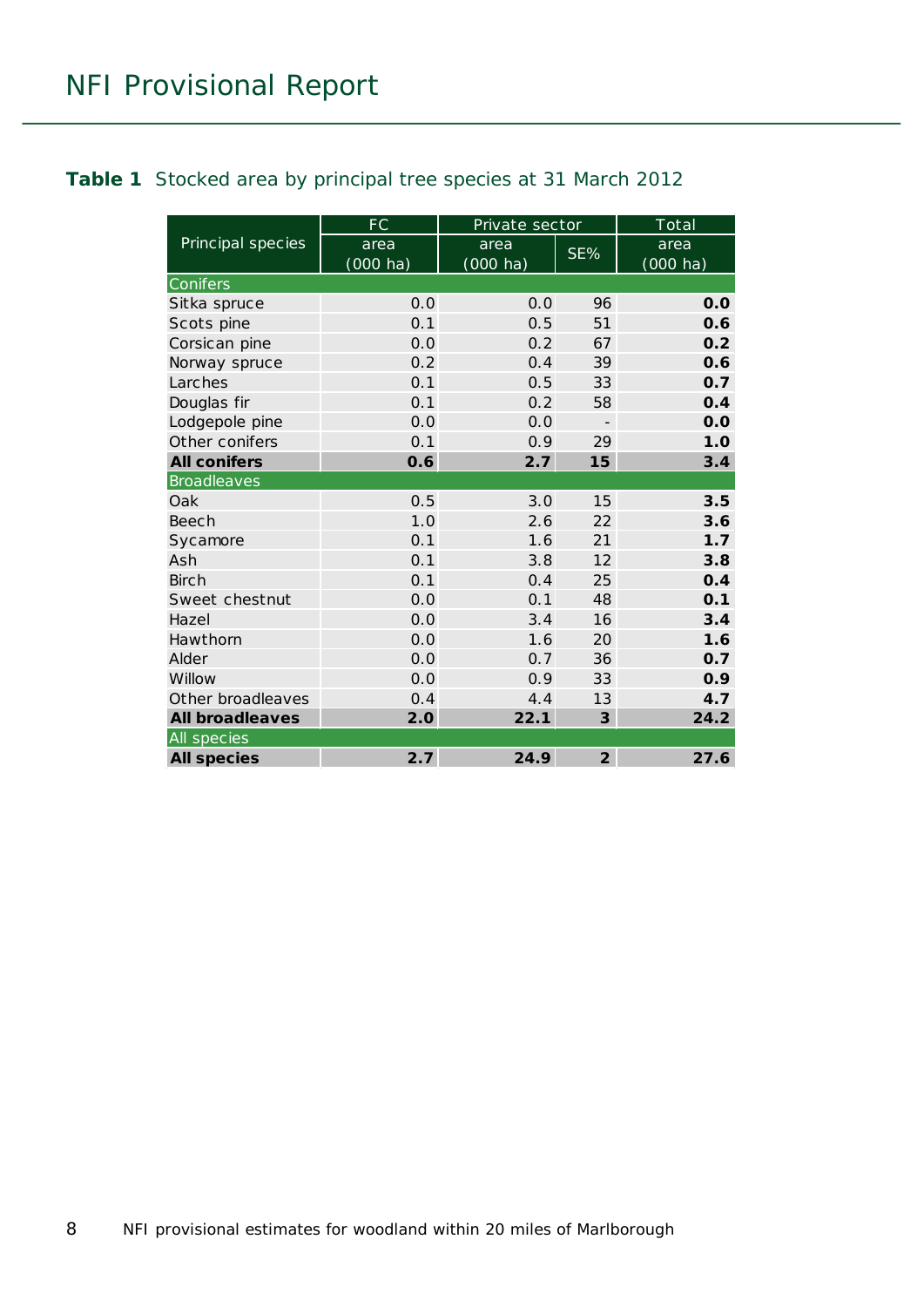#### <span id="page-8-0"></span>**Table 2** Stocked area by age class at 31 March 2012

|                     | FC                         | Private sector             |                | Total                      |
|---------------------|----------------------------|----------------------------|----------------|----------------------------|
| Age class           | area<br>$(000 \text{ ha})$ | area<br>$(000 \text{ ha})$ | SE%            | area<br>$(000 \text{ ha})$ |
| <b>All conifers</b> |                            |                            |                |                            |
| 0-10 years          | 0.0                        | 0.0                        | 51             | 0.0                        |
| $11-20$ years       | 0.1                        | 0.1                        | 56             | 0.2                        |
| $21-40$ years       | 0.1                        | 0.8                        | 37             | 1.0                        |
| $41-60$ years       | 0.3                        | 1.4                        | 29             | 1.7                        |
| $61-80$ years       | 0.1                        | 0.3                        | 53             | 0.4                        |
| 81-100 years        | 0.0                        | 0.1                        | 90             | 0.1                        |
| $100+$ years        | 0.0                        | 0.1                        | 56             | 0.1                        |
| <b>Total</b>        | 0.6                        | 2.7                        | 15             | 3.4                        |
| All broadleaves     |                            |                            |                |                            |
| 0-10 years          | 0.0                        | 3.1                        | 17             | 3.2                        |
| $11-20$ years       | 0.1                        | 3.4                        | 17             | 3.5                        |
| $21-40$ years       | 0.1                        | 4.7                        | 14             | 4.8                        |
| $41-60$ years       | 0.6                        | 2.8                        | 18             | 3.4                        |
| $61-80$ years       | 1.0                        | 2.8                        | 19             | 3.8                        |
| 81-100 years        | 0.0                        | 2.8                        | 17             | 2.9                        |
| $100+years$         | 0.2                        | 2.5                        | 17             | 2.7                        |
| <b>Total</b>        | 2.0                        | 22.1                       | 3              | 24.2                       |
| All species         |                            |                            |                |                            |
| 0-10 years          | 0.1                        | 3.2                        | 17             | 3.2                        |
| $11-20$ years       | 0.2                        | 3.5                        | 17             | 3.7                        |
| $21-40$ years       | 0.2                        | 5.7                        | 13             | 5.8                        |
| $41-60$ years       | 1.0                        | 4.1                        | 17             | 5.1                        |
| 61-80 years         | 1.1                        | 3.1                        | 18             | 4.2                        |
| 81-100 years        | 0.0                        | 2.9                        | 17             | 3.0                        |
| $100+$ years        | 0.2                        | 2.4                        | 16             | 2.6                        |
| <b>Total</b>        | 2.7                        | 24.9                       | $\overline{2}$ | 27.6                       |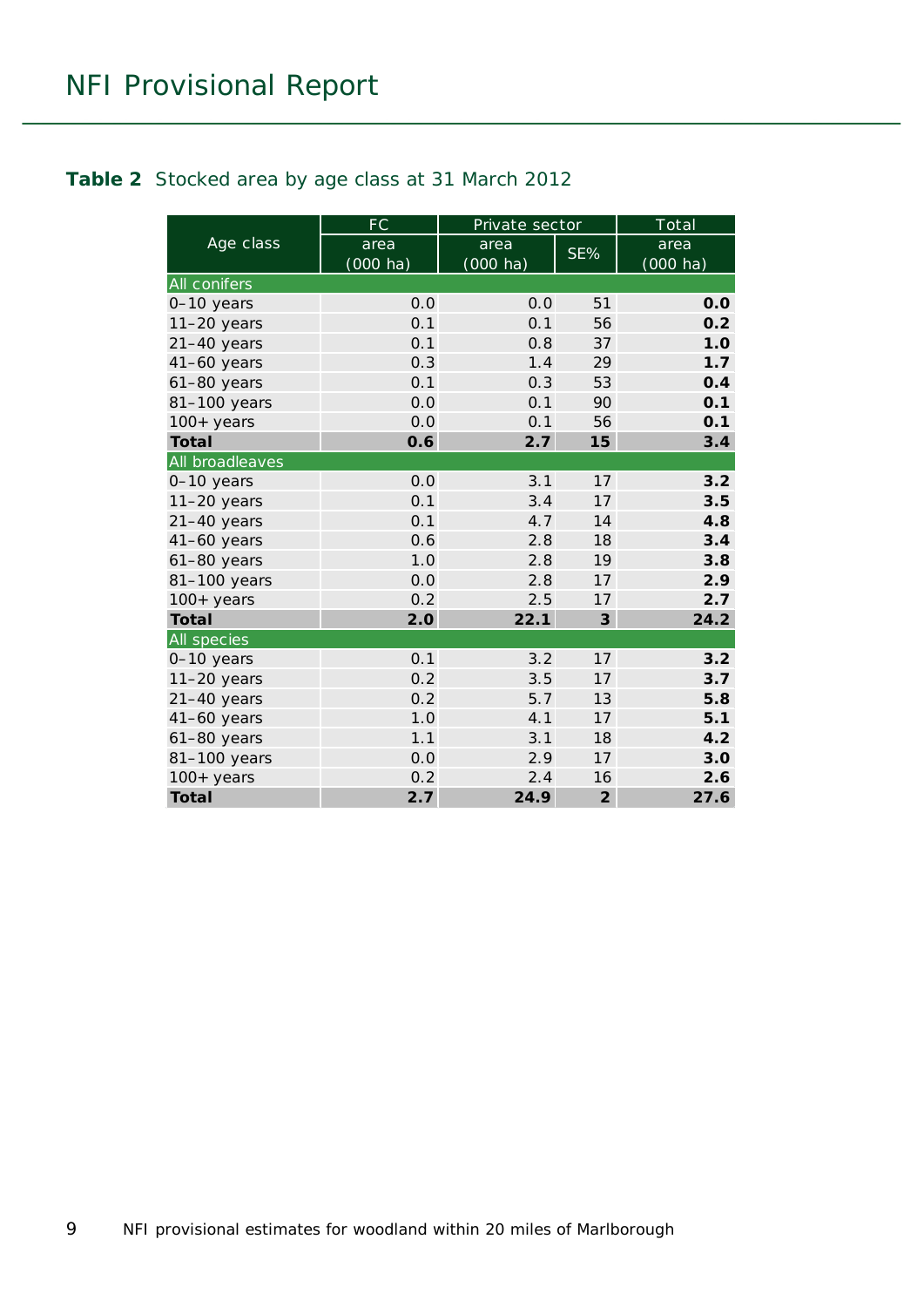#### <span id="page-9-0"></span>**Table 3** Stocked area by mean stand DBH class at 31 March 2012

|                     | <b>FC</b>  | Private sector     |                         | Total              |
|---------------------|------------|--------------------|-------------------------|--------------------|
| Mean stand DBH      | area       | area               | SE%                     | area               |
|                     | $(000$ ha) | $(000 \text{ ha})$ |                         | $(000 \text{ ha})$ |
| <b>All conifers</b> |            |                    |                         |                    |
| $0-7$ cm            | 0.0        | 0.0                | 41                      | 0.1                |
| 7-10 cm             | 0.0        | 0.1                | 73                      | 0.1                |
| 10-15 cm            | 0.1        | 0.1                | 43                      | 0.1                |
| 15-20 cm            | 0.0        | 0.4                | 40                      | 0.5                |
| 20-30 cm            | 0.1        | 1.1                | 31                      | 1.2                |
| 30-40 cm            | 0.2        | 0.4                | 44                      | 0.6                |
| 40-60 cm            | 0.1        | 0.5                | 41                      | 0.6                |
| 60-80 cm            | 0.0        | 0.1                | 68                      | 0.1                |
| $80+cm$             | 0.0        | 0.1                | 56                      | 0.1                |
| <b>Total</b>        | 0.6        | 2.7                | 15                      | 3.4                |
| All broadleaves     |            |                    |                         |                    |
| $0-7$ cm            | 0.1        | 4.2                | 13                      | 4.3                |
| $7 - 10$ cm         | 0.1        | 4.2                | 13                      | 4.4                |
| 10-15 cm            | 0.2        | 2.4                | 15                      | 2.6                |
| 15-20 cm            | 0.2        | 2.2                | 17                      | 2.4                |
| 20-30 cm            | 0.4        | 2.8                | 15                      | 3.3                |
| 30-40 cm            | 0.8        | 2.0                | 22                      | 2.8                |
| 40-60 cm            | 0.2        | 2.0                | 20                      | 2.2                |
| 60-80 cm            | 0.0        | 2.0                | 17                      | 2.0                |
| $80+cm$             | 0.0        | 0.2                | 45                      | 0.2                |
| <b>Total</b>        | 2.0        | 22.1               | $\overline{\mathbf{3}}$ | 24.2               |
| All species         |            |                    |                         |                    |
| $0-7$ cm            | 0.1        | 4.3                | 13                      | 4.4                |
| 7-10 cm             | 0.2        | 4.4                | 13                      | 4.5                |
| 10-15 cm            | 0.3        | 2.5                | 15                      | 2.8                |
| 15-20 cm            | 0.2        | 2.7                | 16                      | 2.9                |
| 20-30 cm            | 0.6        | 3.9                | 14                      | 4.5                |
| 30-40 cm            | 1.0        | 2.5                | 20                      | 3.5                |
| 40-60 cm            | 0.3        | 2.3                | 18                      | 2.6                |
| 60-80 cm            | 0.0        | 2.1                | 16                      | 2.2                |
| $80+cm$             | 0.0        | 0.2                | 37                      | 0.3                |
| <b>Total</b>        | 2.7        | 24.9               | $\overline{2}$          | 27.6               |

#### <span id="page-9-1"></span>**Table 4** Felled area at 31 March 2012

| Clearfelled area | FC                 | Private sector     |                          | Total    |
|------------------|--------------------|--------------------|--------------------------|----------|
|                  | area               | area               | SE%                      | area     |
|                  | $(000 \text{ ha})$ | $(000 \text{ ha})$ |                          | (000 ha) |
|                  | 0.0                | 0.0                | $\overline{\phantom{0}}$ | 0.0      |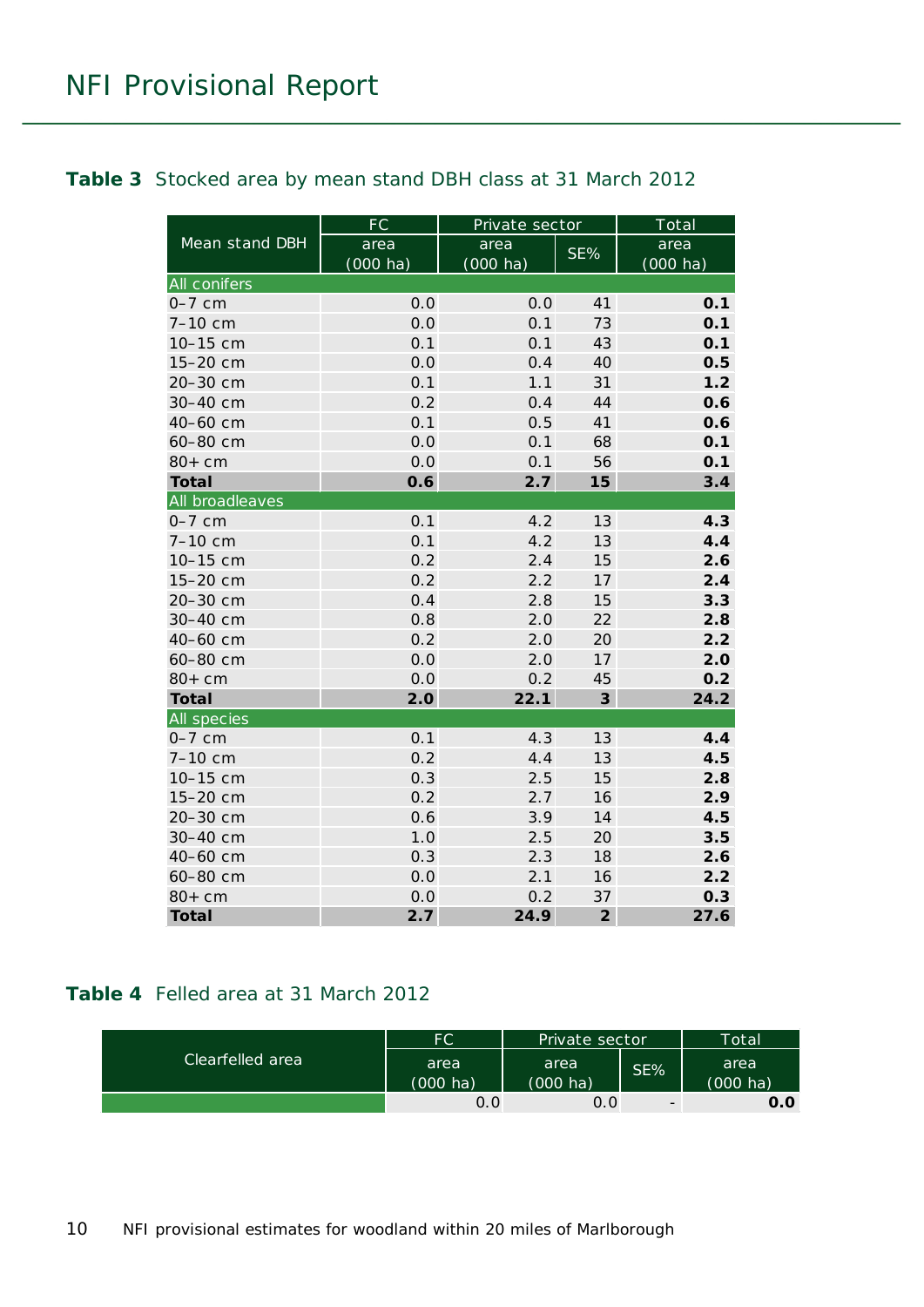### <span id="page-10-0"></span>Standing volume at 31 March 2012

<span id="page-10-1"></span>**Figure 2** Principal tree species composition by standing volume at 31 March 2012



<span id="page-10-2"></span>**Figure 2a** Principal conifer tree species composition by standing volume at 31 March 2012

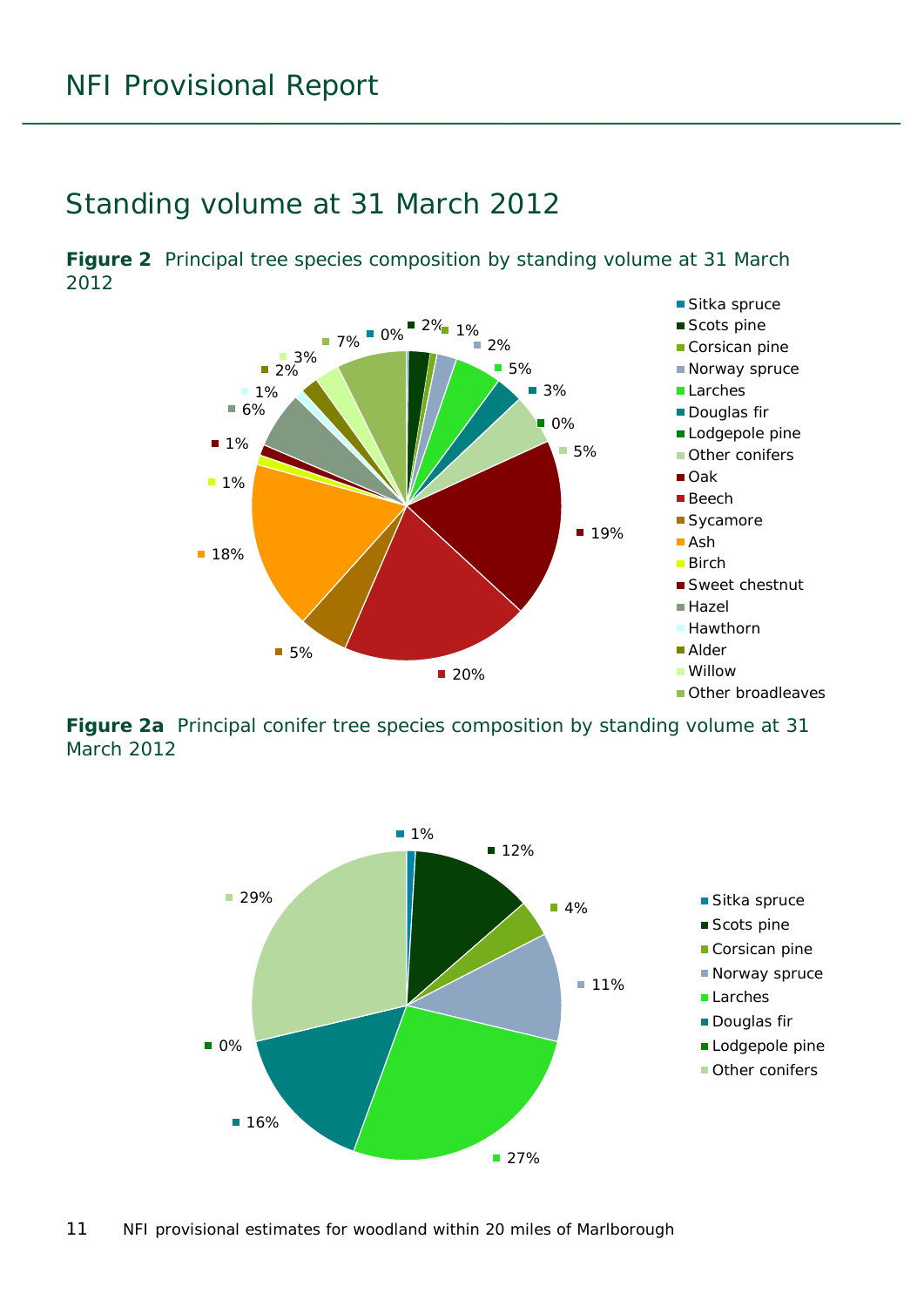#### <span id="page-11-0"></span>**Table 5** Standing volume by principal tree species at 31 March 2012

|                        | FC                                                              | Private sector |     | Total       |  |
|------------------------|-----------------------------------------------------------------|----------------|-----|-------------|--|
| Principal species      | volume                                                          | volume         |     | volume      |  |
|                        | $(000 \text{ m}^3 \text{ obs})$ $(000 \text{ m}^3 \text{ obs})$ |                | SE% |             |  |
| <b>Conifers</b>        |                                                                 |                |     |             |  |
| Sitka spruce           | $\Omega$                                                        | 11             | 96  | 11          |  |
| Scots pine             | 27                                                              | 124            | 42  | 151         |  |
| Corsican pine          | 7                                                               | 39             | 67  | 46          |  |
| Norway spruce          | 45                                                              | 91             | 48  | 136         |  |
| Larches                | 28                                                              | 291            | 33  | 320         |  |
| Douglas fir            | 35                                                              | 152            | 55  | 187         |  |
| Lodgepole pine         | $\overline{O}$                                                  | $\mathbf 0$    |     | $\mathbf 0$ |  |
| Other conifers         | 21                                                              | 322            | 32  | 343         |  |
| <b>All conifers</b>    | 162                                                             | 1,033          | 17  | 1,195       |  |
| <b>Broadleaves</b>     |                                                                 |                |     |             |  |
| Oak                    | 73                                                              | 1,154          | 15  | 1,227       |  |
| Beech                  | 219                                                             | 1,069          | 24  | 1,289       |  |
| Sycamore               | $\overline{7}$                                                  | 330            | 24  | 337         |  |
| Ash                    | 7                                                               | 1,152          | 15  | 1,159       |  |
| Birch                  | 6                                                               | 60             | 31  | 66          |  |
| Sweet chestnut         | $\mathbf{1}$                                                    | 73             | 52  | 74          |  |
| Hazel                  | $\overline{O}$                                                  | 389            | 22  | 389         |  |
| Hawthorn               | $\Omega$                                                        | 60             | 25  | 60          |  |
| Alder                  | $\Omega$                                                        | 122            | 36  | 122         |  |
| Willow                 | $\overline{O}$                                                  | 168            | 49  | 168         |  |
| Other broadleaves      | 49                                                              | 431            | 21  | 480         |  |
| <b>All broadleaves</b> | 363                                                             | 4,896          | 6   | 5,259       |  |
| All species            |                                                                 |                |     |             |  |
| <b>All species</b>     | 525                                                             | 5,946          | 6   | 6,471       |  |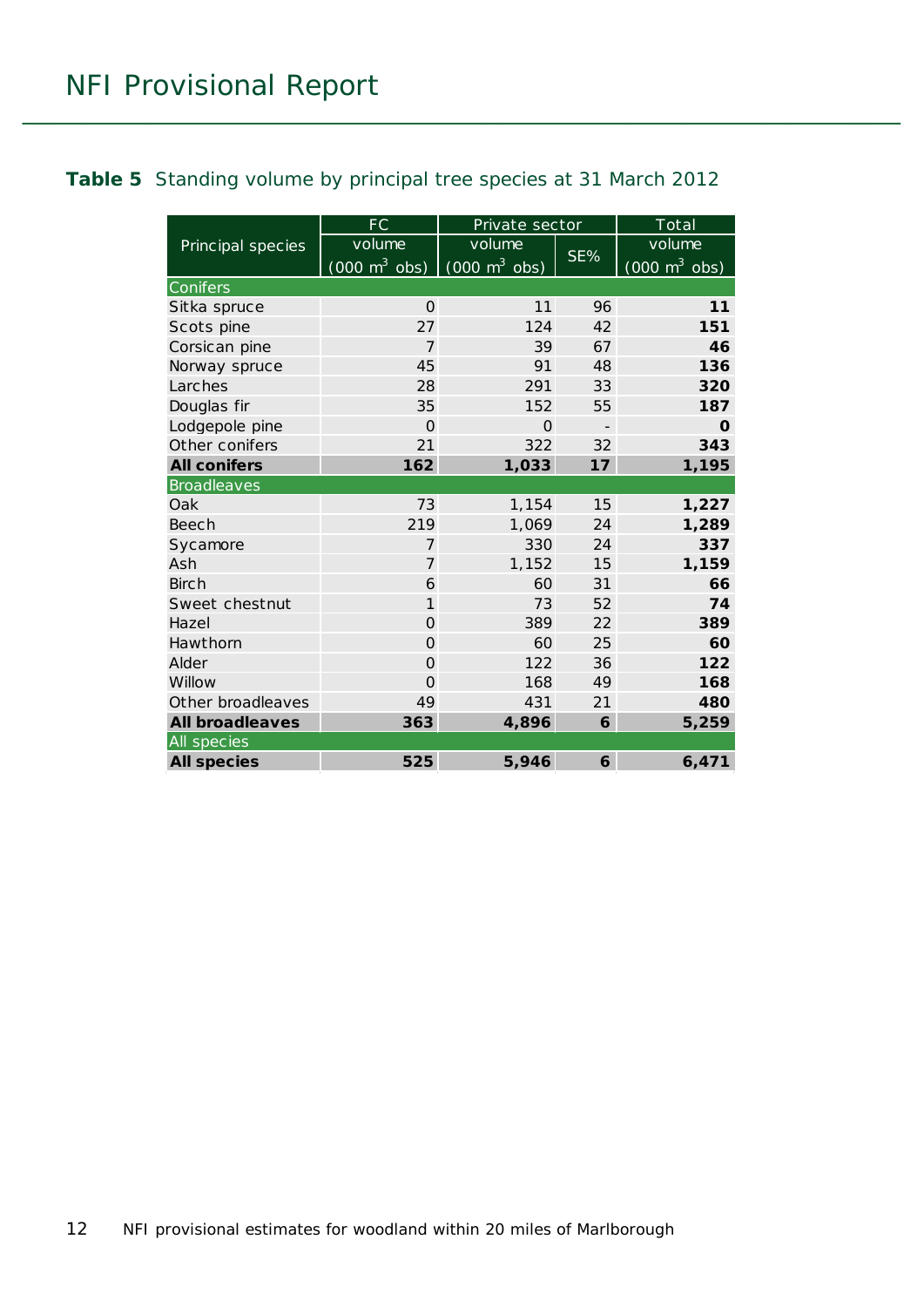#### <span id="page-12-0"></span>**Table 6** Standing volume by age class at 31 March 2012

|                     | <b>FC</b>                       | Private sector                  |                          | Total                               |  |
|---------------------|---------------------------------|---------------------------------|--------------------------|-------------------------------------|--|
| Age class           | volume                          | volume                          |                          | volume                              |  |
|                     | $(000 \text{ m}^3 \text{ obs})$ | $(000 \text{ m}^3 \text{ obs})$ | SE%                      | $(000 \; \text{m}^3 \; \text{obs})$ |  |
| <b>All conifers</b> |                                 |                                 |                          |                                     |  |
| 0-10 years          | $\Omega$                        | $\Omega$                        | $\overline{\phantom{a}}$ | $\mathbf 0$                         |  |
| $11-20$ years       | $\overline{4}$                  | 13                              | 86                       | 18                                  |  |
| $21-40$ years       | 28                              | 225                             | 50                       | 253                                 |  |
| $41-60$ years       | 99                              | 526                             | 27                       | 625                                 |  |
| $61-80$ years       | 30                              | 175                             | 55                       | 205                                 |  |
| 81-100 years        | 1                               | 43                              | 90                       | 44                                  |  |
| $100+$ years        | $\Omega$                        | 13                              | 56                       | 13                                  |  |
| <b>Total</b>        | 162                             | 1,033                           | 17                       | 1,195                               |  |
| All broadleaves     |                                 |                                 |                          |                                     |  |
| 0-10 years          | $\Omega$                        | 1                               | 78                       | 1                                   |  |
| $11-20$ years       | $\overline{2}$                  | 116                             | 26                       | 117                                 |  |
| $21-40$ years       | $\overline{4}$                  | 693                             | 17                       | 697                                 |  |
| 41-60 years         | 99                              | 757                             | 20                       | 856                                 |  |
| $61-80$ years       | 223                             | 1,008                           | 25                       | 1,232                               |  |
| 81-100 years        | $\overline{4}$                  | 1,234                           | 18                       | 1,238                               |  |
| $100+$ years        | 31                              | 1,078                           | 16                       | 1,109                               |  |
| <b>Total</b>        | 363                             | 4,896                           | 6                        | 5,259                               |  |
| <b>All</b> species  |                                 |                                 |                          |                                     |  |
| 0-10 years          | $\mathbf 0$                     | 1                               | 78                       | 1                                   |  |
| $11-20$ years       | 6                               | 130                             | 25                       | 136                                 |  |
| $21-40$ years       | 32                              | 938                             | 20                       | 970                                 |  |
| $41-60$ years       | 198                             | 1,268                           | 17                       | 1,466                               |  |
| $61-80$ years       | 254                             | 1,205                           | 23                       | 1,459                               |  |
| 81-100 years        | 5                               | 1,290                           | 18                       | 1,295                               |  |
| $100+$ years        | 31                              | 1,064                           | 16                       | 1,095                               |  |
| <b>Total</b>        | 525                             | 5,946                           | 6                        | 6,471                               |  |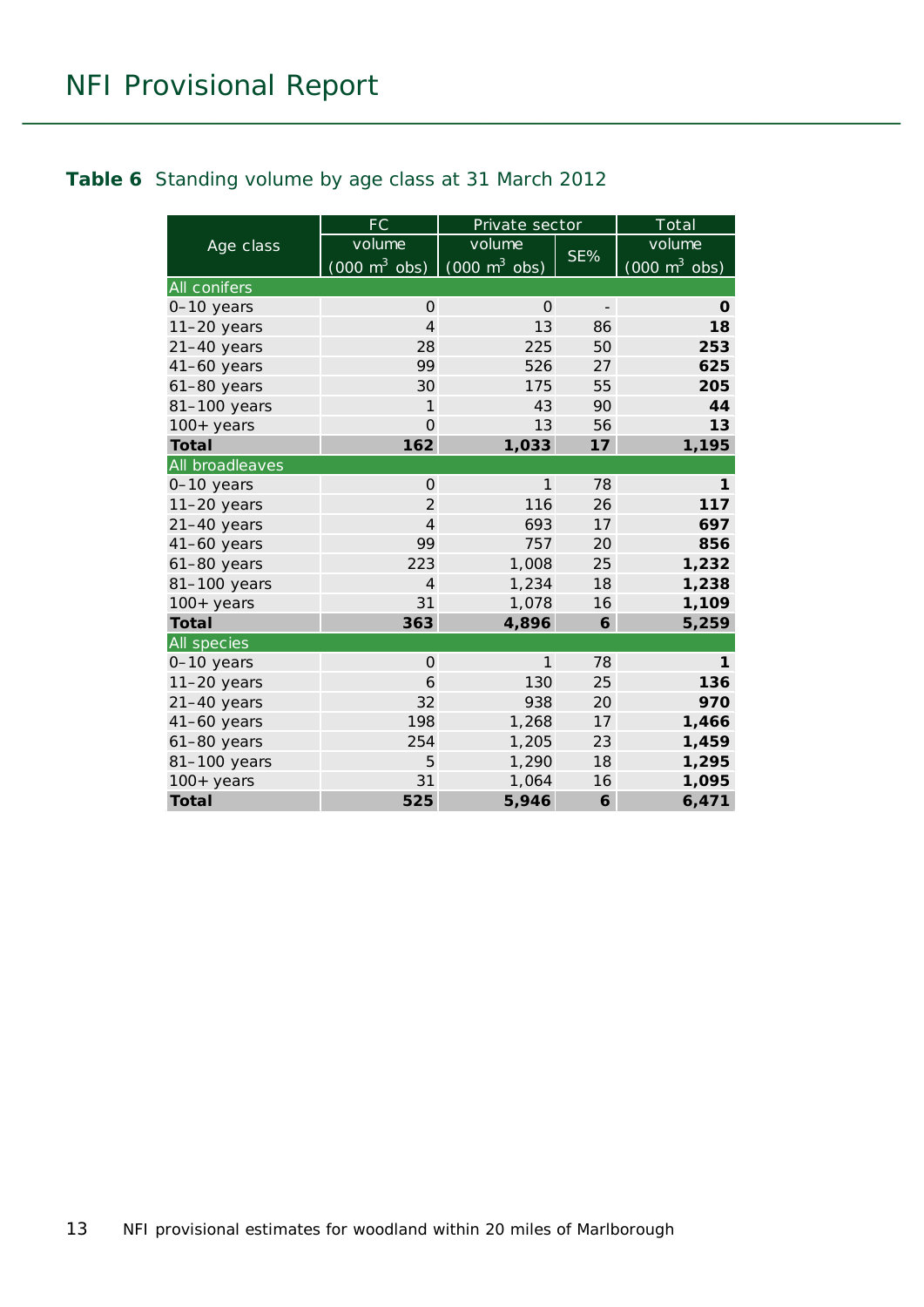<span id="page-13-0"></span>

|                 | FC                              | Private sector                      |     |  |
|-----------------|---------------------------------|-------------------------------------|-----|--|
| Mean stand DBH  | volume                          | volume                              |     |  |
|                 | $(000 \text{ m}^3 \text{ obs})$ | $(000 \; \text{m}^3 \; \text{obs})$ | SE% |  |
| All conifers    |                                 |                                     |     |  |
| $0-7$ cm        | $\mathbf 0$                     | 0                                   |     |  |
| 7-10 cm         | 1                               | $\overline{4}$                      | 77  |  |
| 10-15 cm        | 6                               | $\overline{7}$                      | 44  |  |
| 15-20 cm        | 6                               | 55                                  | 51  |  |
| 20-30 cm        | 27                              | 412                                 | 33  |  |
| 30-40 cm        | 58                              | 208                                 | 37  |  |
| 40-60 cm        | 53                              | 206                                 | 40  |  |
| 60-80 cm        | 12                              | 89                                  | 68  |  |
| $80+cm$         | $\overline{O}$                  | 13                                  | 56  |  |
| <b>Total</b>    | 162                             | 1,033                               | 17  |  |
| All broadleaves |                                 |                                     |     |  |
| $0-7$ cm        | $\mathbf{1}$                    | 16                                  | 41  |  |
| 7-10 cm         | 8                               | 141                                 | 15  |  |
| 10-15 cm        | 32                              | 271                                 | 19  |  |
| 15-20 cm        | 27                              | 501                                 | 18  |  |
| 20-30 cm        | 73                              | 692                                 | 17  |  |
| 30-40 cm        | 185                             | 947                                 | 23  |  |
| 40-60 cm        | 32                              | 1,002                               | 18  |  |
| 60-80 cm        | $\overline{2}$                  | 1,173                               | 18  |  |
| $80+cm$         | 4                               | 143                                 | 43  |  |
| <b>Total</b>    | 363                             | 4,896                               | 6   |  |
| All species     |                                 |                                     |     |  |
| $0-7$ cm        | 1                               | 16                                  | 41  |  |
| 7-10 cm         | 9                               | 147                                 | 15  |  |
| 10-15 cm        | 37                              | 281                                 | 18  |  |
| 15-20 cm        | 33                              | 561                                 | 17  |  |
| 20-30 cm        | 100                             | 1,113                               | 17  |  |
| 30-40 cm        | 243                             | 1,174                               | 20  |  |
| 40-60 cm        | 84                              | 1,157                               | 17  |  |
| 60-80 cm        | 15                              | 1,290                               | 17  |  |
| $80+cm$         | $\overline{4}$                  | 158                                 | 39  |  |
| <b>Total</b>    | 525                             | 5,946                               | 6   |  |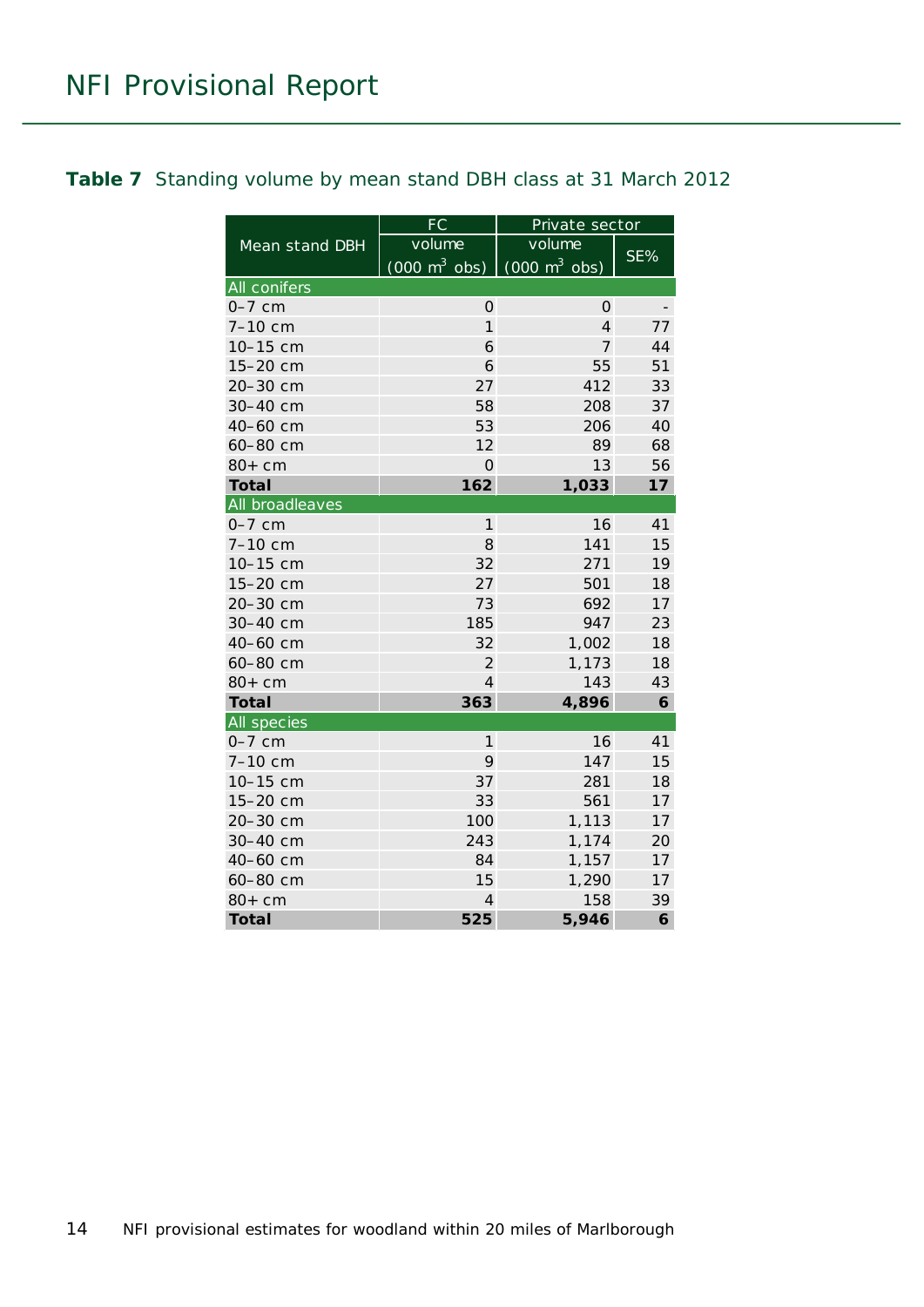### <span id="page-14-0"></span>Biomass and carbon stocks at 31 March 2012

<span id="page-14-1"></span>**Table 8** Standing biomass by principal tree species at 31 March 2012

|                        | FC                   | Private sector         |                          | Total                |  |
|------------------------|----------------------|------------------------|--------------------------|----------------------|--|
| Principal species      | biomass<br>(000 odt) | biomass<br>$(000$ odt) | SE%                      | biomass<br>(000 odt) |  |
| Conifers               |                      |                        |                          |                      |  |
| Sitka spruce           | $\Omega$             | 6                      | 96                       | 6                    |  |
| Scots pine             | 19                   | 91                     | 43                       | 110                  |  |
| Corsican pine          | $\overline{4}$       | 24                     | 67                       | 28                   |  |
| Norway spruce          | 25                   | 51                     | 47                       | 76                   |  |
| Larches                | 18                   | 165                    | 33                       | 183                  |  |
| Douglas fir            | 24                   | 92                     | 55                       | 116                  |  |
| Lodgepole pine         | $\Omega$             | $\Omega$               | $\overline{\phantom{a}}$ | O                    |  |
| Other conifers         | 11                   | 181                    | 32                       | 193                  |  |
| <b>All conifers</b>    | 101                  | 612                    | 17                       | 713                  |  |
| <b>Broadleaves</b>     |                      |                        |                          |                      |  |
| Oak                    | 67                   | 984                    | 15                       | 1,051                |  |
| Beech                  | 199                  | 931                    | 23                       | 1,130                |  |
| Sycamore               | $\overline{7}$       | 276                    | 24                       | 283                  |  |
| Ash                    | $\overline{7}$       | 942                    | 15                       | 949                  |  |
| <b>Birch</b>           | 6                    | 59                     | 30                       | 65                   |  |
| Sweet chestnut         | $\overline{2}$       | 55                     | 51                       | 57                   |  |
| Hazel                  | $\Omega$             | 359                    | 20                       | 359                  |  |
| Hawthorn               | $\overline{O}$       | 76                     | 25                       | 76                   |  |
| Alder                  | $\Omega$             | 94                     | 34                       | 94                   |  |
| Willow                 | $\Omega$             | 169                    | 48                       | 169                  |  |
| Other broadleaves      | 45                   | 406                    | 18                       | 451                  |  |
| <b>All broadleaves</b> | 333                  | 4,261                  | 6                        | 4,594                |  |
| All species            |                      |                        |                          |                      |  |
| <b>All species</b>     | 434                  | 4,890                  | 5                        | 5,324                |  |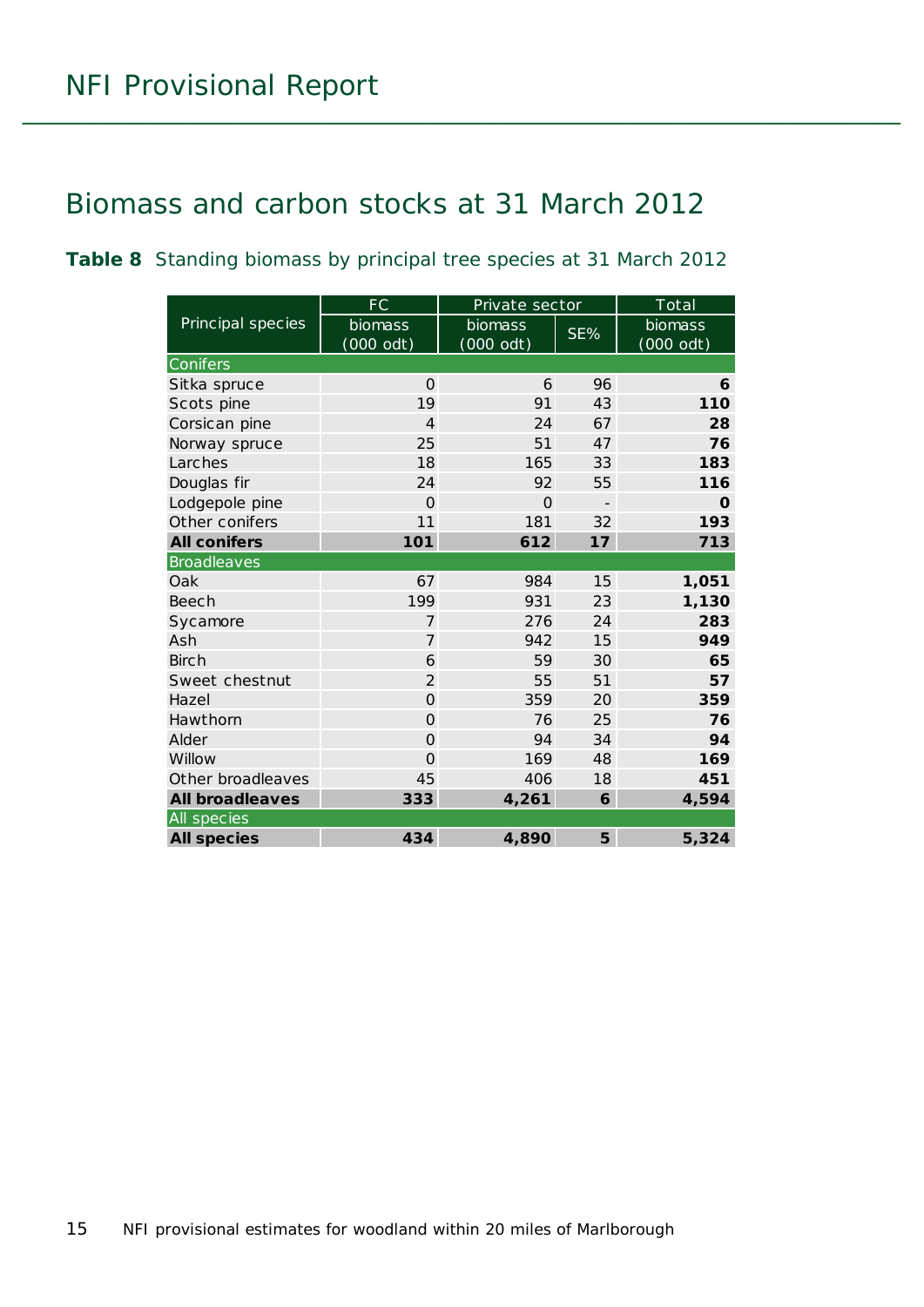#### <span id="page-15-0"></span>**Table 9** Total carbon stocks in principal tree species at 31 March 2012

|                        | FC             | Private sector |                          | Total       |  |  |
|------------------------|----------------|----------------|--------------------------|-------------|--|--|
| Principal species      | carbon         | carbon         | $SE\%$                   | carbon      |  |  |
|                        | (000 t)        | (000 t)        |                          | (000 t)     |  |  |
| Conifers               |                |                |                          |             |  |  |
| Sitka spruce           | $\mathbf{O}$   | 3              | 96                       | 3           |  |  |
| Scots pine             | 9              | 46             | 43                       | 55          |  |  |
| Corsican pine          | $\overline{2}$ | 12             | 67                       | 14          |  |  |
| Norway spruce          | 12             | 26             | 47                       | 38          |  |  |
| Larches                | 9              | 82             | 33                       | 91          |  |  |
| Douglas fir            | 12             | 46             | 55                       | 58          |  |  |
| Lodgepole pine         | $\Omega$       | $\Omega$       | $\overline{\phantom{a}}$ | $\mathbf 0$ |  |  |
| Other conifers         | 6              | 91             | 32                       | 96          |  |  |
| <b>All conifers</b>    | 51             | 306            | 17                       | 356         |  |  |
| <b>Broadleaves</b>     |                |                |                          |             |  |  |
| Oak                    | 34             | 492            | 15                       | 525         |  |  |
| <b>Beech</b>           | 100            | 465            | 23                       | 565         |  |  |
| Sycamore               | 3              | 138            | 24                       | 142         |  |  |
| Ash                    | 3              | 471            | 15                       | 474         |  |  |
| <b>Birch</b>           | 3              | 29             | 30                       | 32          |  |  |
| Sweet chestnut         | $\mathbf{1}$   | 28             | 51                       | 28          |  |  |
| Hazel                  | $\overline{O}$ | 180            | 20                       | 180         |  |  |
| Hawthorn               | $\mathbf 0$    | 38             | 25                       | 38          |  |  |
| Alder                  | $\Omega$       | 47             | 34                       | 47          |  |  |
| Willow                 | $\overline{O}$ | 84             | 48                       | 84          |  |  |
| Other broadleaves      | 23             | 203            | 18                       | 225         |  |  |
| <b>All broadleaves</b> | 167            | 2,130          | 6                        | 2,297       |  |  |
| All species            |                |                |                          |             |  |  |
| <b>All species</b>     | 217            | 2,445          | 5                        | 2,662       |  |  |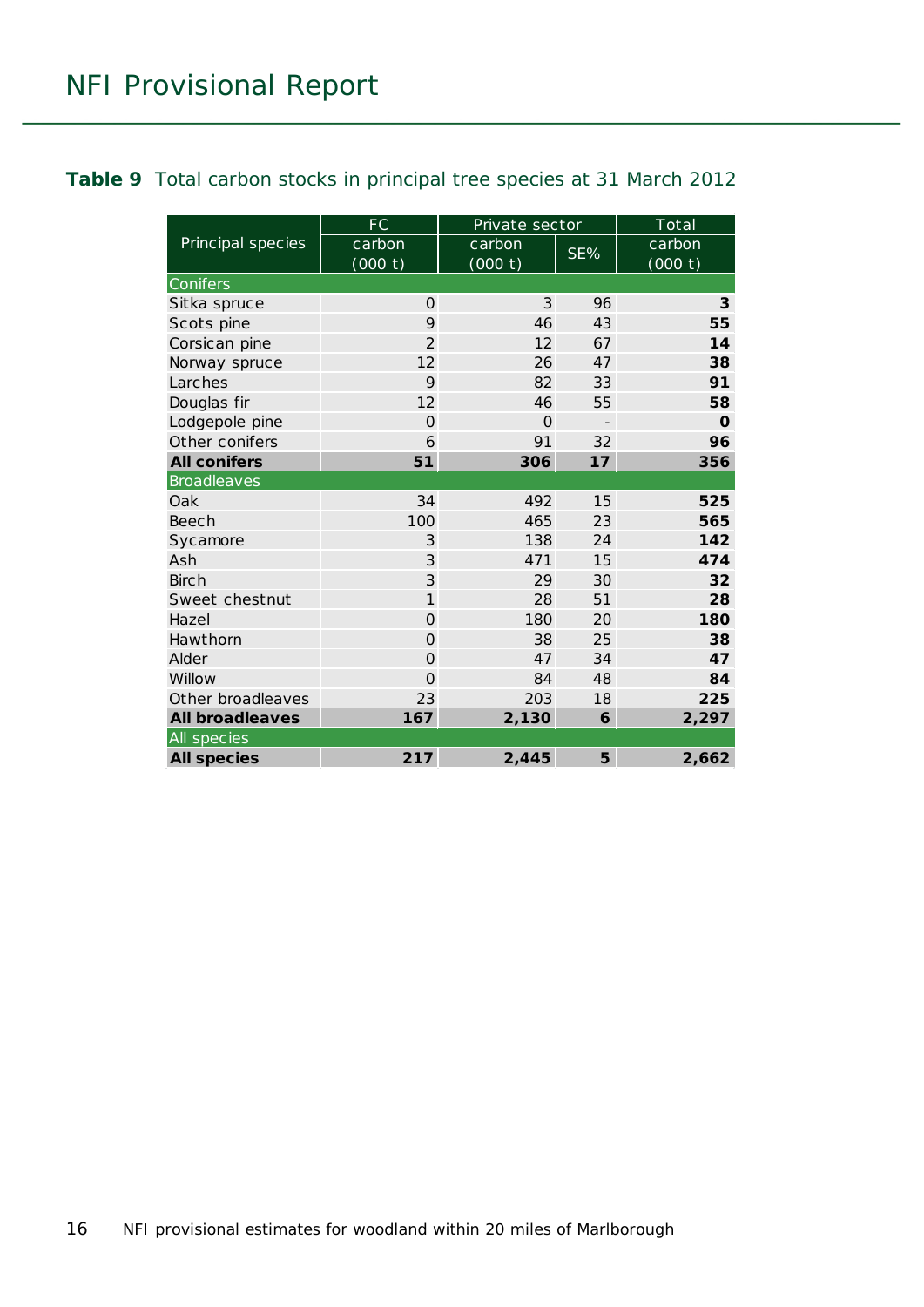### <span id="page-16-0"></span>Evidence of thinning



#### <span id="page-16-1"></span>**Figure 3** Evidence of thinning in Private sector sites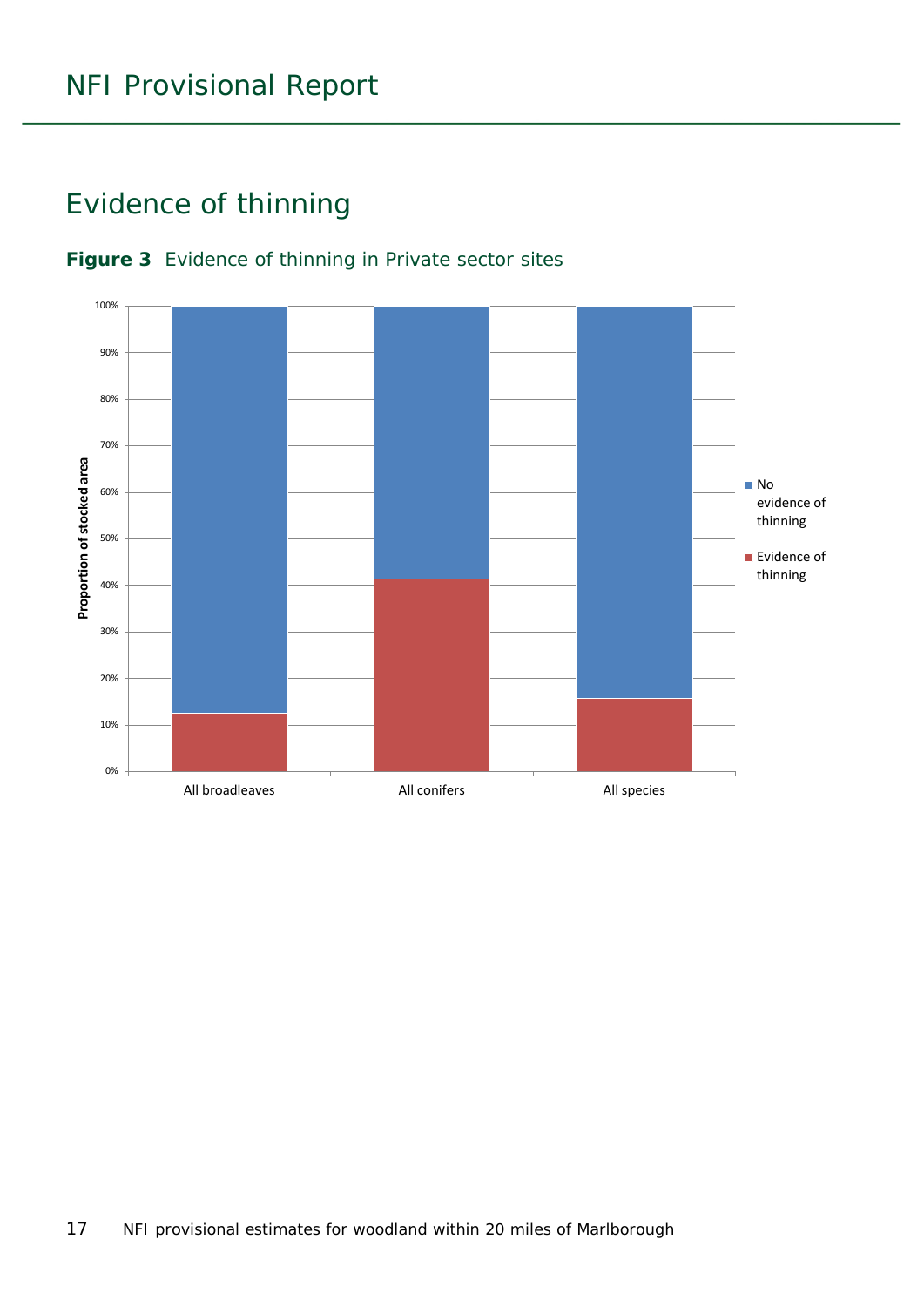### <span id="page-17-0"></span>50-year forecast of timber availability

Refer to the NFI report *50-year forecast of softwood timber availability* (2014) for a description of the underlying methodology and interpretation of the softwood forecast, and also for the England and GB context.

Refer to the NFI report *50-year forecast of hardwood timber availability* (2014) for a description of the underlying methodology and interpretation of the hardwood forecast, and also for the England and GB context.

In **Figures 4–8 and Tables 10–12** the estimates for the Forestry Commission are based on harvesting regimes derived from Forestry Commission felling and thinning plans as of 31 March 2012.

For the Private sector, information for **Figures 4–8 and Tables 10–12** is based on a scenario which assumes felling at age of maximum mean annual increment with moderate wind risk measures for conifers. For broadleaves, however, only those areas where there is evidence of thinning are assumed to be managed in future. This is a highly conservative assumption but better reflects current practice than assuming all stands will be managed. In turn it is assumed that these broadleaved stands are managed to felling at age of maximum mean annual increment with moderate wind risk measures.

Restocking assumptions for conifer stands clearfelled during the forecast period have been implemented that assume:

- a 10% reduction in the area of conifers on the subsequent rotation
- restocking of currently clearfelled land
- a change in the composition of conifer species on restocking

Restocking assumptions for broadleaved stands clearfelled during the forecast period have been included that assume:

- no reduction in stocked area
- like-for-like species choices are used for broadleaves
- 50% of the land associated with the reduction in conifer stocked area arising from the assumption above is stocked with broadleaves

A full description of the restocking assumptions is to be found in Table D3 of the *50-year forecast of softwood timber availability* (2014). The same restocking assumptions have been applied to both the Forestry Commission and Private sector forecasts.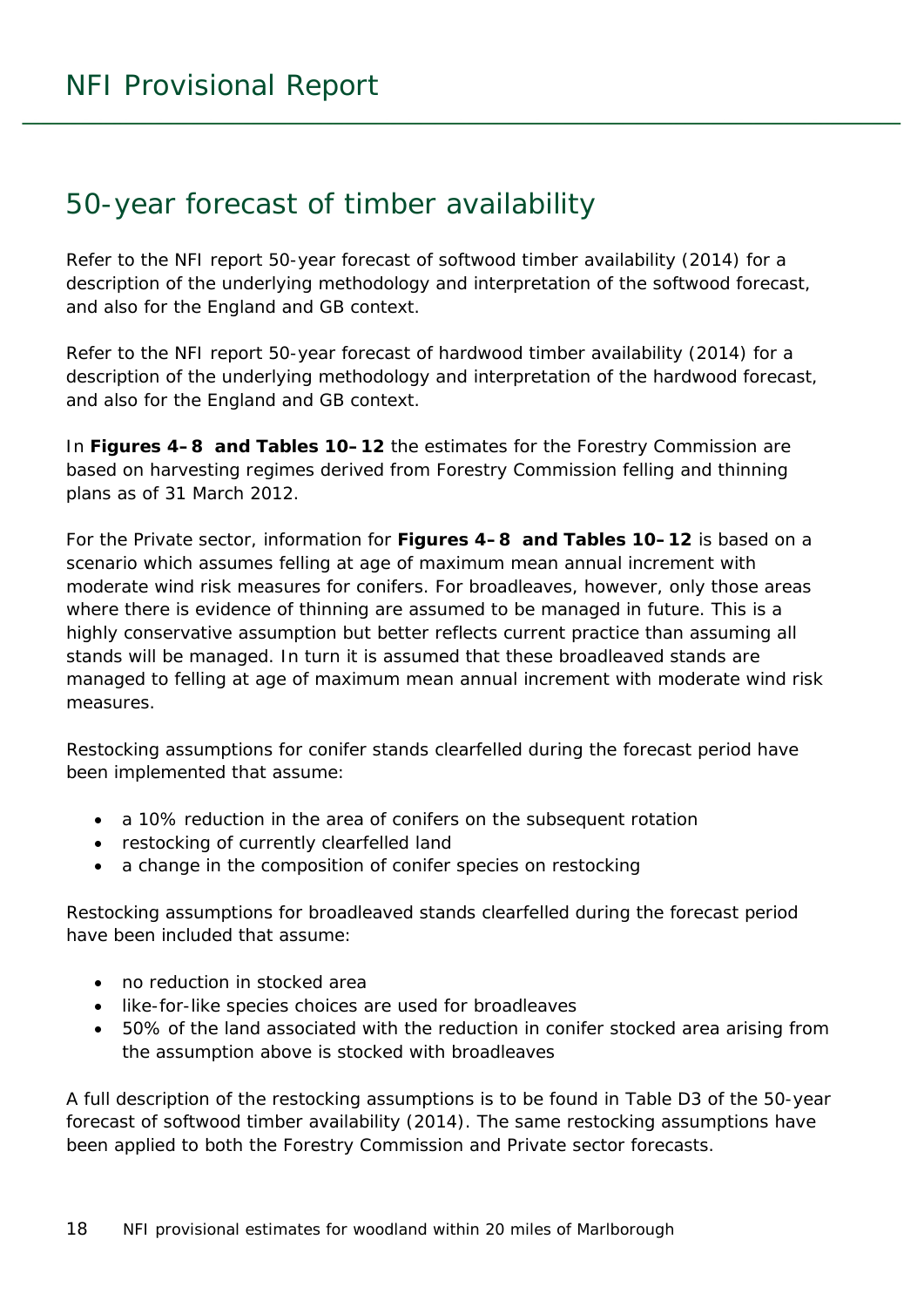Woodland that is classed as currently clearfelled will be restocked according to the restock prescription.

In **Figures 9–13** and **Tables 13–15** the management assumptions for the Private sector hardwoods have been changed to assume all hardwoods are thinned and felled rather than only those in areas that have evidence of thinning. In this report, the tables and figures for estimates under this management scenario will be labelled as 'unrestricted'.

**Figures 14–15** and **Table 16** compare the Private sector hardwood timber availability under the two scenarios. **Figure 14** shows the Private sector hardwood availability for the two scenarios during the 50-year forecast. **Figure 15** and **Table 16** compare the hardwood availability in first 15 years of the forecast under the two scenarios.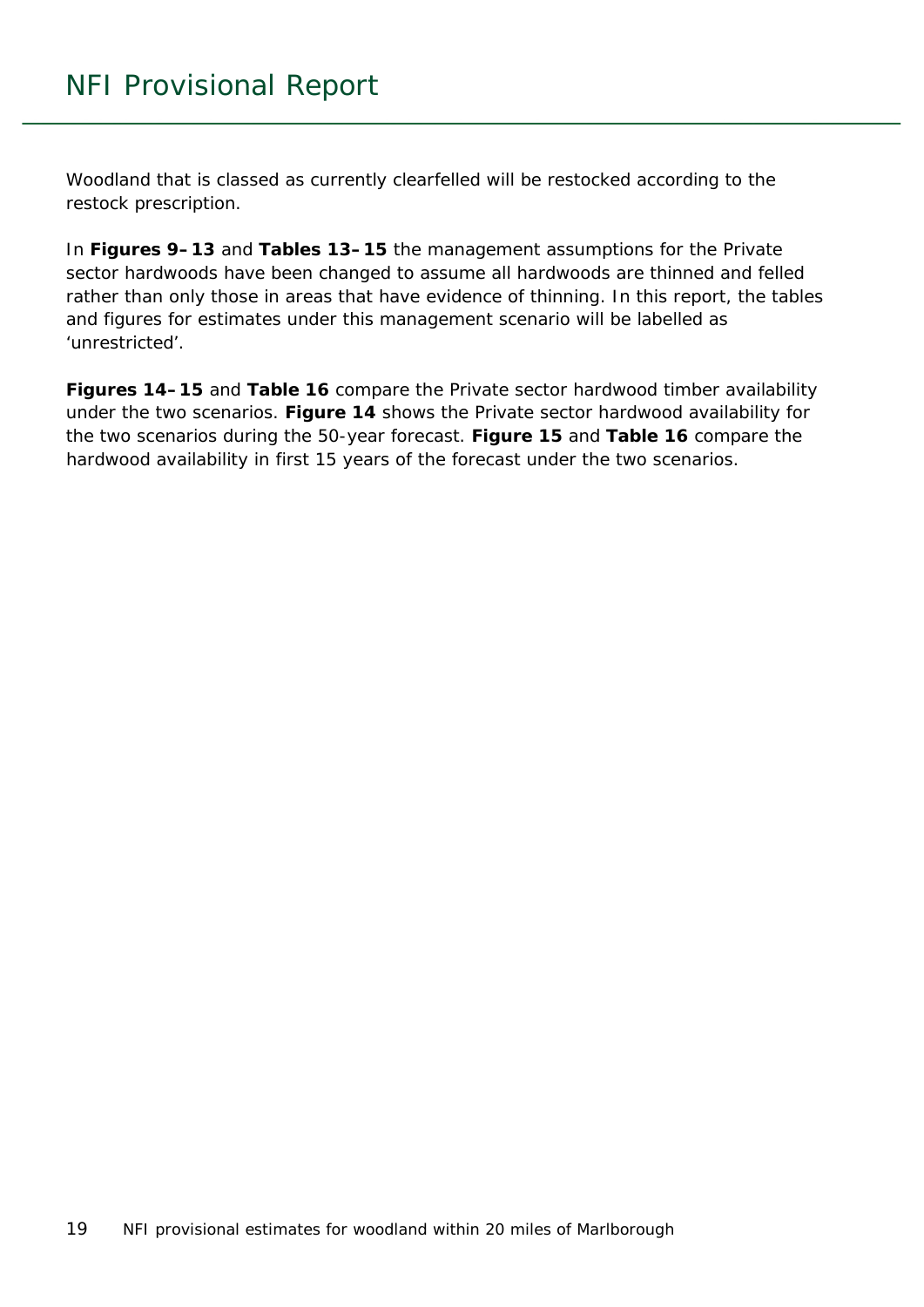50-year forecast of timber availability under the 'headline' harvesting scenario

|  |  | Table 10 50-year forecast of timber availability by time period and principal species |  |  |
|--|--|---------------------------------------------------------------------------------------|--|--|
|  |  |                                                                                       |  |  |

<span id="page-19-1"></span><span id="page-19-0"></span>

|                          | $2013 - 16$    |                                 |                          |                                 | $2017 - 21$                     |                |     |                                 | $2022 - 26$                     |                |                          |                                 | $2027 - 31$  |                                 |        |                                 |
|--------------------------|----------------|---------------------------------|--------------------------|---------------------------------|---------------------------------|----------------|-----|---------------------------------|---------------------------------|----------------|--------------------------|---------------------------------|--------------|---------------------------------|--------|---------------------------------|
|                          | FC.            | Private sector                  |                          | Total                           | FC                              | Private sector |     | Total                           | FC.                             | Private sector |                          | Total                           | FC           | Private sector                  |        | Total                           |
| <b>Principal species</b> |                | volume                          | SE%                      | volume                          | volume                          |                | SE% | volume                          | volume                          |                | SE%                      | volume                          |              | volume                          | $SE\%$ | volume                          |
|                          |                | $(000 \text{ m}^3 \text{ obs})$ |                          | $(000 \text{ m}^3 \text{ obs})$ | $(000 \text{ m}^3 \text{ obs})$ |                |     | $(000 \text{ m}^3 \text{ obs})$ | $(000 \text{ m}^3 \text{ obs})$ |                |                          | $(000 \text{ m}^3 \text{ obs})$ |              | $(000 \text{ m}^3 \text{ obs})$ |        | $(000 \text{ m}^3 \text{ obs})$ |
|                          |                |                                 |                          |                                 |                                 |                |     |                                 |                                 |                |                          |                                 |              |                                 |        |                                 |
| <b>All conifers</b>      | $\overline{7}$ | 36                              | 18                       | 43                              | $\overline{7}$                  | 44             | 18  | 52                              | $\overline{7}$                  | 42             | 19                       | 49                              | $\epsilon$   | 50                              | 28     | 56                              |
| Sitka spruce             | $\Omega$       | $\mathbf 0$                     | 96                       | $\Omega$                        | $\Omega$                        | $\mathbf 0$    | 96  | $\Omega$                        | $\Omega$                        | $\mathbf{O}$   | 96                       | $\mathbf{O}$                    | $\mathbf{O}$ | 0                               | 96     | $\mathbf{O}$                    |
| Scots pine               |                | 3                               | 53                       |                                 |                                 | 3              | 46  |                                 |                                 | 3              | 47                       |                                 |              |                                 | 47     |                                 |
| Corsican pine            |                |                                 | 82                       |                                 | $\Omega$                        |                | 62  |                                 | O                               |                | 62                       |                                 | $\Omega$     |                                 | 96     |                                 |
| Norway spruce            |                | 5                               | 49                       | 8                               |                                 | $\overline{4}$ | 44  | 6                               |                                 | 8              | 61                       | 11                              |              |                                 | 63     |                                 |
| Larches                  |                | 14                              | 34                       | 15                              |                                 | 15             | 35  | 16                              |                                 | 9              | 38                       | 9                               |              |                                 | 39     |                                 |
| Douglas fir              |                | 6                               | 58                       | 8                               |                                 | 5              | 57  |                                 |                                 | 5              | 57                       |                                 |              | 5                               | 57     |                                 |
| Lodgepole pine           |                | $\Omega$                        | $\overline{\phantom{a}}$ |                                 |                                 | $\overline{O}$ |     | $\Omega$                        | ∩                               | $\Omega$       | $\overline{\phantom{a}}$ | $\Omega$                        |              |                                 |        |                                 |
| Other conifers           |                |                                 | 33                       | 8                               |                                 | 15             | 34  | 16                              |                                 | 16             | 33                       | 16                              |              | 24                              | 57     | 25                              |
| <b>All broadleaves</b>   | 16             | 33                              | 28                       | 49                              | 1                               | 32             | 30  | 33                              | 12                              | 17             | 26                       | 29                              |              | 50                              | 66     | 51                              |
| Oak                      |                | 6                               | 54                       | 8                               | $\mathbf{O}$                    | $\overline{2}$ | 50  | 3                               |                                 | 2              | 49                       |                                 | $\Omega$     |                                 | 44     |                                 |
| Beech                    | 11             | 5                               | 41                       | 16                              |                                 | 6              | 43  |                                 | 8                               | $\overline{A}$ | 41                       | 13                              | $\Omega$     | 39                              | 83     | 39                              |
| Sycamore                 |                | $\overline{2}$                  | 65                       | 3                               | $\mathbf{O}$                    | $\overline{2}$ | 64  | $\overline{2}$                  | $\Omega$                        |                | 53                       |                                 | $\Omega$     |                                 | 51     |                                 |
| Ash                      | $\Omega$       | 16                              | 46                       | 16                              | $\mathbf{O}$                    | 17             | 47  | 17                              | O                               | 6              | 49                       | 6                               | $\Omega$     |                                 | 51     |                                 |
| Birch                    | $\Omega$       | $\overline{2}$                  | 82                       |                                 | $\mathbf 0$                     | $\overline{2}$ | 79  |                                 | $\Omega$                        | $\overline{2}$ | 64                       |                                 | $\Omega$     | O                               | 75     |                                 |
| Sweet chestnut           | $\Omega$       |                                 | 52                       |                                 | $\Omega$                        | $\mathbf 0$    | 52  | $\Omega$                        | 0                               | $\mathbf{O}$   | 52                       | $\Omega$                        | $\Omega$     | $\Omega$                        | 52     |                                 |
| Hazel                    | $\Omega$       | $\Omega$                        | 75                       | $\Omega$                        | $\Omega$                        | $\mathsf{O}$   | 41  | $\Omega$                        | $\Omega$                        | $\mathbf{O}$   | 29                       | $\Omega$                        | $\Omega$     | $\Omega$                        | 26     | $\Omega$                        |
| Hawthorn                 | $\Omega$       | $\mathbf 0$                     | 86                       | $\Omega$                        | $\mathbf 0$                     | $\mathsf{O}$   | 65  | $\Omega$                        | O                               | $\mathbf{O}$   | 58                       | $\mathbf{O}$                    | $\mathbf{O}$ | $\Omega$                        | 48     |                                 |
| Alder                    |                | $\Omega$                        | 61                       | $\Omega$                        | $\Omega$                        | $\mathbf 0$    | 81  | $\Omega$                        | O                               | $\Omega$       | 56                       | $\Omega$                        | $\Omega$     |                                 | 56     |                                 |
| Willow                   |                | $\Omega$                        | 93                       | $\Omega$                        | $\Omega$                        | $\mathbf{O}$   | 65  | $\Omega$                        | O                               | $\mathbf{O}$   | 56                       | $\Omega$                        | $\Omega$     |                                 | 50     |                                 |
| Other broadleaves        |                | $\Omega$                        | 59                       |                                 | $\Omega$                        |                | 40  |                                 |                                 |                | 25                       |                                 |              |                                 | 22     |                                 |
| <b>All species</b>       | 24             | 69                              | 17                       | 92                              | 8                               | 77             | 17  | 85                              | 19                              | 58             | 16                       | 77                              | $\mathbf{7}$ | 102                             | 36     | 109                             |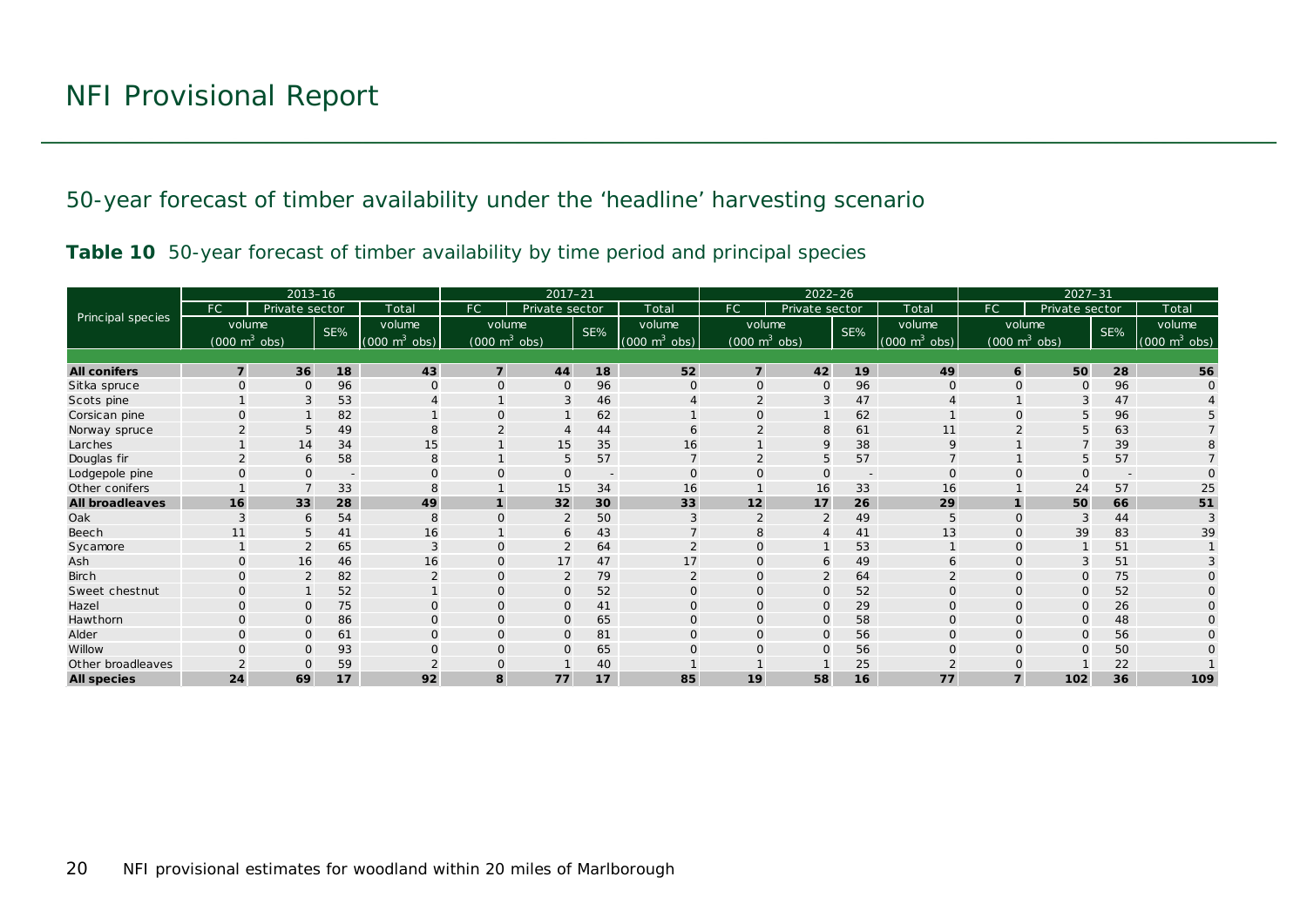#### **Table 10 (cont'd)** 50-year forecast of timber availability by time period and principal species

|                          | 2032-36                         |                |                          |                                 | 2037-41                         |                |     |                                 | $2042 - 46$                     |                |     |                                    | $2047 - 51$                     |                |     |                                 |
|--------------------------|---------------------------------|----------------|--------------------------|---------------------------------|---------------------------------|----------------|-----|---------------------------------|---------------------------------|----------------|-----|------------------------------------|---------------------------------|----------------|-----|---------------------------------|
|                          | FC                              | Private sector |                          | Total                           | <b>FC</b>                       | Private sector |     | Total                           | FC.                             | Private sector |     | Total                              | FC.                             | Private sector |     | Total                           |
| <b>Principal species</b> | volume                          |                | SE%                      | volume                          | volume                          |                | SE% | volume                          | volume                          |                | SE% | volume                             | volume                          |                | SE% | volume                          |
|                          | $(000 \text{ m}^3 \text{ obs})$ |                |                          | $(000 \text{ m}^3 \text{ obs})$ | $(000 \text{ m}^3 \text{ obs})$ |                |     | $(000 \text{ m}^3 \text{ obs})$ | $(000 \text{ m}^3 \text{ obs})$ |                |     | $(000 \; \text{m}^3)$<br>$^3$ obs) | $(000 \text{ m}^3 \text{ obs})$ |                |     | $(000 \text{ m}^3 \text{ obs})$ |
|                          |                                 |                |                          |                                 |                                 |                |     |                                 |                                 |                |     |                                    |                                 |                |     |                                 |
| <b>All conifers</b>      | 5                               | 42             | 20                       | 47                              | 5                               | 19             | 23  | 23                              | 5                               | 55             | 50  | 61                                 | 9                               | 36             | 50  | 44                              |
| Sitka spruce             | $\Omega$                        | $\Omega$       | 65                       | $\Omega$                        | $\Omega$                        | $\circ$        | 61  | $\Omega$                        | $\Omega$                        |                | 52  |                                    | $\Omega$                        |                | 43  |                                 |
| Scots pine               |                                 | 8              | 44                       | $\mathsf Q$                     |                                 | $\overline{2}$ | 55  | 3                               |                                 | 5              | 45  |                                    |                                 |                | 51  |                                 |
| Corsican pine            | $\Omega$                        |                | 77                       |                                 | $\Omega$                        |                | 80  |                                 |                                 | 8              | 84  |                                    | $\Omega$                        | $\Omega$       | 69  |                                 |
| Norway spruce            |                                 | 3              | 54                       |                                 |                                 | 5              | 50  |                                 |                                 |                | 50  |                                    |                                 | 11             | 74  | 13                              |
| Larches                  |                                 |                | 39                       | 8                               |                                 |                | 40  | 5                               |                                 | 3              | 46  |                                    |                                 |                | 46  |                                 |
| Douglas fir              |                                 | 5              | 56                       |                                 |                                 | 2              | 43  |                                 |                                 |                | 30  |                                    |                                 |                | 30  |                                 |
| Lodgepole pine           |                                 | $\Omega$       | $\overline{\phantom{a}}$ | $\Omega$                        | $\Omega$                        | $\mathbf{O}$   | 69  | $\mathbf 0$                     |                                 | $\Omega$       | 69  |                                    | $\Omega$                        | $\Omega$       | 69  |                                 |
| Other conifers           |                                 | 17             | 41                       | 18                              |                                 |                | 62  | 5                               |                                 | 34             | 79  | 34                                 |                                 | 18             | 62  | 19                              |
| <b>All broadleaves</b>   | 12                              | 25             | 34                       | 37                              | $\mathbf{1}$                    | 14             | 17  | 15                              | 13                              | 38             | 48  | 51                                 | 3                               | 17             | 15  | 20                              |
| Oak                      |                                 | 8              | 73                       | 10                              | $\Omega$                        | $\overline{2}$ | 53  | $\overline{2}$                  | 3                               | 2              | 50  | .5                                 | $\Omega$                        |                | 46  | $\mathcal{P}$                   |
| Beech                    |                                 | 3              | 40                       | 12                              | $\Omega$                        | 3              | 39  |                                 |                                 | 24             | 75  | 33                                 |                                 |                | 40  |                                 |
| Sycamore                 |                                 |                | 33                       |                                 | $\Omega$                        |                | 33  |                                 |                                 |                | 33  |                                    |                                 |                | 33  |                                 |
| Ash                      | $\Omega$                        | 3              | 38                       |                                 | $\mathbf 0$                     |                | 38  |                                 |                                 | $\overline{4}$ | 35  |                                    | $\Omega$                        | 5              | 35  |                                 |
| <b>Birch</b>             | $\Omega$                        | $\mathbf{O}$   | 46                       | $\Omega$                        | 0                               | $\mathbf 0$    | 31  | $\mathbf{O}$                    | 0                               | $\mathbf 0$    | 58  |                                    | $\mathbf 0$                     |                | 41  |                                 |
| Sweet chestnut           | $\Omega$                        | 8              | 76                       | 8                               | $\Omega$                        | $\mathbf{O}$   | 67  | $\Omega$                        | $\Omega$                        | $\Omega$       | 67  |                                    | $\Omega$                        | O              | 67  |                                 |
| Hazel                    | $\Omega$                        | $\Omega$       | 25                       | $\Omega$                        | $\overline{0}$                  |                | 52  |                                 |                                 |                | 52  |                                    | $\Omega$                        |                | 32  |                                 |
| Hawthorn                 | $\Omega$                        | $\mathbf{O}$   | 32                       | $\mathbf{O}$                    | $\mathbf{O}$                    |                | 31  |                                 | $\Omega$                        |                | 30  |                                    | $\Omega$                        |                | 30  |                                 |
| Alder                    |                                 | $\Omega$       | 56                       | $\Omega$                        | $\mathbf{O}$                    | $\mathsf{O}$   | 38  | $\mathbf 0$                     |                                 | $\mathbf 0$    | 127 |                                    | $\Omega$                        | $\Omega$       | 56  |                                 |
| Willow                   |                                 | $\Omega$       | 49                       |                                 | $\Omega$                        | $\Omega$       | 48  | $\Omega$                        |                                 |                | 91  |                                    | C                               |                | 78  |                                 |
| Other broadleaves        |                                 |                | 25                       |                                 | $\Omega$                        | $\overline{2}$ | 24  |                                 |                                 | 3              | 24  |                                    |                                 |                | 31  |                                 |
| <b>All species</b>       | 17                              | 66             | 19                       | 83                              | 6                               | 31             | 16  | 37                              | 19                              | 93             | 35  | 112                                | 12                              | 53             | 35  | 65                              |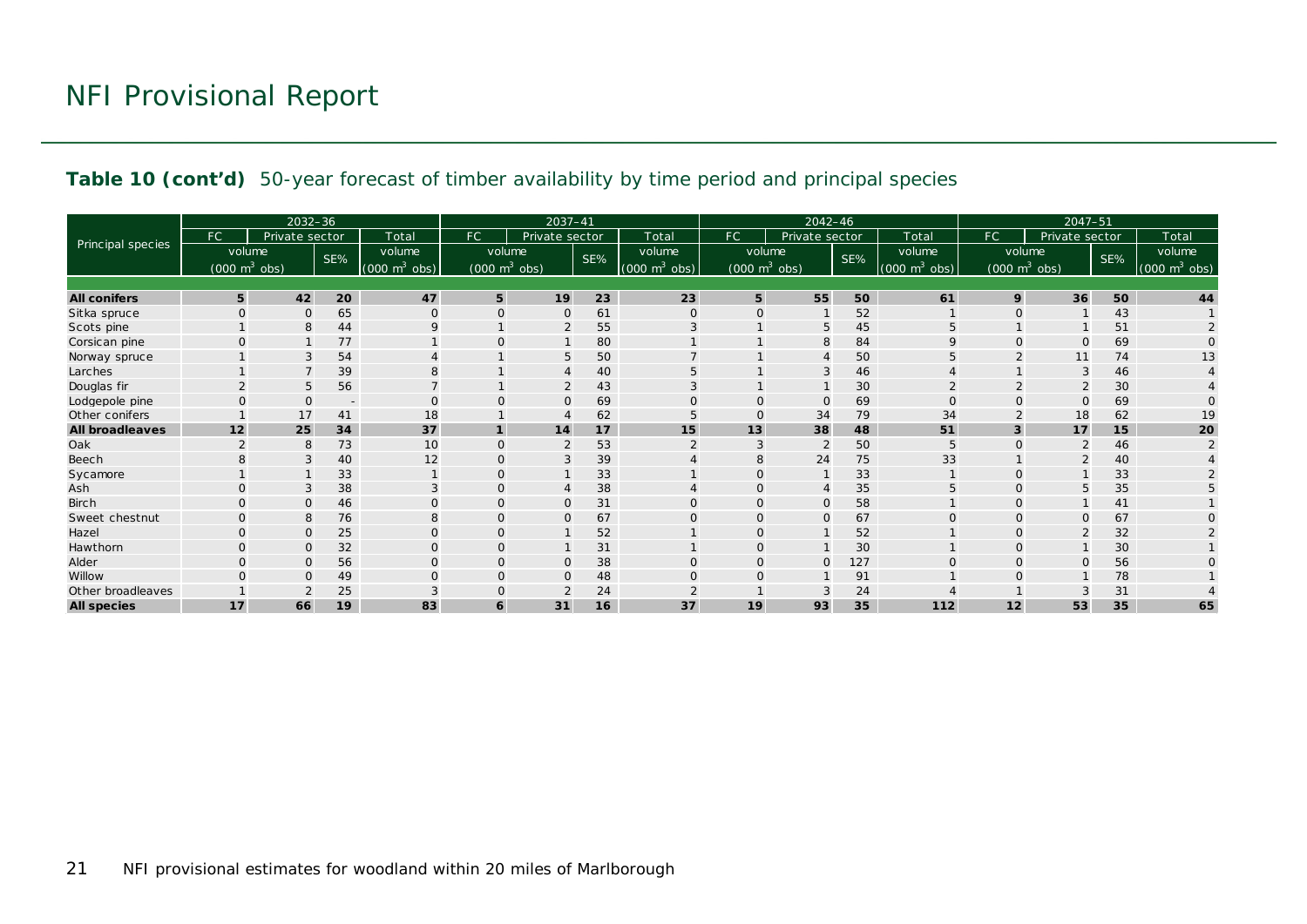#### **Table 10 (cont'd)** 50-year forecast of timber availability by time period and principal species

|                        |                                     | 2052-56        |     |                                 | 2057-61                             |                |     |                                     |  |  |
|------------------------|-------------------------------------|----------------|-----|---------------------------------|-------------------------------------|----------------|-----|-------------------------------------|--|--|
|                        | <b>FC</b>                           | Private sector |     | Total                           | FC.                                 | Private sector |     | Total                               |  |  |
| Principal species      | volume                              |                |     | volume                          | volume                              |                |     | volume                              |  |  |
|                        | $(000 \; \text{m}^3 \; \text{obs})$ |                | SE% | $(000 \text{ m}^3 \text{ obs})$ | $(000 \; \text{m}^3 \; \text{obs})$ |                | SE% | $(000 \; \text{m}^3 \; \text{obs})$ |  |  |
|                        |                                     |                |     |                                 |                                     |                |     |                                     |  |  |
| <b>All conifers</b>    | $\overline{7}$                      | 33             | 52  | 40                              | 6                                   | 34             | 45  | 40                                  |  |  |
| Sitka spruce           | $\Omega$                            | 1              | 34  | $\mathbf{1}$                    | 0                                   | 1              | 33  | $\mathbf{1}$                        |  |  |
| Scots pine             | 1                                   | $\mathbf{1}$   | 45  | 1                               | 1                                   | 20             | 76  | 21                                  |  |  |
| Corsican pine          | 1                                   | $\Omega$       | 101 | 1                               | 0                                   | $\mathbf{O}$   | 101 | $\mathbf 0$                         |  |  |
| Norway spruce          | 1                                   | 19             | 90  | 20                              | 1                                   | $\overline{2}$ | 52  | 3                                   |  |  |
| Larches                | 1                                   | 3              | 45  | 4                               | 1                                   | 3              | 41  | 5                                   |  |  |
| Douglas fir            | 3                                   | $\overline{2}$ | 29  | 5                               | 1                                   | 3              | 30  | 4                                   |  |  |
| Lodgepole pine         | 0                                   | $\Omega$       | 69  | 0                               | 0                                   | $\circ$        | 69  | 0                                   |  |  |
| Other conifers         | $\mathbf{1}$                        | $\overline{7}$ | 36  | 8                               | 1                                   | 5              | 24  | 6                                   |  |  |
| <b>All broadleaves</b> | 12                                  | 31             | 34  | 43                              | $\overline{2}$                      | 13             | 22  | 15                                  |  |  |
| Oak                    | $\overline{2}$                      | $\mathbf{1}$   | 43  | 3                               | $\Omega$                            | 1              | 41  | 1                                   |  |  |
| Beech                  | 8                                   | 15             | 64  | 24                              | 1                                   | 3              | 44  | 4                                   |  |  |
| Sycamore               | 0                                   | 2              | 45  | 3                               | 0                                   | $\mathbf{1}$   | 57  | 1                                   |  |  |
| Ash                    | O                                   | $\overline{7}$ | 35  | $\overline{7}$                  | $\mathbf{O}$                        | $\overline{4}$ | 55  | 4                                   |  |  |
| <b>Birch</b>           | $\Omega$                            | $\Omega$       | 40  | 0                               | 0                                   | $\mathbf{O}$   | 33  | 0                                   |  |  |
| Sweet chestnut         | $\Omega$                            | $\Omega$       | 66  | $\Omega$                        | $\Omega$                            | 1              | 67  | 1                                   |  |  |
| Hazel                  | $\circ$                             | $\mathbf{1}$   | 61  | 1                               | 0                                   | $\circ$        | 58  | $\overline{O}$                      |  |  |
| Hawthorn               | $\Omega$                            | $\mathbf{1}$   | 30  | 1                               | $\Omega$                            | 1              | 30  | 1                                   |  |  |
| Alder                  | $\Omega$                            | $\mathbf 0$    | 173 | O                               | $\Omega$                            | $\Omega$       | 43  | $\Omega$                            |  |  |
| Willow                 | $\Omega$                            | $\Omega$       | 44  | 0                               | $\Omega$                            | $\Omega$       | 44  | $\overline{O}$                      |  |  |
| Other broadleaves      | 1                                   | 3              | 32  | 3                               | 1                                   | 1              | 29  | $\overline{2}$                      |  |  |
| <b>All species</b>     | 19                                  | 65             | 33  | 84                              | 8                                   | 46             | 34  | 54                                  |  |  |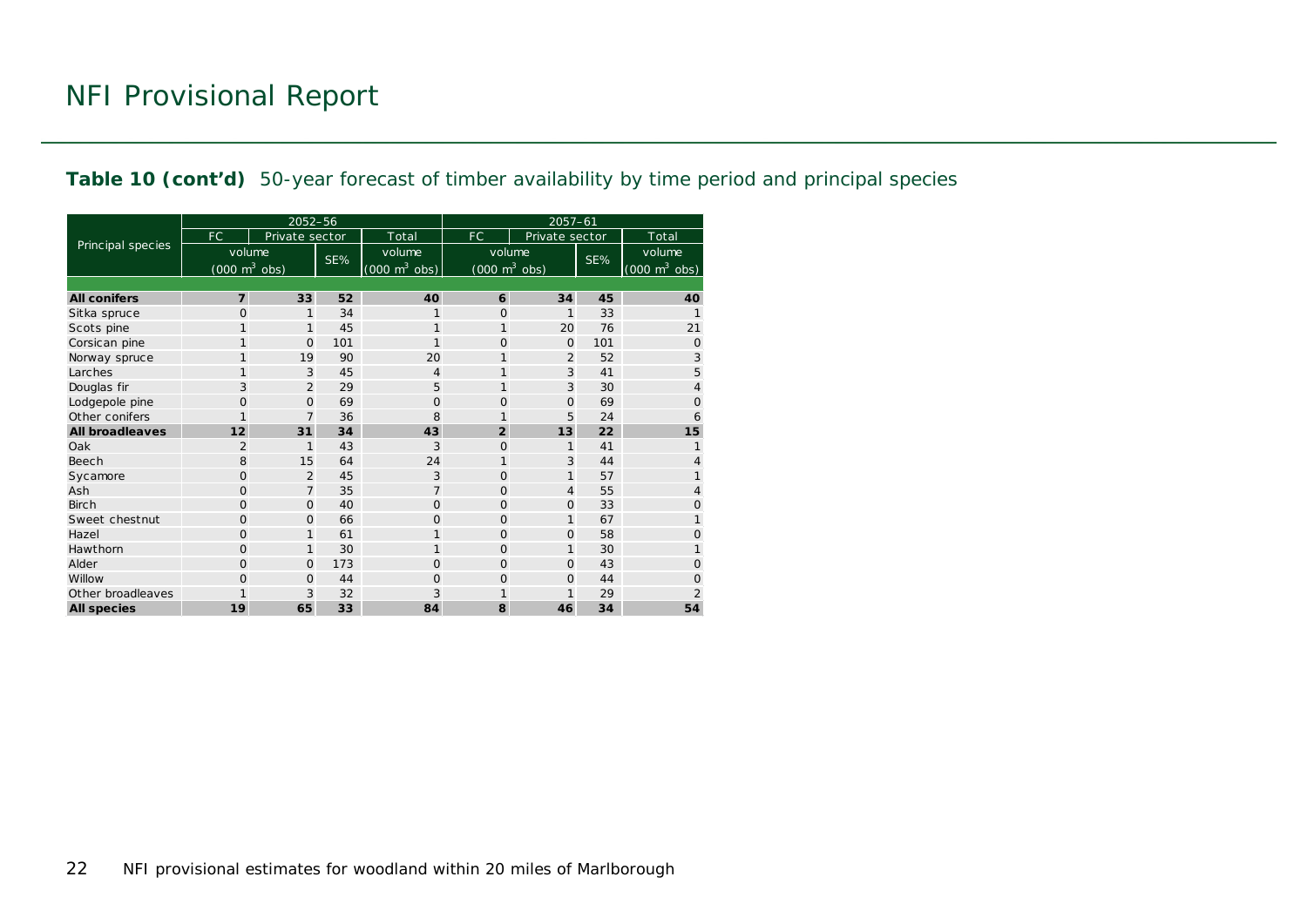<span id="page-22-0"></span>**Table 11** 50-year forecast of standing volume; average annual volumes within periods

|                 | FC                              | Private sector                  |     | Total                           |  |  |
|-----------------|---------------------------------|---------------------------------|-----|---------------------------------|--|--|
| Forecast period | volume                          | volume                          | SE% | volume                          |  |  |
|                 | $(000 \text{ m}^3 \text{ obs})$ | $(000 \text{ m}^3 \text{ obs})$ |     | $(000 \text{ m}^3 \text{ obs})$ |  |  |
| All conifers    |                                 |                                 |     |                                 |  |  |
| $2013 - 16$     | 161                             | 992                             | 17  | 1,153                           |  |  |
| $2017 - 21$     | 170                             | 964                             | 17  | 1,135                           |  |  |
| $2022 - 26$     | 169                             | 913                             | 19  | 1,082                           |  |  |
| $2027 - 31$     | 168                             | 804                             | 22  | 972                             |  |  |
| $2032 - 36$     | 179                             | 705                             | 25  | 884                             |  |  |
| 2037-41         | 188                             | 701                             | 26  | 889                             |  |  |
| 2042-46         | 194                             | 639                             | 26  | 833                             |  |  |
| $2047 - 51$     | 186                             | 551                             | 21  | 737                             |  |  |
| 2052-56         | 176                             | 514                             | 21  | 689                             |  |  |
| $2057 - 61$     | 170                             | 408                             | 18  | 578                             |  |  |
| All broadleaves |                                 |                                 |     |                                 |  |  |
| $2013 - 16$     | 344                             | 5,003                           | 6   | 5,347                           |  |  |
| $2017 - 21$     | 372                             | 5,271                           | 6   | 5,644                           |  |  |
| $2022 - 26$     | 387                             | 5,686                           | 6   | 6,073                           |  |  |
| $2027 - 31$     | 411                             | 6,077                           | 5   | 6,488                           |  |  |
| 2032-36         | 423                             | 6,466                           | 5   | 6,890                           |  |  |
| $2037 - 41$     | 445                             | 6,901                           | 5   | 7,346                           |  |  |
| $2042 - 46$     | 453                             | 7,214                           | 5   | 7,667                           |  |  |
| $2047 - 51$     | 463                             | 7,576                           | 5   | 8,039                           |  |  |
| 2052-56         | 466                             | 7,877                           | 5   | 8,343                           |  |  |
| $2057 - 61$     | 485                             | 8,145                           | 5   | 8,630                           |  |  |
| All species     |                                 |                                 |     |                                 |  |  |
| $2013 - 16$     | 505                             | 6,012                           | 6   | 6,517                           |  |  |
| $2017 - 21$     | 543                             | 6,256                           | 6   | 6,799                           |  |  |
| $2022 - 26$     | 556                             | 6,629                           | 5   | 7,185                           |  |  |
| $2027 - 31$     | 578                             | 6,908                           | 5   | 7,486                           |  |  |
| 2032-36         | 602                             | 7,202                           | 5   | 7,804                           |  |  |
| $2037 - 41$     | 633                             | 7,637                           | 5   | 8,270                           |  |  |
| $2042 - 46$     | 647                             | 7,889                           | 5   | 8,537                           |  |  |
| $2047 - 51$     | 648                             | 8,163                           | 5   | 8,812                           |  |  |
| 2052-56         | 642                             | 8,425                           | 5   | 9,067                           |  |  |
| $2057 - 61$     | 655                             | 8,584                           | 5   | 9,239                           |  |  |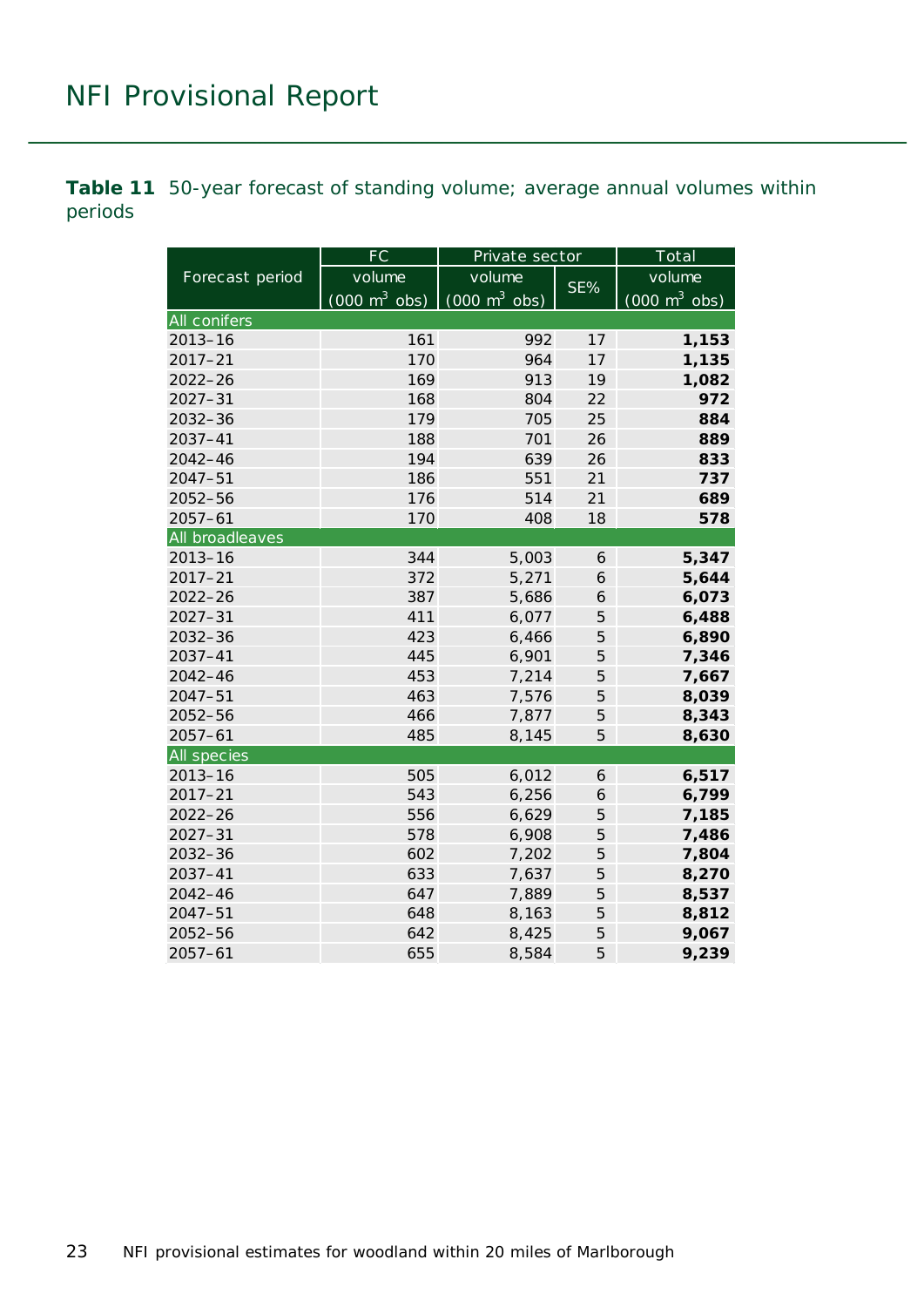<span id="page-23-0"></span>**Table 12** 50-year forecast of net increment; average annual volumes within periods

|                 | FC                              | Private sector                  |                | Total                           |  |  |
|-----------------|---------------------------------|---------------------------------|----------------|---------------------------------|--|--|
| Forecast period | volume                          | volume                          | $SE\%$         | volume                          |  |  |
|                 | $(000 \text{ m}^3 \text{ obs})$ | $(000 \text{ m}^3 \text{ obs})$ |                | $(000 \text{ m}^3 \text{ obs})$ |  |  |
| All conifers    |                                 |                                 |                |                                 |  |  |
| $2013 - 16$     | 8                               | 36                              | 21             | 44                              |  |  |
| $2017 - 21$     | 8                               | 35                              | 22             | 43                              |  |  |
| $2022 - 26$     | 8                               | 31                              | 24             | 39                              |  |  |
| $2027 - 31$     | $\overline{7}$                  | 27                              | 26             | 34                              |  |  |
| $2032 - 36$     | $\overline{7}$                  | 24                              | 27             | 30                              |  |  |
| 2037-41         | 6                               | 24                              | 25             | 31                              |  |  |
| $2042 - 46$     | 6                               | 25                              | 22             | 31                              |  |  |
| $2047 - 51$     | 6                               | 25                              | 17             | 31                              |  |  |
| 2052-56         | 5                               | 25                              | 17             | 31                              |  |  |
| $2057 - 61$     | 5                               | 26                              | 17             | 31                              |  |  |
| All broadleaves |                                 |                                 |                |                                 |  |  |
| $2013 - 16$     | 11                              | 80                              | 8              | 91                              |  |  |
| $2017 - 21$     | 11                              | 99                              | 5              | 110                             |  |  |
| $2022 - 26$     | 10                              | 111                             | $\overline{4}$ | 122                             |  |  |
| $2027 - 31$     | 10                              | 114                             | $\overline{4}$ | 124                             |  |  |
| 2032-36         | 10                              | 110                             | 5              | 120                             |  |  |
| $2037 - 41$     | 10                              | 104                             | 5              | 113                             |  |  |
| $2042 - 46$     | 10                              | 95                              | 5              | 105                             |  |  |
| $2047 - 51$     | 9                               | 87                              | 5              | 96                              |  |  |
| 2052-56         | 9                               | 80                              | 6              | 89                              |  |  |
| $2057 - 61$     | 10                              | 73                              | 6              | 83                              |  |  |
| All species     |                                 |                                 |                |                                 |  |  |
| $2013 - 16$     | 19                              | 116                             | 8              | 136                             |  |  |
| $2017 - 21$     | 19                              | 135                             | 6              | 154                             |  |  |
| $2022 - 26$     | 18                              | 144                             | 6              | 162                             |  |  |
| $2027 - 31$     | 17                              | 142                             | 6              | 159                             |  |  |
| 2032-36         | 17                              | 134                             | 6              | 151                             |  |  |
| $2037 - 41$     | 16                              | 128                             | 6              | 144                             |  |  |
| $2042 - 46$     | 16                              | 121                             | 6              | 136                             |  |  |
| $2047 - 51$     | 15                              | 112                             | 6              | 127                             |  |  |
| 2052-56         | 15                              | 105                             | 6              | 120                             |  |  |
| $2057 - 61$     | 15                              | 98                              | 6              | 113                             |  |  |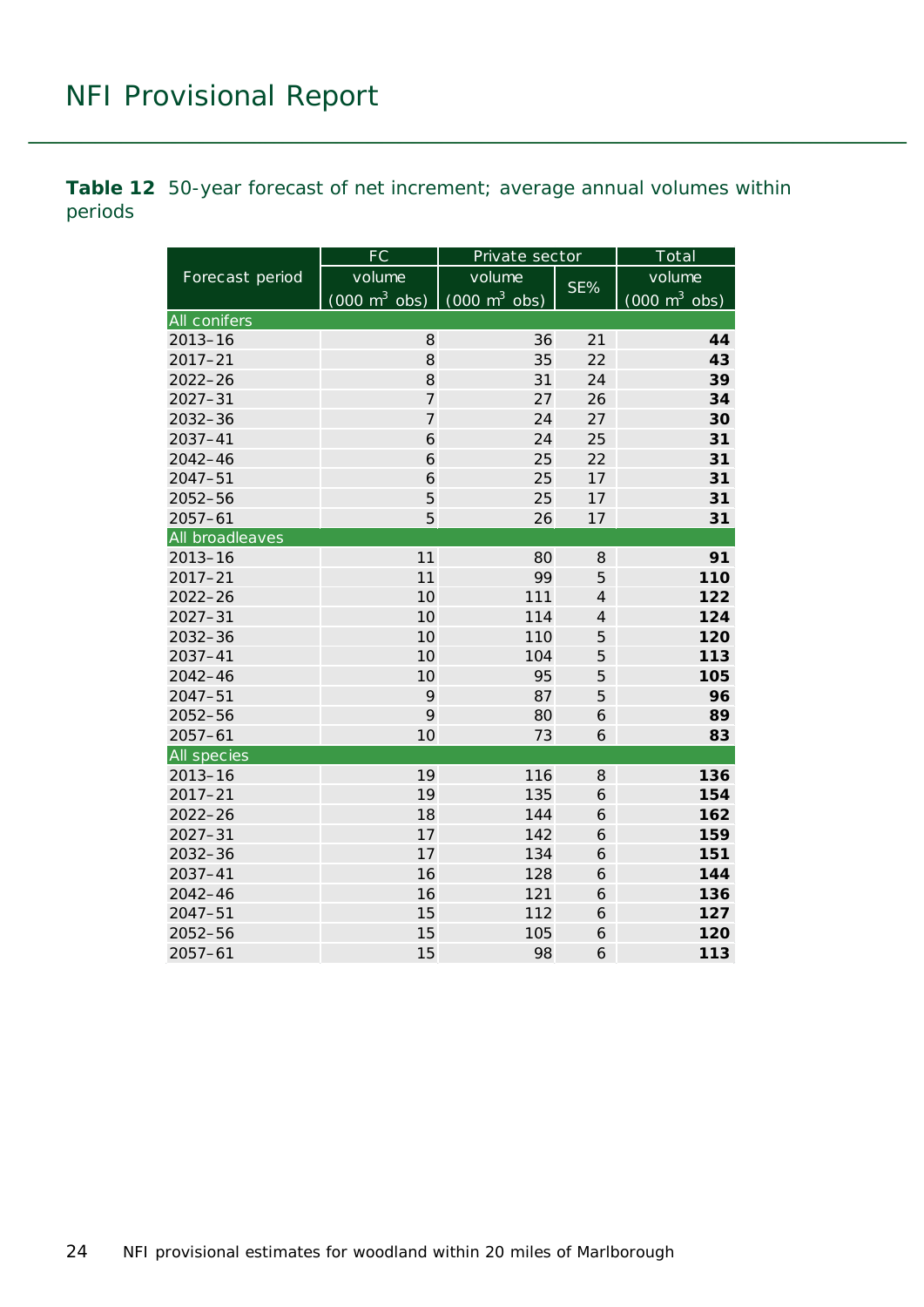<span id="page-24-0"></span>

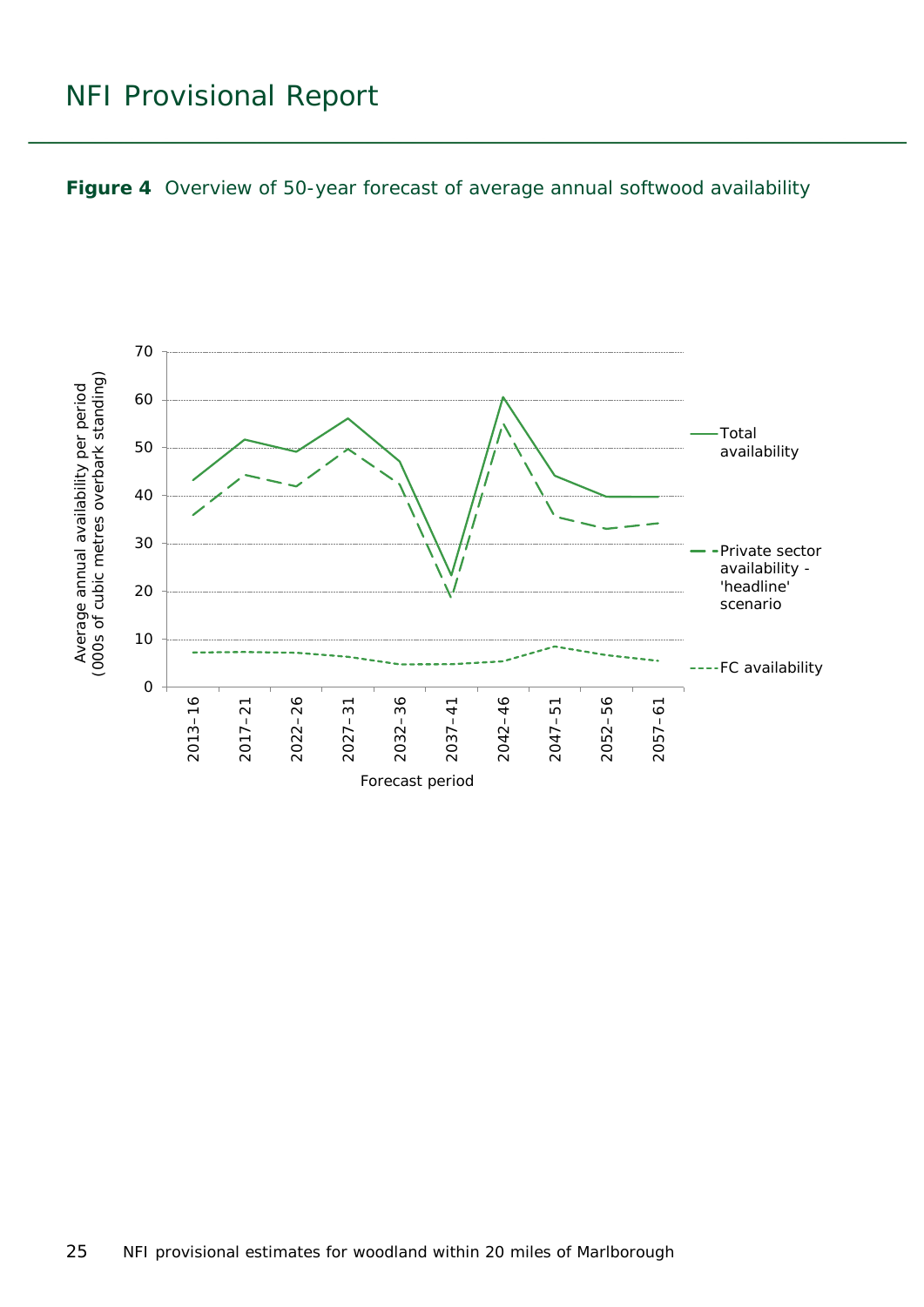

<span id="page-25-0"></span>

<span id="page-25-1"></span>

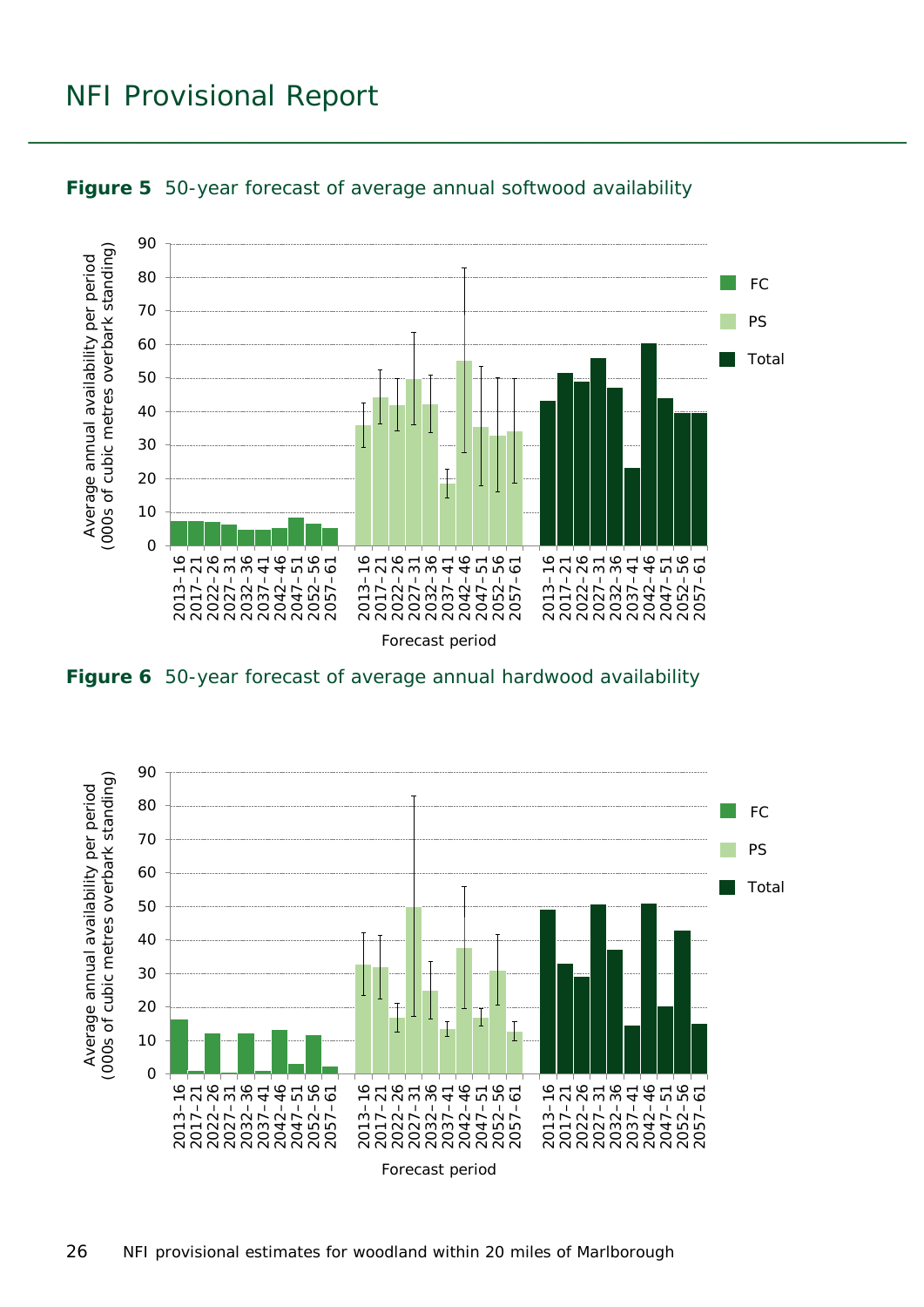

<span id="page-26-0"></span>**Figure 7** 50-year forecast of softwood standing volume, increment and availability

<span id="page-26-1"></span>**Figure 8** 50-year forecast of hardwood standing volume, increment and availability

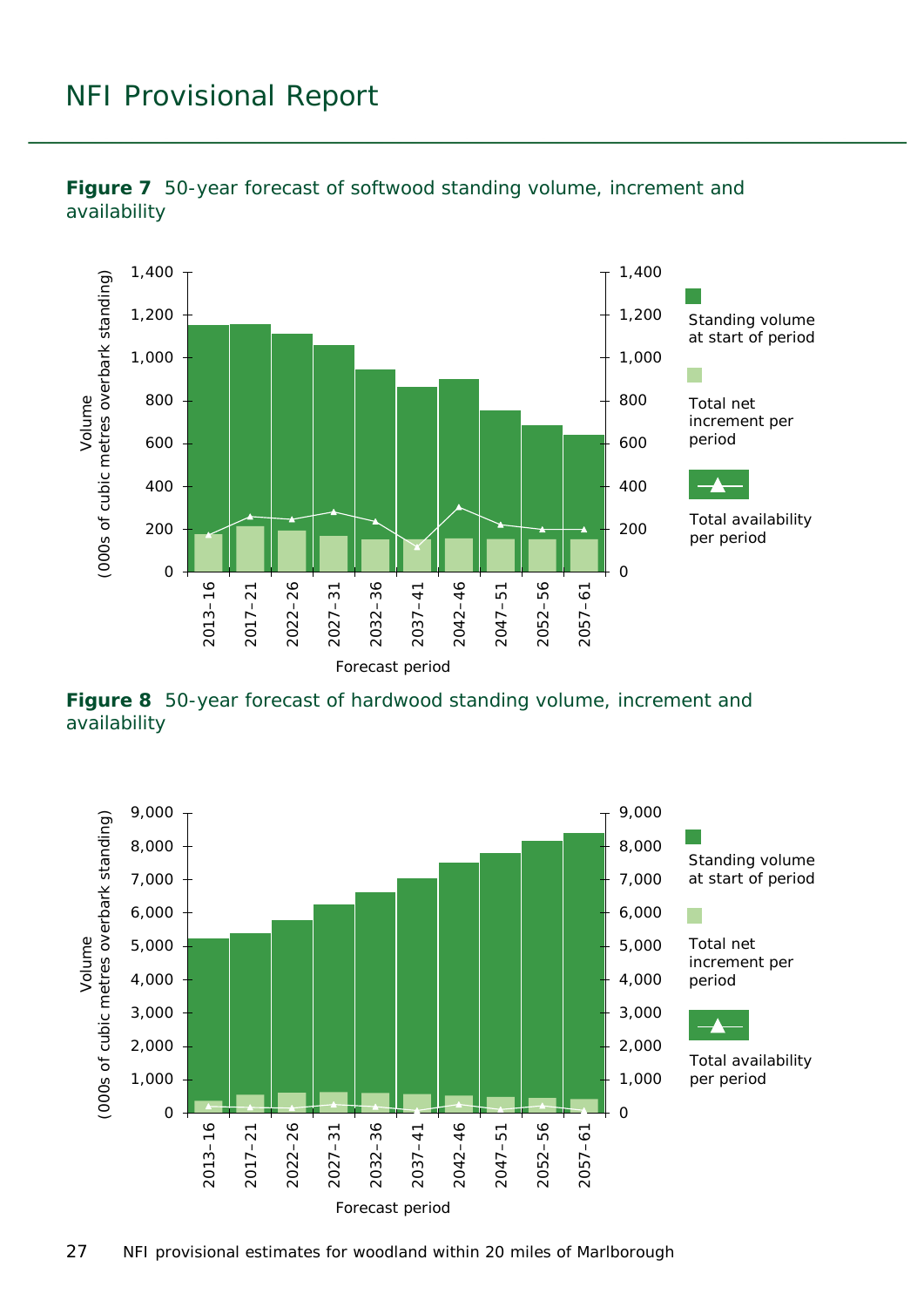50-year forecast of timber availability under the 'unrestricted' scenario

**Table 13** 50-year forecast of timber availability by time period and principal species – unrestricted biological potential for Private sector hardwoods

<span id="page-27-1"></span><span id="page-27-0"></span>

|                        | $2013 - 16$    |                                 |                          |                                | $2017 - 21$                     |                |                |                                 | $2022 - 26$                     |                |                          |                                     | $2027 - 31$    |                                 |                          |                                     |
|------------------------|----------------|---------------------------------|--------------------------|--------------------------------|---------------------------------|----------------|----------------|---------------------------------|---------------------------------|----------------|--------------------------|-------------------------------------|----------------|---------------------------------|--------------------------|-------------------------------------|
|                        | FC.            | Private sector                  |                          | Total                          | <b>FC</b>                       | Private sector |                | Total                           | FC                              | Private sector |                          | Total                               | FC             | Private sector                  |                          | Total                               |
| Principal species      |                | volume                          | SE%                      | volume                         | volume                          |                | SE%            | volume                          | volume                          |                | SE%                      | volume                              |                | volume                          | SE%                      | volume                              |
|                        |                | $(000 \text{ m}^3 \text{ obs})$ |                          | $(000 \text{ m}^3)$<br>$\cosh$ | $(000 \text{ m}^3 \text{ obs})$ |                |                | $(000 \text{ m}^3 \text{ obs})$ | $(000 \text{ m}^3 \text{ obs})$ |                |                          | $(000 \; \text{m}^3 \; \text{obs})$ |                | $(000 \text{ m}^3 \text{ obs})$ |                          | $(000 \; \text{m}^3 \; \text{obs})$ |
|                        |                |                                 |                          |                                |                                 |                |                |                                 |                                 |                |                          |                                     |                |                                 |                          |                                     |
| <b>All conifers</b>    | $\overline{7}$ | 36                              | 18                       | 43                             | $\overline{7}$                  | 44             | 18             | 52                              | $\overline{7}$                  | 42             | 19                       | 49                                  | 6              | 50                              | 28                       | 56                                  |
| Sitka spruce           | $\Omega$       | $\mathbf 0$                     | 96                       | $\Omega$                       | $\Omega$                        | $\mathbf 0$    | 96             | $\Omega$                        | O                               | $\mathsf{O}$   | 96                       | O                                   | $\mathbf{O}$   | $\mathbf{O}$                    | 96                       |                                     |
| Scots pine             |                | 3                               | 53                       |                                |                                 | 3              | 46             |                                 | $\overline{2}$                  | 3              | 47                       |                                     |                | 3                               | 47                       |                                     |
| Corsican pine          | $\Omega$       |                                 | 82                       |                                | $\Omega$                        |                | 62             |                                 | $\Omega$                        |                | 62                       |                                     | $\Omega$       | 5                               | 96                       |                                     |
| Norway spruce          |                | 5                               | 49                       |                                |                                 |                | 44             | 6                               |                                 | 8              | 61                       | 11                                  |                | 5                               | 63                       |                                     |
| Larches                |                | 14                              | 34                       | 15                             |                                 | 15             | 35             | 16                              |                                 | 9              | 38                       | 9                                   |                | $\overline{7}$                  | 39                       |                                     |
| Douglas fir            |                | 6                               | 58                       | 8                              |                                 | 5              | 57             |                                 | $\overline{2}$                  | 5              | 57                       |                                     |                | 5                               | 57                       |                                     |
| Lodgepole pine         |                | $\Omega$                        | $\overline{\phantom{a}}$ | $\Omega$                       | $\Omega$                        | $\mathsf{O}$   | $\overline{a}$ | $\Omega$                        | $\Omega$                        | $\Omega$       | $\overline{\phantom{a}}$ | $\Omega$                            | $\Omega$       | $\Omega$                        | $\overline{\phantom{a}}$ |                                     |
| Other conifers         |                |                                 | 33                       |                                |                                 | 15             | 34             | 16                              |                                 | 16             | 33                       | 16                                  |                | 24                              | 57                       | 25                                  |
| <b>All broadleaves</b> | 16             | 283                             | 11                       | 299                            | $\mathbf{1}$                    | 220            | 9              | 221                             | 12                              | 128            | 11                       | 141                                 | $\mathbf{1}$   | 176                             | 24                       | 177                                 |
| Oak                    |                | 19                              | 27                       | 22                             | $\mathbf{O}$                    | 16             | 24             | 16                              | $\overline{2}$                  | 15             | 22                       | 17                                  | $\mathbf{O}$   | 42                              | 47                       | 42                                  |
| Beech                  |                | 14                              | 26                       | 25                             |                                 | 14             | 27             | 15                              | 8                               | 11             | 23                       | 19                                  | $\mathbf{O}$   | 45                              | 72                       | 45                                  |
| Sycamore               |                | 32                              | 25                       | 33                             | $\overline{0}$                  | 22             | 24             | 22                              | 0                               | 22             | 44                       | 22                                  | $\Omega$       | 6                               | 28                       |                                     |
| Ash                    | $\Omega$       | 138                             | 18                       | 139                            | $\Omega$                        | 93             | 18             | 93                              | $\Omega$                        | 31             | 20                       | 32                                  | $\Omega$       | 19                              | 23                       | 19                                  |
| <b>Birch</b>           | $\mathbf{O}$   | 5                               | 36                       | 5                              | $\mathbf{O}$                    | 5              | 35             | 5                               | 0                               | $\overline{4}$ | 37                       | $\overline{4}$                      | $\mathbf{O}$   |                                 | 48                       |                                     |
| Sweet chestnut         | $\Omega$       |                                 | 46                       |                                | $\Omega$                        |                | 45             |                                 | $\Omega$                        |                | 49                       |                                     | $\Omega$       |                                 | 51                       |                                     |
| Hazel                  | $\Omega$       | 36                              | 24                       | 36                             |                                 | 37             | 24             | 37                              | $\Omega$                        | 11             | 18                       | 11                                  | $\mathbf{O}$   | 10                              | 65                       | 10                                  |
| Hawthorn               | $\Omega$       | $\overline{2}$                  | 39                       | $\overline{2}$                 | $\mathbf 0$                     | 3              | 29             | 3                               | $\Omega$                        | 2              | 32                       | 2                                   | $\mathbf{O}$   | $\overline{2}$                  | 27                       |                                     |
| Alder                  | $\Omega$       | 12                              | 37                       | 12                             | $\mathbf{O}$                    | 12             | 37             | 12                              | 0                               | 4              | 32                       |                                     | $\overline{O}$ |                                 | 42                       |                                     |
| Willow                 |                |                                 | 43                       |                                | $\Omega$                        | $\overline{4}$ | 39             |                                 | O                               | 3              | 40                       |                                     | $\Omega$       | 25                              | 79                       | 25                                  |
| Other broadleaves      |                | 29                              | 35                       | 30                             |                                 | 22             | 19             | 22                              |                                 | 27             | 34                       | 27                                  |                | 24                              | 34                       | 24                                  |
| <b>All species</b>     | 24             | 322                             | 10                       | 345                            | 8                               | 267            | 8              | 275                             | 19                              | 170            | 9                        | 190                                 |                | 230                             | 20                       | 237                                 |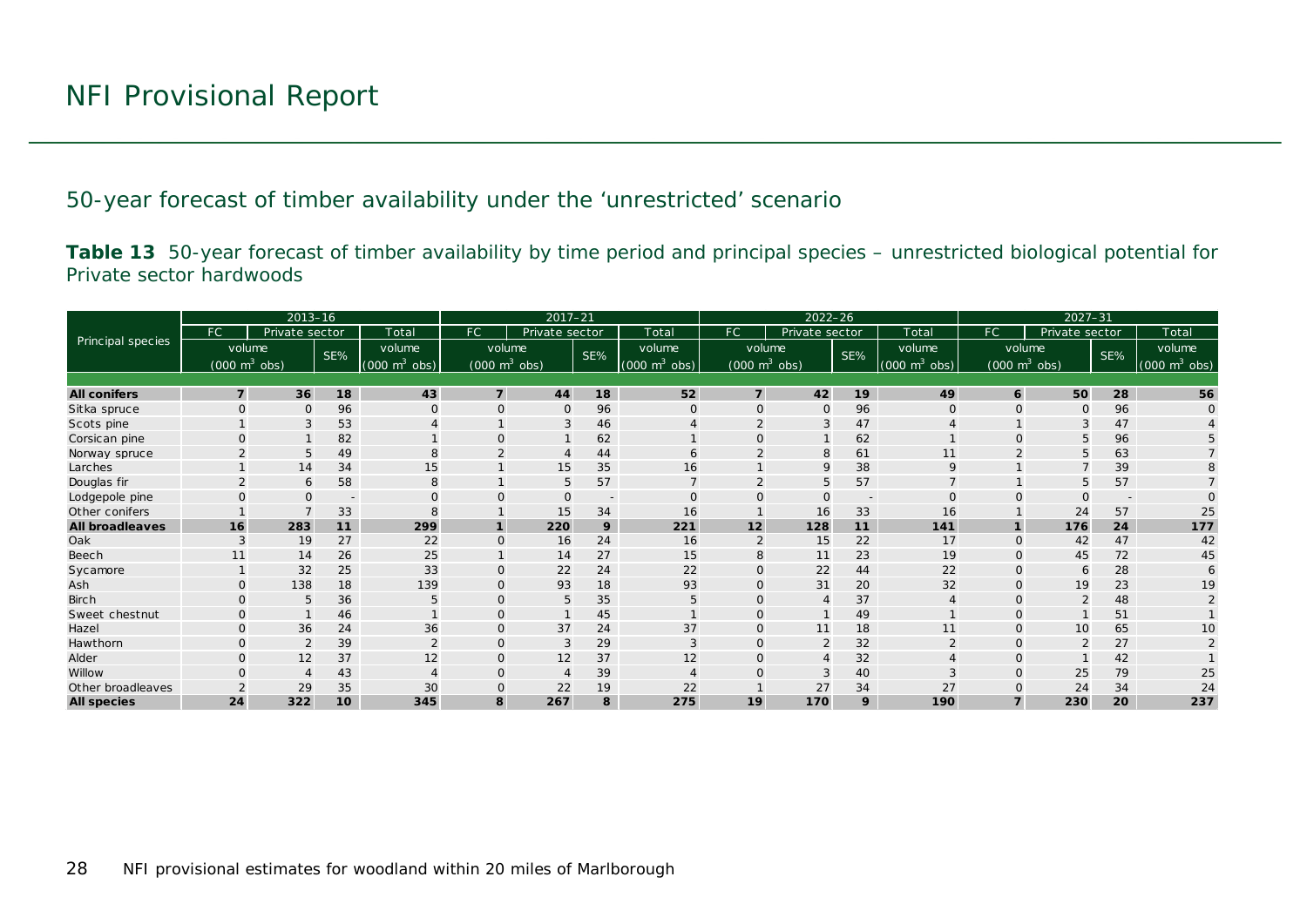**Table 13 (cont'd)** 50-year forecast of timber availability by time period and principal species – unrestricted biological potential for Private sector hardwoods

| $2032 - 36$            |                                 |                |                          | 2037-41                         |                                 |                |     | 2042-46                         |                                 |                |     | $2047 - 51$                     |                         |                                 |     |                                 |
|------------------------|---------------------------------|----------------|--------------------------|---------------------------------|---------------------------------|----------------|-----|---------------------------------|---------------------------------|----------------|-----|---------------------------------|-------------------------|---------------------------------|-----|---------------------------------|
|                        | FC.                             | Private sector |                          | Total                           | <b>FC</b>                       | Private sector |     | Total                           | FC.                             | Private sector |     | Total                           | FC.                     | Private sector                  |     | Total                           |
| Principal species      | volume                          |                | SE%                      | volume                          | volume                          |                | SE% | volume                          | volume                          |                | SE% | volume                          |                         | volume                          | SE% | volume                          |
|                        | $(000 \text{ m}^3 \text{ obs})$ |                |                          | $(000 \text{ m}^3 \text{ obs})$ | $(000 \text{ m}^3 \text{ obs})$ |                |     | $(000 \text{ m}^3 \text{ obs})$ | $(000 \text{ m}^3 \text{ obs})$ |                |     | $(000 \text{ m}^3 \text{ obs})$ |                         | $(000 \text{ m}^3 \text{ obs})$ |     | $(000 \text{ m}^3 \text{ obs})$ |
|                        |                                 |                |                          |                                 |                                 |                |     |                                 |                                 |                |     |                                 |                         |                                 |     |                                 |
| <b>All conifers</b>    | 5                               | 42             | 20                       | 47                              | 5                               | 19             | 23  | 23                              | 5                               | 55             | 50  | 61                              | 9                       | 36                              | 50  | 44                              |
| Sitka spruce           | $\Omega$                        | $\Omega$       | 65                       | $\Omega$                        | $\overline{0}$                  | $\mathbf{O}$   | 61  | $\mathbf 0$                     | $\Omega$                        |                | 52  |                                 | $\Omega$                |                                 | 43  |                                 |
| Scots pine             |                                 | 8              | 44                       | $\mathsf Q$                     |                                 | $\overline{2}$ | 55  | 3                               |                                 | 5              | 45  | 5                               |                         |                                 | 51  |                                 |
| Corsican pine          | $\Omega$                        |                | 77                       |                                 | $\Omega$                        | $\mathbf{1}$   | 80  |                                 |                                 | 8              | 84  | 9                               | $\Omega$                | $\Omega$                        | 69  | $\Omega$                        |
| Norway spruce          |                                 | 3              | 54                       |                                 |                                 | 5              | 50  |                                 |                                 | 4              | 50  | 5                               |                         | 11                              | 74  | 13                              |
| Larches                |                                 |                | 39                       |                                 |                                 |                | 40  | 5                               |                                 | 3              | 46  |                                 |                         | 3                               | 46  |                                 |
| Douglas fir            | $\overline{2}$                  | 5              | 56                       |                                 |                                 | 2              | 43  | 3                               |                                 | $\mathbf{1}$   | 30  | $\overline{2}$                  | $\overline{2}$          | 2                               | 30  |                                 |
| Lodgepole pine         |                                 | $\Omega$       | $\overline{\phantom{a}}$ |                                 | $\Omega$                        | $\mathsf{O}$   | 69  | O                               | 0                               | $\mathbf{O}$   | 69  | $\Omega$                        |                         | $\mathbf{O}$                    | 69  |                                 |
| Other conifers         |                                 | 17             | 41                       | 18                              |                                 | 4              | 62  | 5                               | $\Omega$                        | 34             | 79  | 34                              |                         | 18                              | 62  | 19                              |
| <b>All broadleaves</b> | 12                              | 118            | 25                       | 130                             | $\mathbf{1}$                    | 82             | 9   | 83                              | 13                              | 136            | 17  | 150                             | $\overline{\mathbf{3}}$ | 103                             | 9   | 106                             |
| Oak                    | 2                               | 15             | 37                       | 17                              | $\mathbf 0$                     | 13             | 29  | 13                              | 3                               | 20             | 53  | 23                              | $\Omega$                | 8                               | 22  | 9                               |
| Beech                  |                                 | 39             | 72                       | 47                              | 0                               | 11             | 26  | 12                              | 8                               | 41             | 50  | 50                              |                         | 9                               | 27  | 10                              |
| Sycamore               |                                 | 5              | 26                       |                                 | $\overline{0}$                  | 6              | 26  | 6                               | $\Omega$                        | 9              | 26  | 9                               | $\Omega$                | 8                               | 25  |                                 |
| Ash                    | $\Omega$                        | 22             | 34                       | 23                              | $\mathbf 0$                     | 18             | 17  | 18                              | $\Omega$                        | 22             | 17  | 22                              | $\mathbf{O}$            | 19                              | 22  | 20                              |
| Birch                  | $\mathbf{O}$                    | $\overline{2}$ | 43                       |                                 | $\mathbf 0$                     |                | 31  |                                 | 0                               | 2              | 34  | $\overline{2}$                  | 0                       | 3                               | 45  |                                 |
| Sweet chestnut         | $\Omega$                        | 8              | 72                       |                                 | $\mathbf 0$                     |                | 64  |                                 | 0                               |                | 64  |                                 | $\Omega$                |                                 | 63  |                                 |
| Hazel                  | $\Omega$                        | 8              | 47                       |                                 | $\overline{0}$                  | 10             | 31  | 10                              | O                               | 8              | 26  | 8                               | $\Omega$                | 17                              | 21  | 17                              |
| Hawthorn               | $\Omega$                        | 3              | 22                       |                                 | $\mathbf 0$                     | $\overline{4}$ | 20  |                                 | 0                               | 5              | 26  | 5                               | $\mathbf{O}$            | 3                               | 20  |                                 |
| Alder                  | $\Omega$                        |                | 35                       |                                 | $\Omega$                        | 3              | 29  |                                 | $\Omega$                        | Δ              | 88  |                                 | $\Omega$                |                                 | 39  |                                 |
| Willow                 |                                 |                | 32                       |                                 | $\mathbf 0$                     | $\overline{2}$ | 31  |                                 | $\Omega$                        | 3              | 38  | 3                               |                         |                                 | 40  |                                 |
| Other broadleaves      |                                 | 14             | 17                       | 15                              | $\mathbf 0$                     | 20             | 24  | 20                              |                                 | 22             | 17  | 23                              |                         | 27                              | 26  | 28                              |
| <b>All species</b>     | 17                              | 160            | 20                       | 177                             | 6                               | 100            | 8   | 106                             | 19                              | 192            | 18  | 211                             | 12                      | 140                             | 14  | 152                             |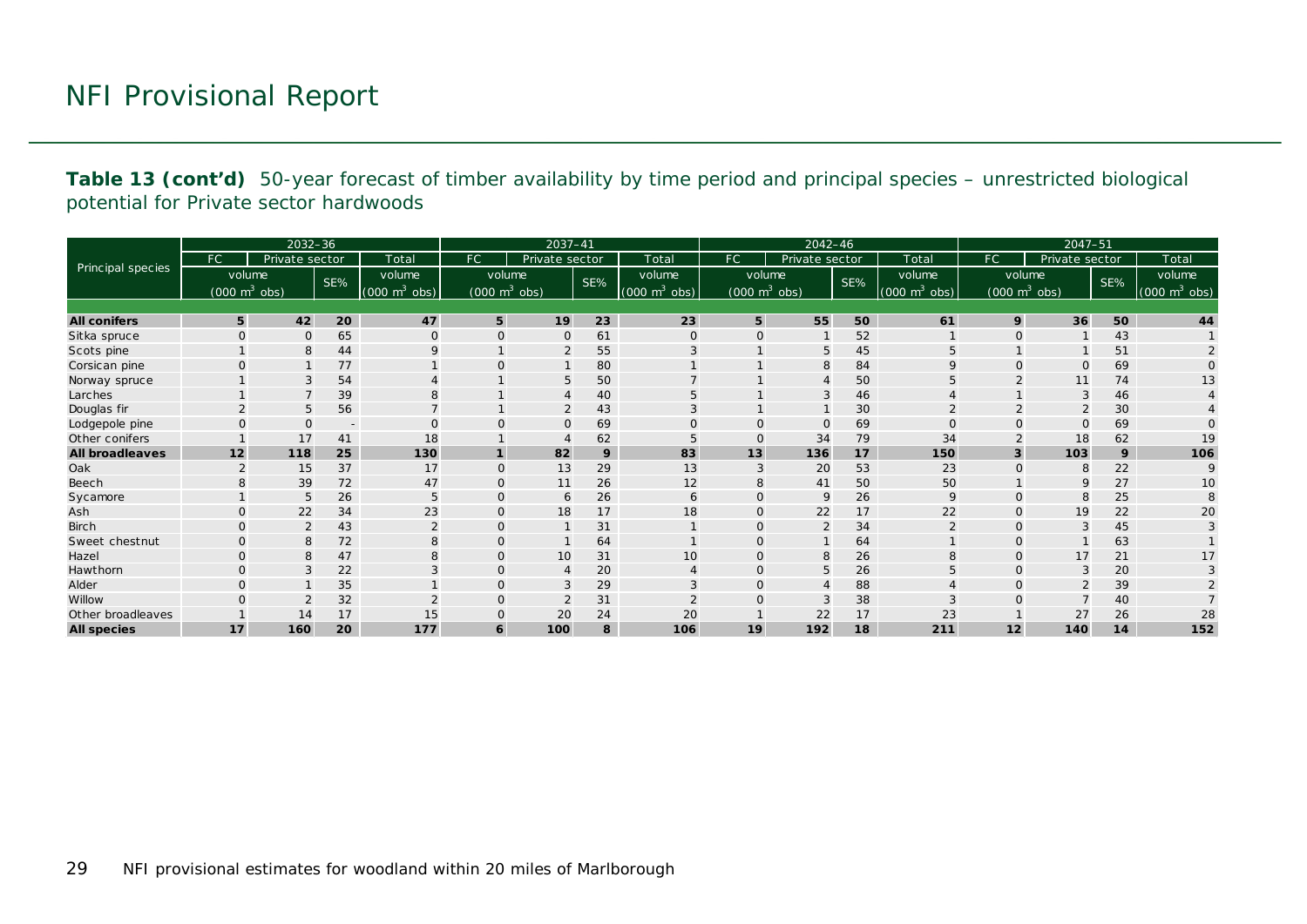**Table 13 (cont'd)** 50-year forecast of timber availability by time period and principal species – unrestricted biological potential for Private sector hardwoods

|                        |                                 | 2052-56        |     |                                     | $2057 - 61$                         |                |     |                                 |  |  |  |
|------------------------|---------------------------------|----------------|-----|-------------------------------------|-------------------------------------|----------------|-----|---------------------------------|--|--|--|
|                        | FC                              | Private sector |     | Total                               | FC                                  | Private sector |     | Total                           |  |  |  |
| Principal species      | volume                          |                |     | volume                              | volume                              |                | SE% | volume                          |  |  |  |
|                        | $(000 \text{ m}^3 \text{ obs})$ |                | SE% | $(000 \; \text{m}^3 \; \text{obs})$ | $(000 \; \text{m}^3 \; \text{obs})$ |                |     | $(000 \text{ m}^3 \text{ obs})$ |  |  |  |
|                        |                                 |                |     |                                     |                                     |                |     |                                 |  |  |  |
| <b>All conifers</b>    | $\overline{7}$                  | 33             | 52  | 40                                  | 6                                   | 34             | 45  | 40                              |  |  |  |
| Sitka spruce           | $\Omega$                        | 1              | 34  | 1                                   | $\Omega$                            | 1              | 33  |                                 |  |  |  |
| Scots pine             | 1                               | $\mathbf{1}$   | 45  | 1                                   | $\mathbf{1}$                        | 20             | 76  | 21                              |  |  |  |
| Corsican pine          | 1                               | 0              | 101 | $\mathbf{1}$                        | 0                                   | $\mathbf{O}$   | 101 | $\overline{O}$                  |  |  |  |
| Norway spruce          | 1                               | 19             | 90  | 20                                  | 1                                   | $\overline{2}$ | 52  | 3                               |  |  |  |
| Larches                | 1                               | 3              | 45  | $\overline{4}$                      | 1                                   | 3              | 41  | 5                               |  |  |  |
| Douglas fir            | 3                               | $\overline{2}$ | 29  | 5                                   | 1                                   | 3              | 30  | $\overline{4}$                  |  |  |  |
| Lodgepole pine         | 0                               | $\Omega$       | 69  | $\Omega$                            | 0                                   | $\Omega$       | 69  | $\overline{0}$                  |  |  |  |
| Other conifers         | $\mathbf{1}$                    | $\overline{7}$ | 36  | 8                                   | 1                                   | 5              | 24  | 6                               |  |  |  |
| <b>All broadleaves</b> | 12                              | 121            | 11  | 133                                 | $\overline{2}$                      | 103            | 17  | 106                             |  |  |  |
| Oak                    | 2                               | 8              | 22  | 10                                  | 0                                   | 13             | 45  | 13                              |  |  |  |
| Beech                  | 8                               | 23             | 46  | 31                                  | 1                                   | 23             | 64  | 24                              |  |  |  |
| Sycamore               | $\Omega$                        | 14             | 36  | 14                                  | $\Omega$                            | 6              | 25  | 6                               |  |  |  |
| Ash                    | O                               | 30             | 17  | 30                                  | $\Omega$                            | 15             | 18  | 15                              |  |  |  |
| <b>Birch</b>           | O                               | 1              | 39  | $\overline{2}$                      | 0                                   | 1              | 25  | 1                               |  |  |  |
| Sweet chestnut         | $\Omega$                        | $\mathbf{1}$   | 63  | $\mathbf{1}$                        | $\Omega$                            | 9              | 81  | 9                               |  |  |  |
| Hazel                  | $\Omega$                        | 11             | 29  | 11                                  | $\Omega$                            | 8              | 18  | 8                               |  |  |  |
| <b>Hawthorn</b>        | $\Omega$                        | 5              | 19  | 5                                   | $\Omega$                            | $\overline{4}$ | 22  | $\overline{4}$                  |  |  |  |
| Alder                  | O                               | $\overline{2}$ | 44  | $\overline{2}$                      | 0                                   | $\overline{2}$ | 38  | $\overline{2}$                  |  |  |  |
| Willow                 | $\Omega$                        | $\overline{2}$ | 30  | $\overline{2}$                      | 0                                   | $\overline{7}$ | 37  | $\overline{7}$                  |  |  |  |
| Other broadleaves      | 1                               | 25             | 23  | 26                                  | 1                                   | 16             | 21  | 17                              |  |  |  |
| <b>All species</b>     | 19                              | 156            | 15  | 174                                 | 8                                   | 137            | 17  | 145                             |  |  |  |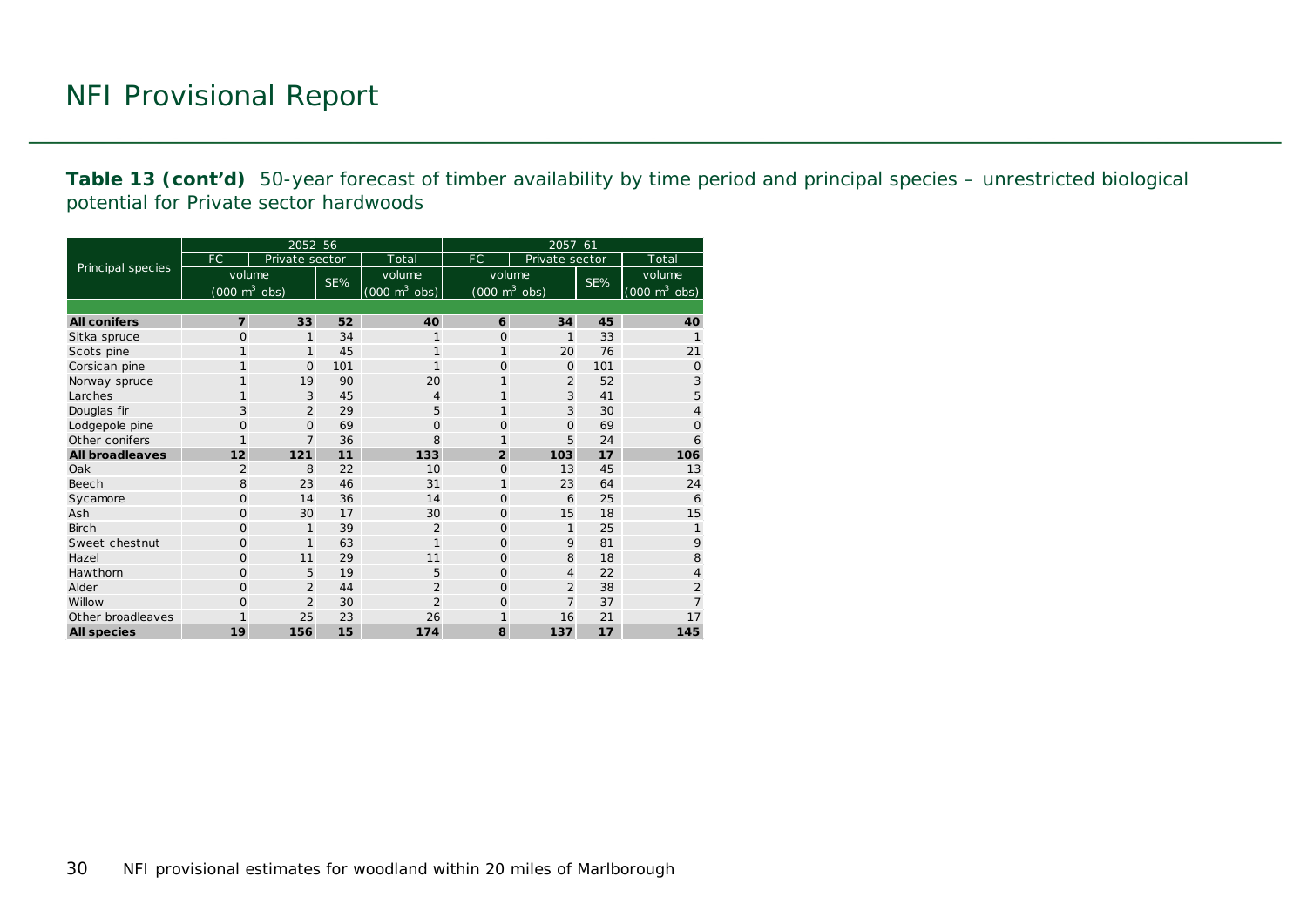<span id="page-30-0"></span>**Table 14** 50-year forecast of standing volume; average annual volumes within periods – unrestricted biological potential for Private sector hardwoods

|                    | FC                              | Private sector                         |                  | Total                           |  |  |
|--------------------|---------------------------------|----------------------------------------|------------------|---------------------------------|--|--|
| Forecast period    | volume                          | volume                                 | SE%              | volume                          |  |  |
|                    | $(000 \text{ m}^3 \text{ obs})$ | $\sqrt{(000 \text{ m}^3 \text{ obs})}$ |                  | $(000 \text{ m}^3 \text{ obs})$ |  |  |
| All conifers       |                                 |                                        |                  |                                 |  |  |
| $2013 - 16$        | 161                             | 992                                    | 17               | 1,153                           |  |  |
| $2017 - 21$        | 170                             | 964                                    | 17               | 1,135                           |  |  |
| $2022 - 26$        | 169                             | 913                                    | 19               | 1,082                           |  |  |
| $2027 - 31$        | 168                             | 804                                    | 22               | 972                             |  |  |
| 2032-36            | 179                             | 705                                    | 25               | 884                             |  |  |
| 2037-41            | 188                             | 701                                    | 26               | 889                             |  |  |
| 2042-46            | 194                             | 639                                    | 26               | 833                             |  |  |
| $2047 - 51$        | 186                             | 551                                    | 21               | 737                             |  |  |
| 2052-56            | 176                             | 514                                    | 21               | 689                             |  |  |
| $2057 - 61$        | 170                             | 408                                    | 18               | 578                             |  |  |
| All broadleaves    |                                 |                                        |                  |                                 |  |  |
| $2013 - 16$        | 344                             | 4,245                                  | 6                | 4,588                           |  |  |
| $2017 - 21$        | 372                             | 3,646                                  | $\overline{z}$   | 4,019                           |  |  |
| $2022 - 26$        | 387                             | 3,230                                  | 8                | 3,616                           |  |  |
| $2027 - 31$        | 411                             | 3,035                                  | 7                | 3,446                           |  |  |
| $2032 - 36$        | 423                             | 2,926                                  | 7                | 3,350                           |  |  |
| $2037 - 41$        | 445                             | 3,025                                  | 7                | 3,470                           |  |  |
| $2042 - 46$        | 453                             | 3,067                                  | 7                | 3,521                           |  |  |
| $2047 - 51$        | 463                             | 3,209                                  | 7                | 3,672                           |  |  |
| 2052-56            | 466                             | 3,297                                  | 6                | 3,764                           |  |  |
| $2057 - 61$        | 485                             | 3,307                                  | $\overline{7}$   | 3,792                           |  |  |
| <b>All species</b> |                                 |                                        |                  |                                 |  |  |
| $2013 - 16$        | 505                             | 5,245                                  | 6                | 5,750                           |  |  |
| $2017 - 21$        | 543                             | 4,614                                  | $\overline{7}$   | 5,157                           |  |  |
| $2022 - 26$        | 556                             | 4,148                                  | 8                | 4,703                           |  |  |
| $2027 - 31$        | 578                             | 3,836                                  | 8                | 4,415                           |  |  |
| 2032-36            | 602                             | 3,626                                  | 8                | 4,228                           |  |  |
| $2037 - 41$        | 633                             | 3,720                                  | 8                | 4,353                           |  |  |
| 2042-46            | 647                             | 3,700                                  | $\boldsymbol{7}$ | 4,347                           |  |  |
| $2047 - 51$        | 648                             | 3,751                                  | 6                | 4,400                           |  |  |
| 2052-56            | 642                             | 3,799                                  | 6                | 4,441                           |  |  |
| $2057 - 61$        | 655                             | 3,696                                  | 6                | 4,352                           |  |  |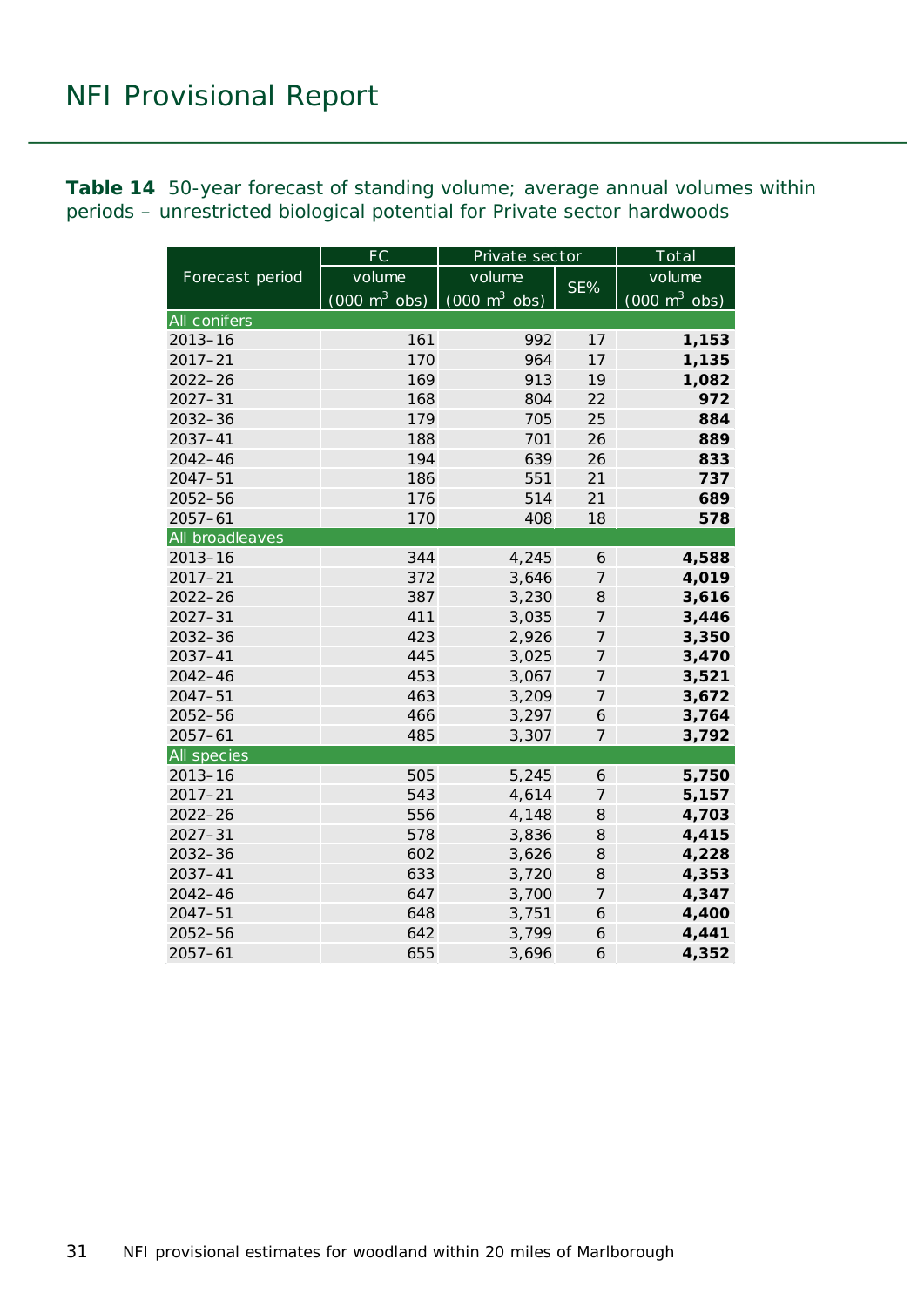<span id="page-31-0"></span>**Table 15** 50-year forecast of net increment; average annual volumes within periods – unrestricted biological potential for Private sector hardwoods

|                     | FC                              | Private sector                  | Total          |                                     |  |
|---------------------|---------------------------------|---------------------------------|----------------|-------------------------------------|--|
| Forecast period     | volume                          | volume                          |                | volume                              |  |
|                     | $(000 \text{ m}^3 \text{ obs})$ | $(000 \text{ m}^3 \text{ obs})$ | SE%            | $(000 \; \text{m}^3 \; \text{obs})$ |  |
| <b>All conifers</b> |                                 |                                 |                |                                     |  |
| $2013 - 16$         | 8                               | 36                              | 21             | 44                                  |  |
| $2017 - 21$         | 8                               | 35                              | 22             | 43                                  |  |
| $2022 - 26$         | 8                               | 31                              | 24             | 39                                  |  |
| $2027 - 31$         | $\overline{7}$                  | 27                              | 26             | 34                                  |  |
| 2032-36             | $\overline{7}$                  | 24                              | 27             | 30                                  |  |
| 2037-41             | 6                               | 24                              | 25             | 31                                  |  |
| $2042 - 46$         | 6                               | 25                              | 22             | 31                                  |  |
| $2047 - 51$         | 6                               | 25                              | 17             | 31                                  |  |
| 2052-56             | 5                               | 25                              | 17             | 31                                  |  |
| $2057 - 61$         | 5                               | 26                              | 17             | 31                                  |  |
| All broadleaves     |                                 |                                 |                |                                     |  |
| $2013 - 16$         | 11                              | 78                              | 8              | 89                                  |  |
| $2017 - 21$         | 11                              | 90                              | 5              | 101                                 |  |
| $2022 - 26$         | 10                              | 99                              | 5              | 109                                 |  |
| $2027 - 31$         | 10                              | 107                             | 5              | 117                                 |  |
| $2032 - 36$         | 10                              | 116                             | 5              | 126                                 |  |
| $2037 - 41$         | 10                              | 128                             | 5              | 137                                 |  |
| $2042 - 46$         | 10                              | 137                             | $\overline{4}$ | 146                                 |  |
| $2047 - 51$         | 9                               | 133                             | $\overline{4}$ | 143                                 |  |
| 2052-56             | 9                               | 126                             | $\overline{4}$ | 136                                 |  |
| $2057 - 61$         | 10                              | 119                             | $\overline{4}$ | 129                                 |  |
| All species         |                                 |                                 |                |                                     |  |
| $2013 - 16$         | 19                              | 115                             | 8              | 134                                 |  |
| $2017 - 21$         | 19                              | 126                             | 7              | 145                                 |  |
| $2022 - 26$         | 18                              | 131                             | $\overline{7}$ | 149                                 |  |
| $2027 - 31$         | 17                              | 134                             | 6              | 151                                 |  |
| 2032-36             | 17                              | 140                             | 6              | 157                                 |  |
| 2037-41             | 16                              | 152                             | 6              | 168                                 |  |
| 2042-46             | 16                              | 163                             | 5              | 178                                 |  |
| $2047 - 51$         | 15                              | 159                             | 5              | 174                                 |  |
| 2052-56             | 15                              | 152                             | 5              | 166                                 |  |
| $2057 - 61$         | 15                              | 144                             | 5              | 159                                 |  |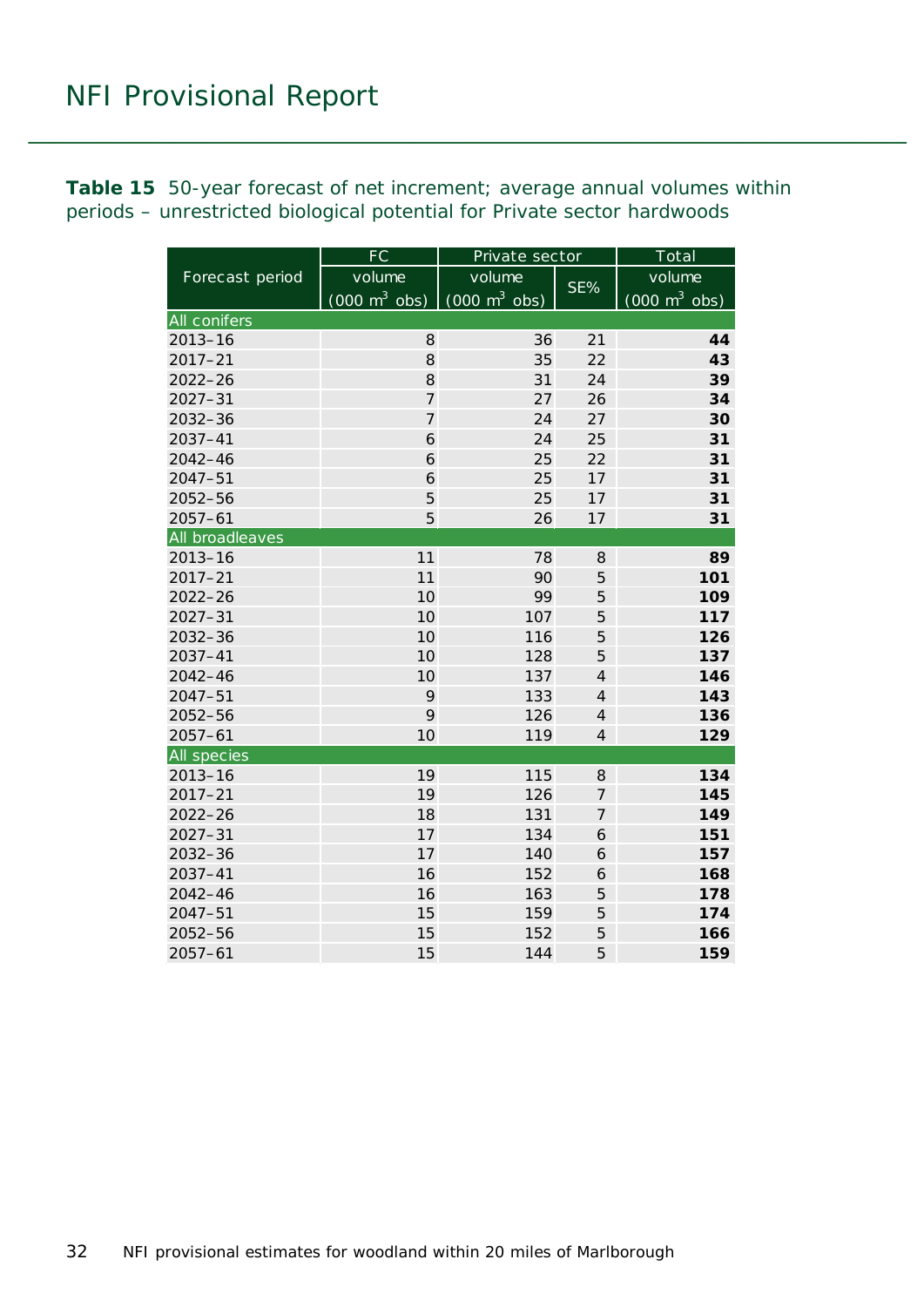<span id="page-32-0"></span>**Figure 9** Overview of 50-year forecast of average annual softwood availability – unrestricted biological potential for Private sector hardwoods

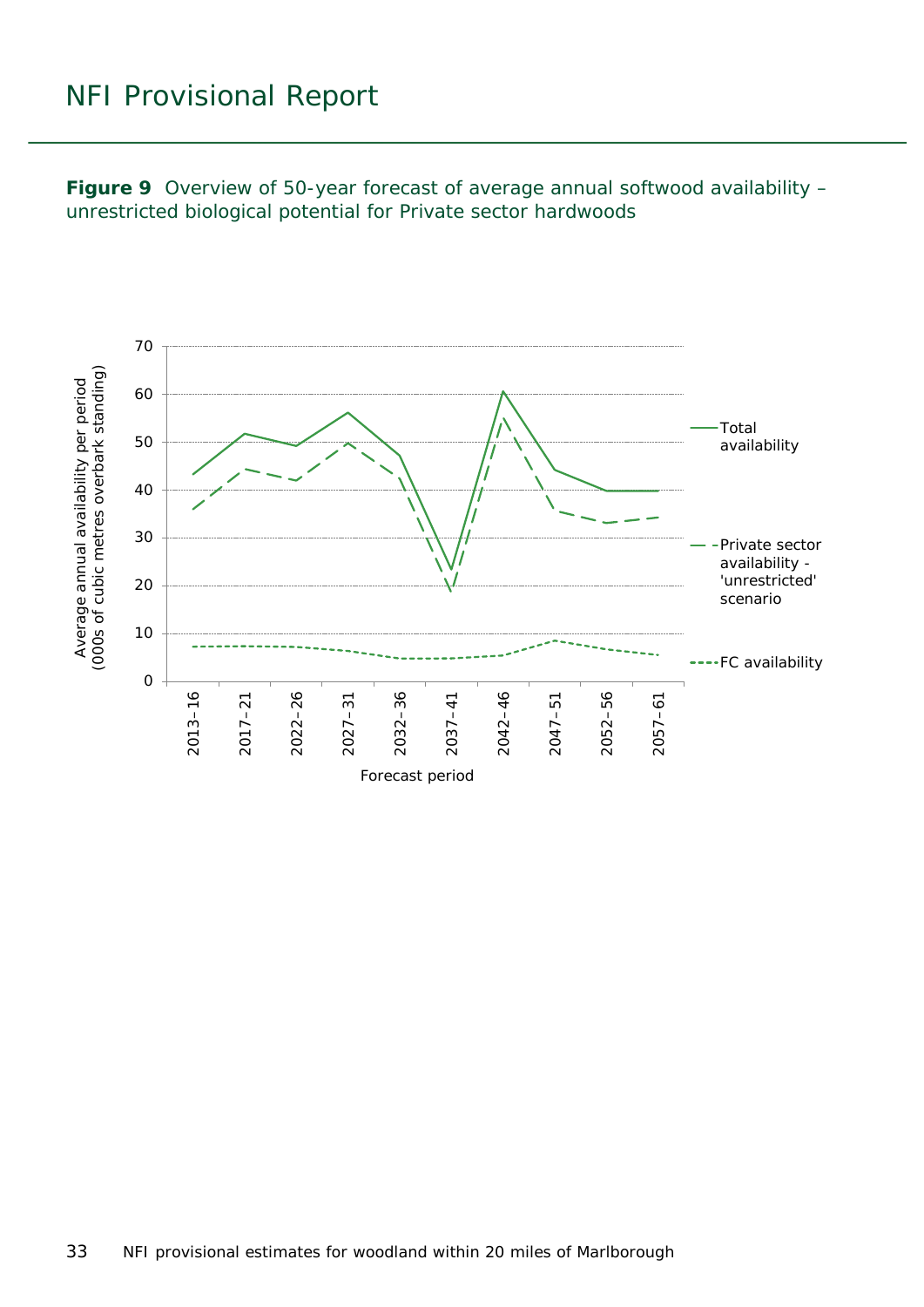

<span id="page-33-0"></span>**Figure 10** 50-year forecast comparison of average annual softwood availability– unrestricted biological potential for Private sector hardwoods

<span id="page-33-1"></span>**Figure 11** 50-year forecast comparison of average annual hardwood availability – unrestricted biological potential for Private sector hardwoods

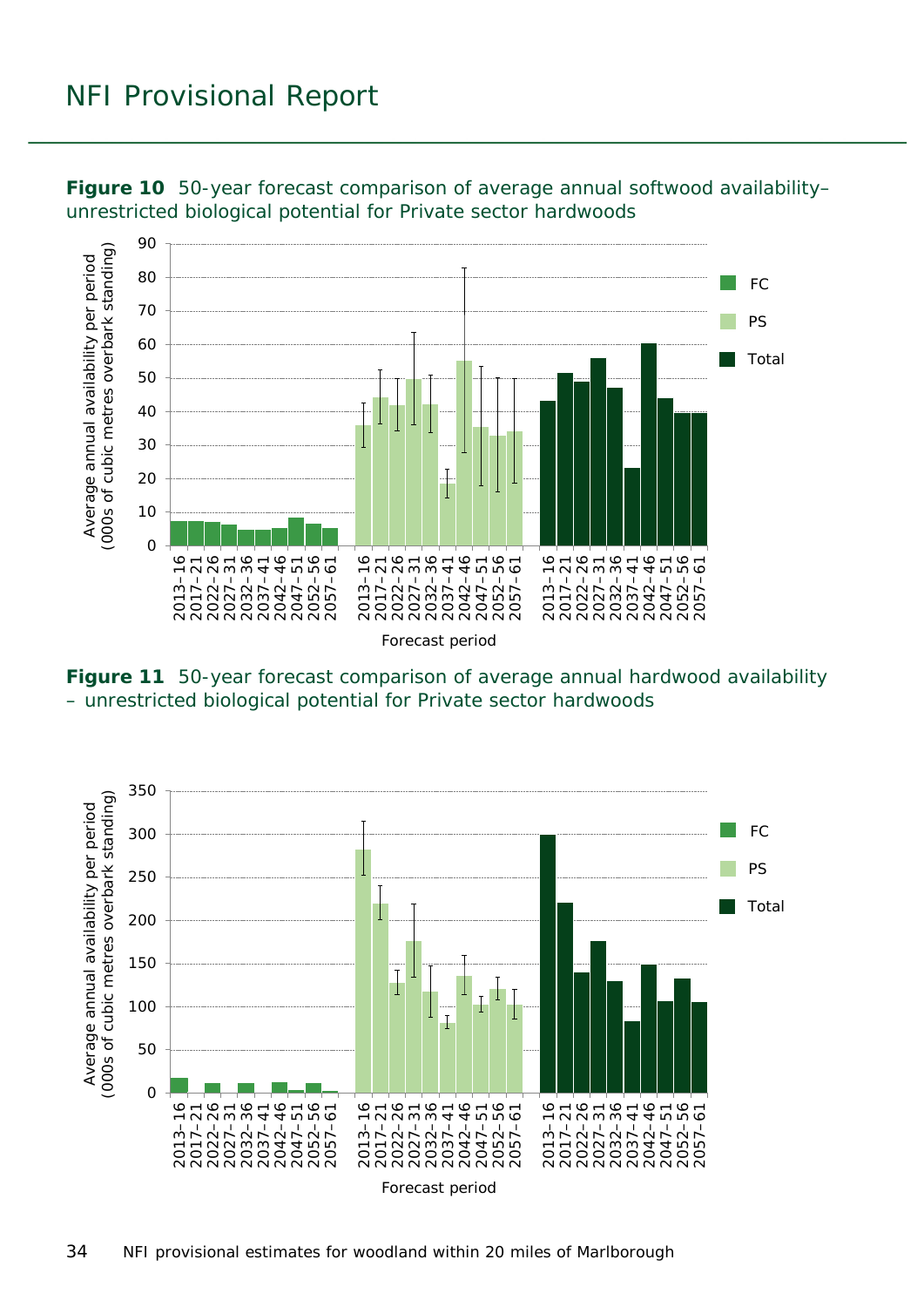

<span id="page-34-0"></span>**Figure 12** 50-year summary of softwood standing volume, increment and availability – unrestricted biological potential for Private sector hardwoods

<span id="page-34-1"></span>

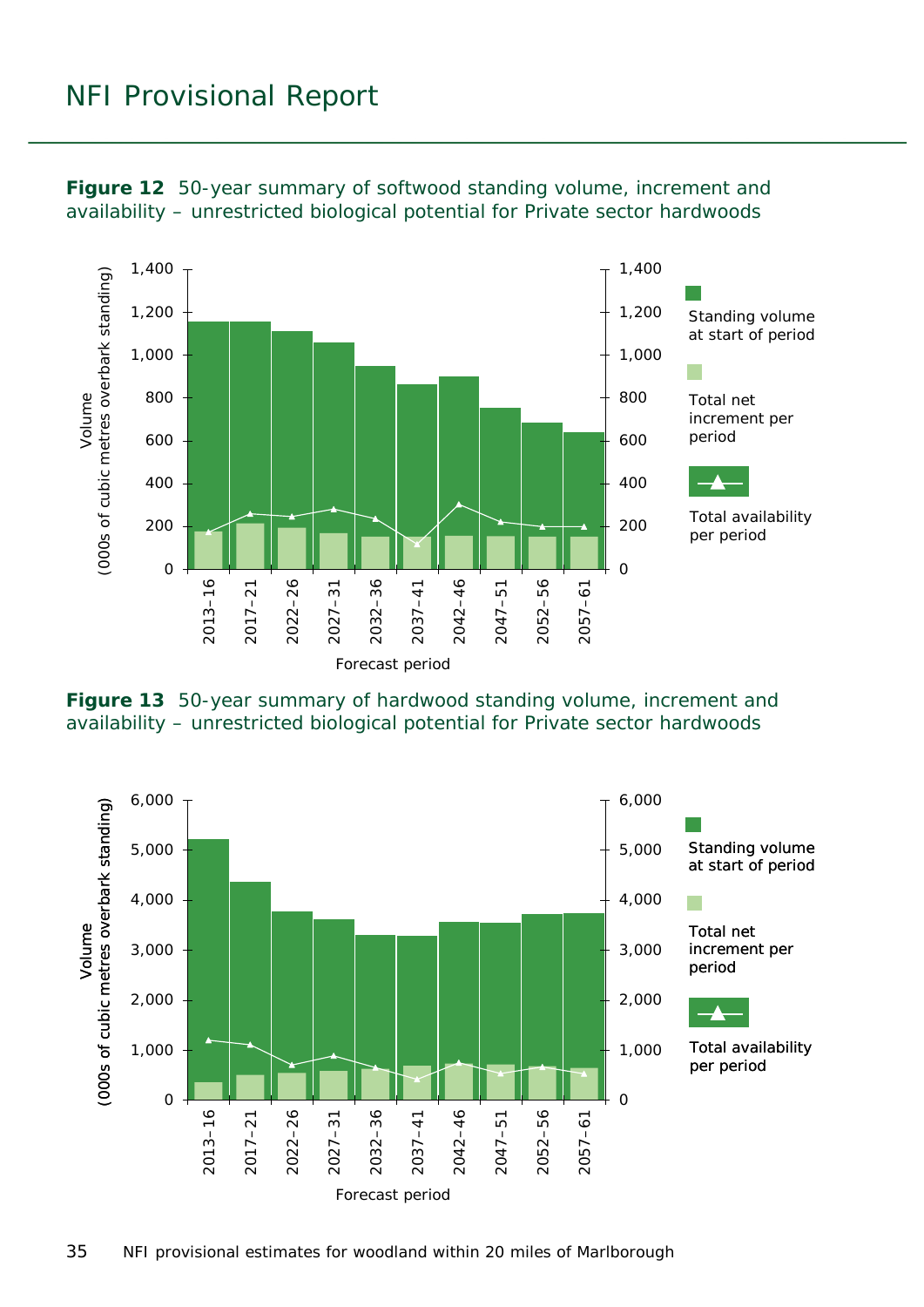<span id="page-35-0"></span>Comparison of hardwood production between harvesting scenarios

<span id="page-35-1"></span>**Figure 14** 50-year forecast comparison of average annual hardwood timber availability

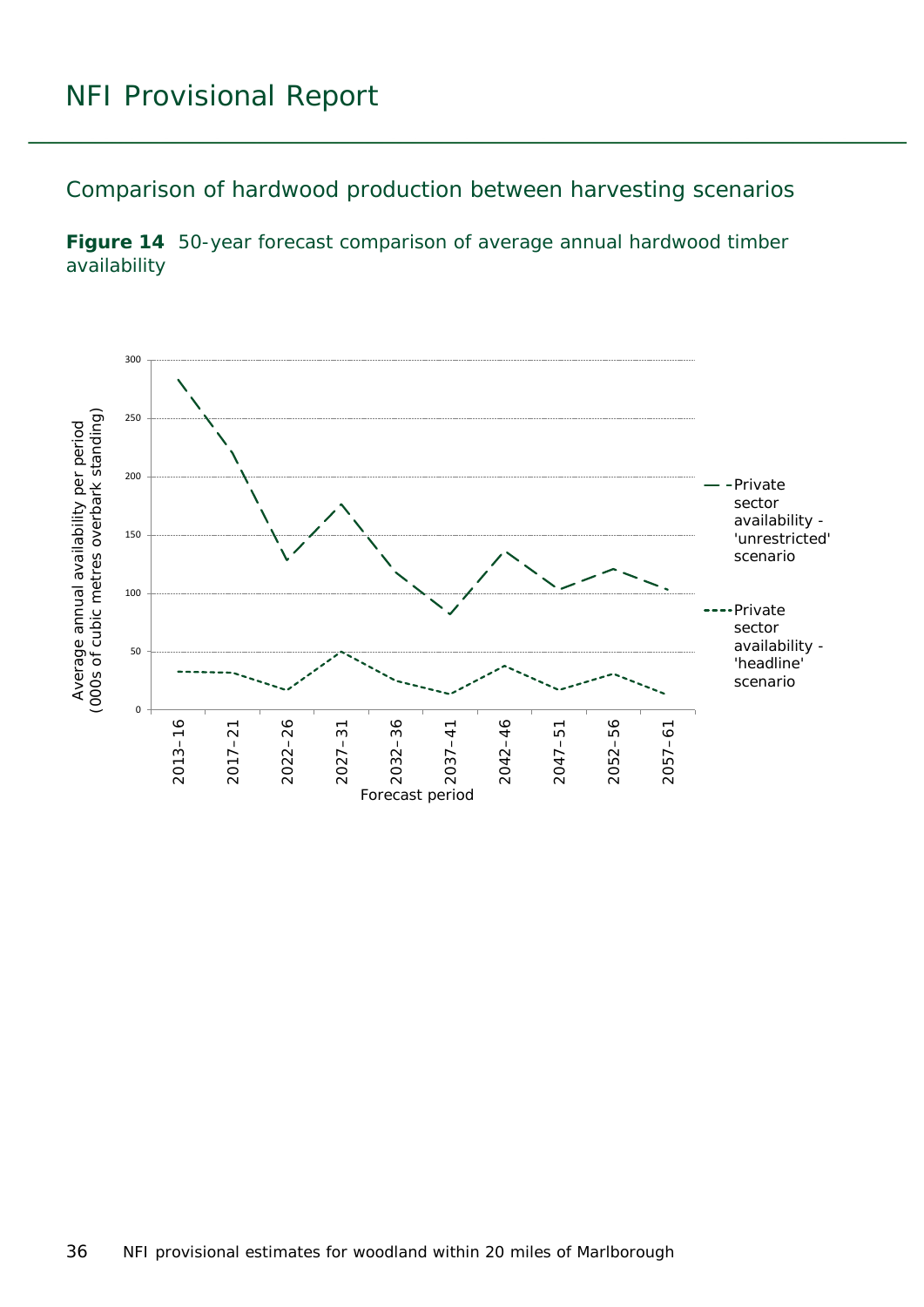

<span id="page-36-0"></span>

#### <span id="page-36-1"></span>**Table 16** 15-year forecast comparison of average annual timber availability

| Principal species      | $2013 - 16$                         |                |                   | $2017 - 21$                         |              | $2022 - 26$                     |          |              |                   |  |
|------------------------|-------------------------------------|----------------|-------------------|-------------------------------------|--------------|---------------------------------|----------|--------------|-------------------|--|
|                        | Headline                            | Unrestricted   | <b>Difference</b> | <b>Headline</b>                     | Unrestricted | Difference                      | Headline | Unrestricted | <b>Difference</b> |  |
|                        | volume                              |                |                   | volume                              |              |                                 | volume   |              |                   |  |
|                        | $(000 \; \text{m}^3 \; \text{obs})$ |                |                   | $(000 \; \text{m}^3 \; \text{obs})$ |              | $(000 \text{ m}^3 \text{ obs})$ |          |              |                   |  |
|                        |                                     |                |                   |                                     |              |                                 |          |              |                   |  |
| <b>All conifers</b>    | 43                                  | 43             | $\mathbf{o}$      | 52                                  | 52           | $\mathbf{o}$                    | 49       | 49           | O                 |  |
| Sitka spruce           | $\overline{O}$                      | $\Omega$       | $\circ$           | $\overline{O}$                      | $\mathbf{O}$ | $\mathbf{O}$                    | $\Omega$ | $\Omega$     | $\Omega$          |  |
| Scots pine             | 4                                   | 4              | $\Omega$          | 4                                   | 4            | $\mathbf{O}$                    |          |              | $\Omega$          |  |
| Corsican pine          |                                     |                | $\circ$           |                                     |              | 0                               |          |              |                   |  |
| Norway spruce          | 8                                   | 8              | $\mathbf 0$       | 6                                   | 6            | $\mathbf 0$                     | 11       | 11           |                   |  |
| Larches                | 15                                  | 15             | $\Omega$          | 16                                  | 16           | $\circ$                         | 9        | 9            |                   |  |
| Douglas fir            | 8                                   | 8              | $\mathbf{O}$      | $\overline{7}$                      |              | $\mathbf 0$                     |          |              |                   |  |
| Lodgepole pine         | $\mathbf{O}$                        | $\Omega$       | $\mathbf{O}$      | $\mathbf 0$                         | $\mathbf{O}$ | $\mathsf O$                     | $\Omega$ | $\Omega$     |                   |  |
| Other conifers         | 8                                   | 8              | $\mathbf{O}$      | 16                                  | 16           | $\mathbf{O}$                    | 16       | 16           |                   |  |
| <b>All broadleaves</b> | 49                                  | 299            | 250               | 33                                  | 221          | 188                             | 29       | 141          | 111               |  |
| Oak                    | 8                                   | 22             | 13                | 3                                   | 16           | 14                              | 5        | 17           | 13                |  |
| Beech                  | 16                                  | 25             | 8                 | $\overline{7}$                      | 15           | 8                               | 13       | 19           | 6                 |  |
| Sycamore               | 3                                   | 33             | 30                | $\overline{2}$                      | 22           | 20                              |          | 22           | 21                |  |
| Ash                    | 16                                  | 139            | 122               | 17                                  | 93           | 76                              | 6        | 32           | 26                |  |
| Birch                  | $\overline{2}$                      | 5              | 3                 | $\overline{2}$                      | 5            | 3                               |          |              | $\mathcal{P}$     |  |
| Sweet chestnut         |                                     |                |                   | $\mathbf{O}$                        |              |                                 | $\Omega$ |              |                   |  |
| Hazel                  | $\mathbf 0$                         | 36             | 36                | $\mathbf 0$                         | 37           | 36                              | $\circ$  | 11           | 11                |  |
| Hawthorn               | $\mathbf{O}$                        | $\overline{2}$ | $\overline{2}$    | $\mathbf{O}$                        | 3            | 3                               | $\circ$  | 2            | $\mathcal{P}$     |  |
| Alder                  | $\circ$                             | 12             | 12                | $\mathbf 0$                         | 12           | 12                              | $\Omega$ |              |                   |  |
| Willow                 |                                     |                |                   | Ω                                   |              | $\overline{4}$                  | O        | 3            |                   |  |
| Other broadleaves      |                                     | 30             | 28                |                                     | 22           | 21                              |          | 27           | 26                |  |
| <b>All species</b>     | 92                                  | 345            | 253               | 85                                  | 275          | 190                             | 77       | 190          | 113               |  |